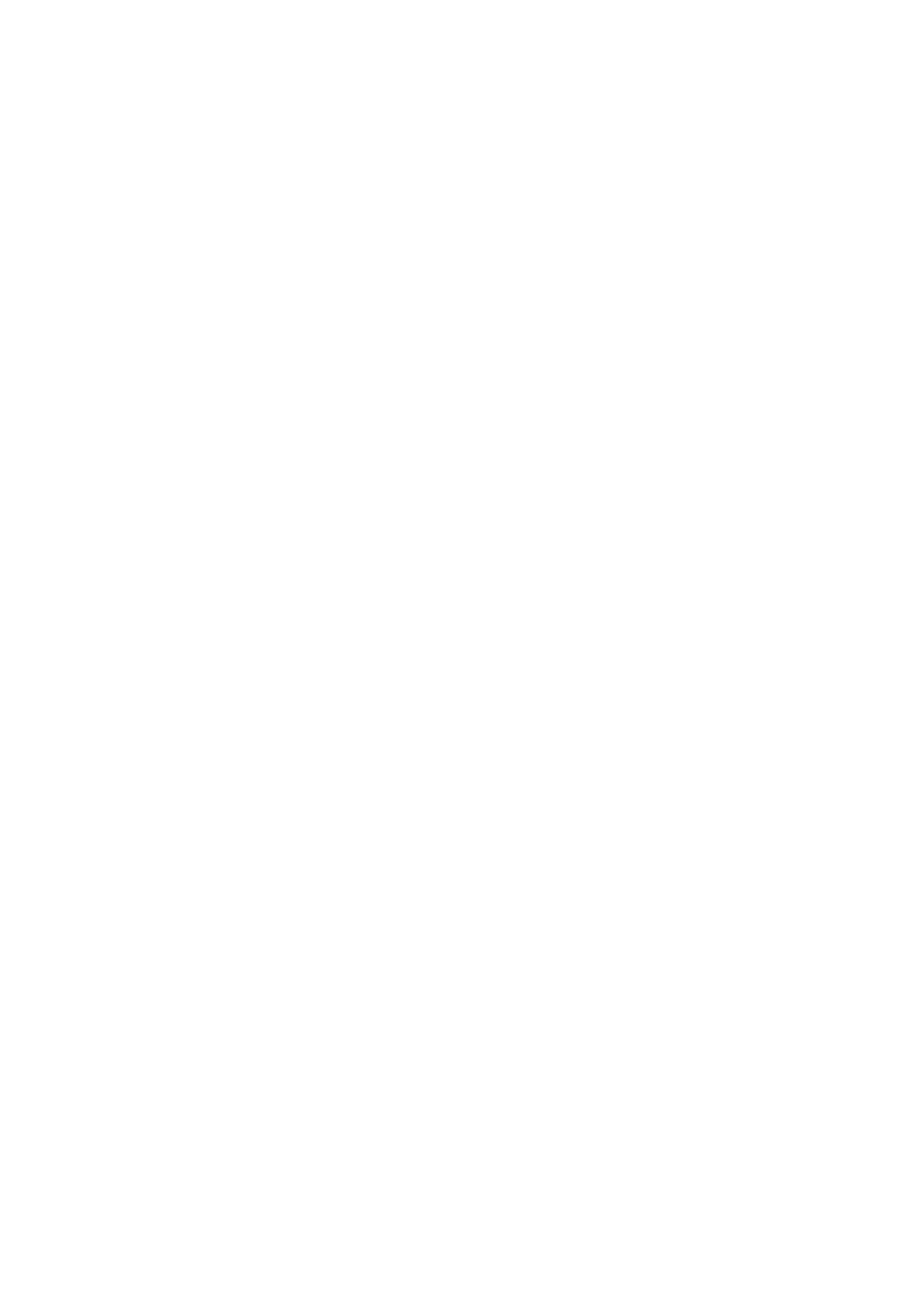# **Working for a Green and Social Deal that ends poverty!**

*EAPN Response to the Annual Sustainable Growth Strategy (ASGS) + Draft Joint Employment Report 2020*

### **I. INTRODUCTION**

EAPN is the **largest EU network of independent anti-poverty organisations**, made up of 32 national networks and 13 European Organisations, representing thousands of grassroots organisations working to combat poverty at European, national, regional and local levels.

EAPN has strongly supported the implementation of the Europe 2020 strategy, particularly the poverty and social targets through the European Semester, and more recently the European Pillar of Social Rights. However, the reality remains that nearly 110 million people still face a risk of poverty/social exclusion and little progress is being made on social rights. With the new Commission headed by President Von der Leyen, the new 2020 Annual Growth Strategy is the first key indication of the direction of travel of the new Commission through the Semester as their key economic and social coordination tool.

**On 17 December, the new European Commission adopted the ['Autumn Package'](https://ec.europa.eu/info/business-economy-euro/economic-and-fiscal-policy-coordination/eu-economic-governance-monitoring-prevention-correction/european-semester/european-semester-timeline/autumn-package-explained_en)**<sup>1</sup> **, including the [Annual Sustainable Growth Strategy](https://ec.europa.eu/info/publications/2020-european-semester-annual-sustainable-growth-strategy_en) (ASGS) 2020 and [Joint Employment Report](https://ec.europa.eu/info/publications/2020-european-semester-joint-employment-report_en) (JER).**  In 2019, EAPN wrote to President Juncker and President Von der Leyen<sup>2</sup> presenting our key recommendations, drawn from our assessment of the 2019 European Semester<sup>3</sup>. We are therefore pleased that several of our key messages were picked up, i.e. : **"***economic growth is not an end in itself and the economy must work for people and planet***"**. The shift to a new growth model "*that will respect the limitations on our natural resources and ensure job creation and lasting prosperity for the future*". Highlighting that the **European Green Deal** as the EU's **'***sustainable new growth model'* will help achieve the **Sustainable Development Goals (SDGs**). This shift is already reflected partly in the 4 new ASGS priorities: 1) Environmental Sustainability, 2) Productivity Growth, 3) Fairness and 4) Macroeconomic Stability that replace the previous AGS 'virtuous triangle' of investment, fiscal sustainability and structural reforms.

Overall, the ASGS takes an **important step forward to embracing the rhetoric of a more social, inclusive and sustainable economic model,** embracing the SDGs and particularly the commitment to transform the current growth model into Green growth. However, it falls short of achieving an equal balance between social, environmental and economic**. A Green Deal must also be a Social Deal** – tangibly setting out how it will not only prevent 'harm' from climate change and transition as proposed by the European Green Deal, but actively reduce

<sup>1</sup> 2020 Autumn Package includes ASGS, Draft Joint Employment Report, Alert mechanisms Report and Euro area <sup>2</sup> https://www.eapn.eu/ags-2020-move-from-aspiration-to-inspiration-on-social-rights-and-poverty-reductionletter-to-president-juncker-and-von-der-leyen/

<sup>3</sup> EAPN Assessment of the European Semester 2019: Is the 2019 European Semester more social?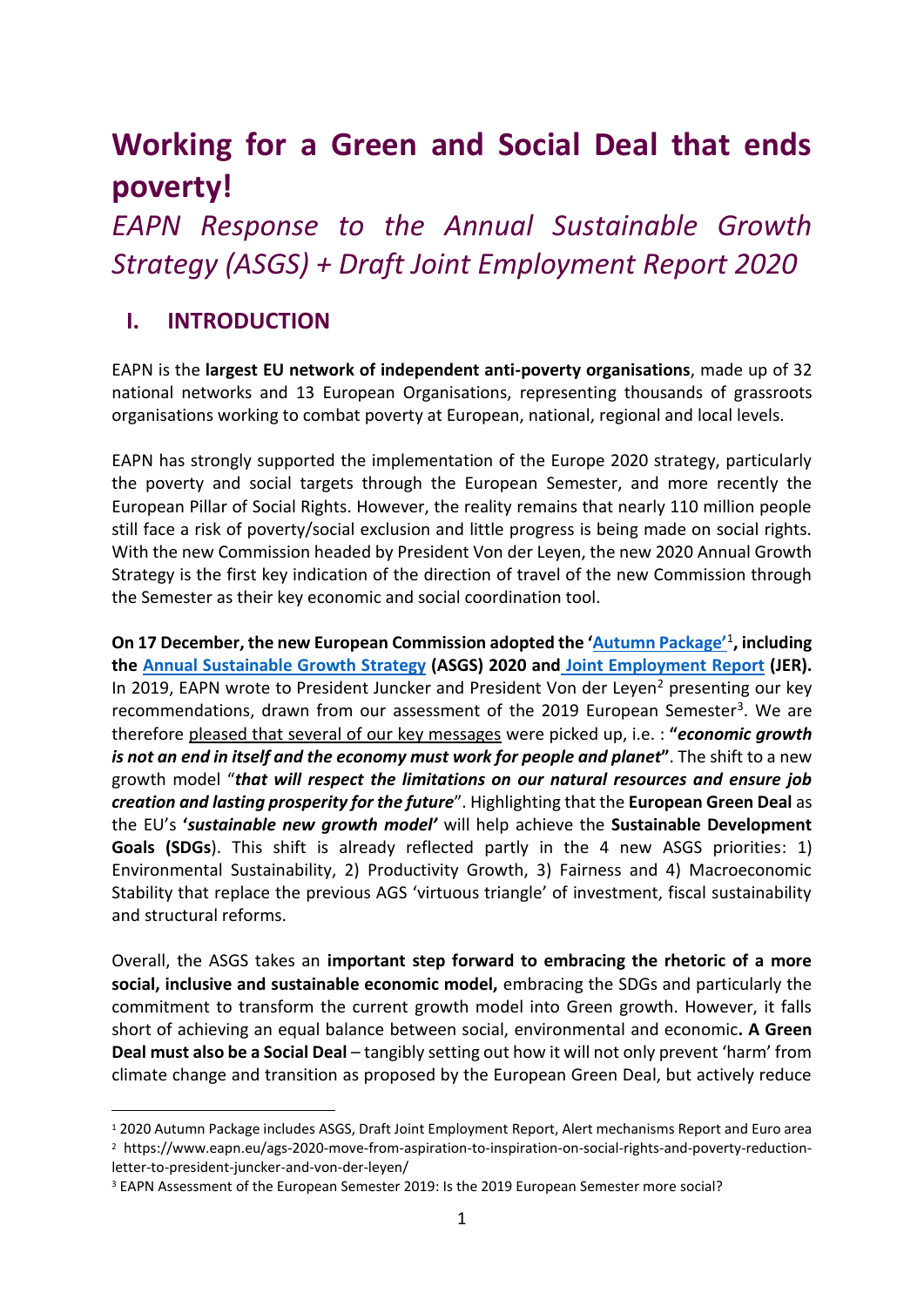inequality and fight poverty, as part of a **comprehensive 10 year social and sustainable post 2020 strategy**. <sup>4</sup> At the moment, although the European Pillar of Social Rights jointly proclaimed by the European Parliament, the Council of the European Union and the European Commission in November 2017 is mentioned, and has its own section, **no mention is made of poverty or inequality** or the structural changes and investment that is needed to achieve this – i.e. by investing in adequate welfare states: social protection/minimum income, quality jobs and services – particularly housing and health.

This is highly surprising given that **Europe still has nearly 110 million people facing the risk of poverty and/or exclusion,** marking a large shortfall from the original poverty target of Europe 2020. Instability and social unrest is also becoming increasingly evident from the 'gilets jaunes' and similar type grassroots movements across the EU, where poorer areas and people feel 'left behind' and their needs ignored. e.g. for accessible, affordable and quality public infrastructures and services, adequate wages and income support.

Whilst a stronger commitment is made to the engagement of EU and national parliaments, and social partners, civil society is conspicuously absent despite Guideline 7 and Recital 11 of the Employment Guidelines. More concrete action is needed to convince the public including organised Civil Society - that they are being treated as vital, equal partners, as stakeholders, in making an input to the EU's decision-making processes.

#### **II. 10 KEY MESSAGES**

*The full version with detailed recommendations can be found on p*.9.

- **1. We need a coherent 10 year social and sustainable EU post 2020 strategy!**
- 2. **Refocus on 'ending Poverty' with a new poverty target, and EU integrated anti-poverty strategy,** based on integrated active inclusion<sup>1</sup> to ensure concrete results.
- 3. **Ensure the Green Deal is Social:** that the poor benefit and don't pay for transition
- **4. Mainstream all social rights/principles throughout the ASGS and the European Semester supporting the action plan** for implementation in all areas
- 5. **Give priority to social investment in strong welfare states:** particularly an EU framework to ensure adequate minimum income as well as minimum/living wages, social protection and access to key public services as a social right! (housing, health, social services!)
- **6. Increase focus on person-centred, right-based, integrated support to quality, sustainable jobs,** for all ages and excluded groups, avoiding punitive conditionality**.**
- **7. Promote a holistic approach to Education and Lifelong Learning as a social right.**
- 8. **Ensure at least 1 Social Rights CSR for each country, with a dedicated section** in the Commission's Country reports assessing delivery on the EPSR/Social SDGs, including poverty.
- 9. **Clarify that EU Structural Funds and Reform Support Programme<sup>1</sup> should be used for 'social reform to guarantee social rights'** not just for restructuring reforms aiming at reducing costs on public services and jobs.
- 10. **Confirm/invest in Civil Society Organisations and dialogue with people with direct experience of poverty as equal partners**

<sup>4</sup> [EAPN: Delivering Agenda 2030 for people and planet: EAPN proposals for a post Europe 2020 strategy \(September 2019\)](https://www.eapn.eu/delivering-agenda-2030-for-people-and-planet-eapn-proposals-for-a-post-europe-2020-strategy/)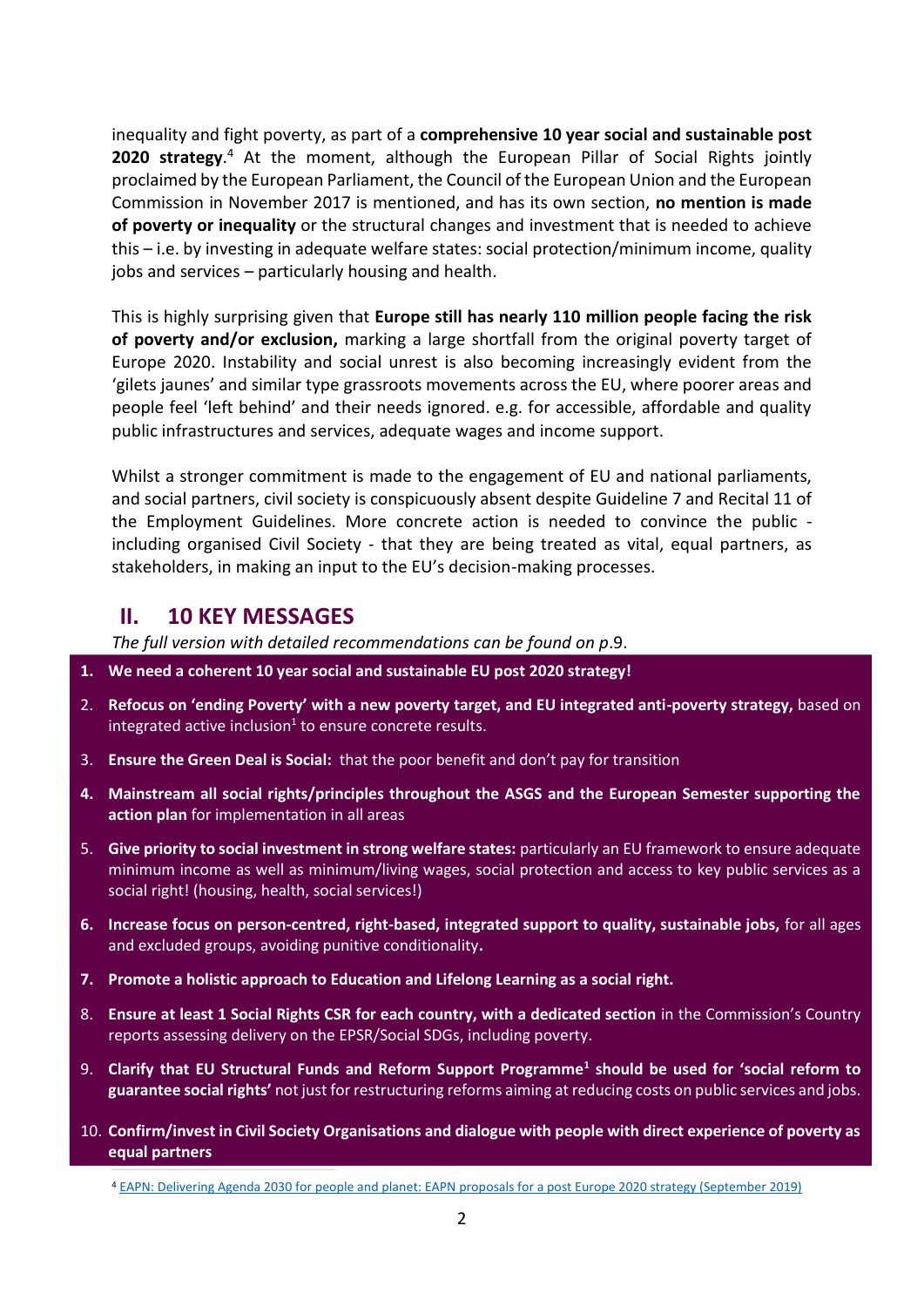### **III. KEY OPPORTUNITIES**

The 2020 ASGS offers welcome signs to deliver on the promises of the new Commission to progress towards a more social and sustainable economic model, which reflect in part EAPN's proposals. The most positive aspects are:

- The renaming of the AGS to **Annual** *Sustainable* **Growth Strategy** (ASGS) represents an important shift in approach – and coincides with EAPN's proposals (Annual Social and Sustainable Development Survey).
- The positive statement that **"Economic Growth is not an end in itself and proposals must work for the economy, people and planet''.** The ASGS clarifies that it refers to sustainability in 'all its senses', not just environmental. The infographic (p.4) gives a balanced vision of fairness on equal terms with environment, productivity and stability. We expect to see substantial action to implement this balanced vision.
- It affirms that the new economic agenda must "ensure that the transition is fair and inclusive and puts people first'' and that "the costs must not be borne by the most vulnerable'', recognizing that "climate change and flanking policies have significant distributional consequences''. As part of the transition, the EU will help MS to identify and address key trade-offs – e.g. "tackling social impact of rising energy prices through adequate social and fiscal policies, with support for people, sectors and regions most affected".
- A strong focus is given to the need for **investment in skills** to support adult workers with 60 million low qualified adults, as well as **initial education and training** and digital skills gap, up- and re-skilling.
- Social rights is clearly mentioned when outlining the new **4 th priority: Fairness** which underlines that the **"EU must fully deliver on the principles of the EPSR,** to strengthen economic and social performance''.
- A key focus is given to fighting in-work poverty: "every worker deserves fair working conditions, challenging the growth of involuntary part time and atypical work, supporting the transitions towards full time contracts and skills."
- As part of the focus on fair working conditions and in-work poverty, it emphasizes the key role of a **European Unemployment Benefit Re-Insurance Scheme (SURE),** to ensure workers receive support in times of 'economic shock', addressing "**all forms of irregular employment that contribute to 'social dumping' and exploitation of workers**".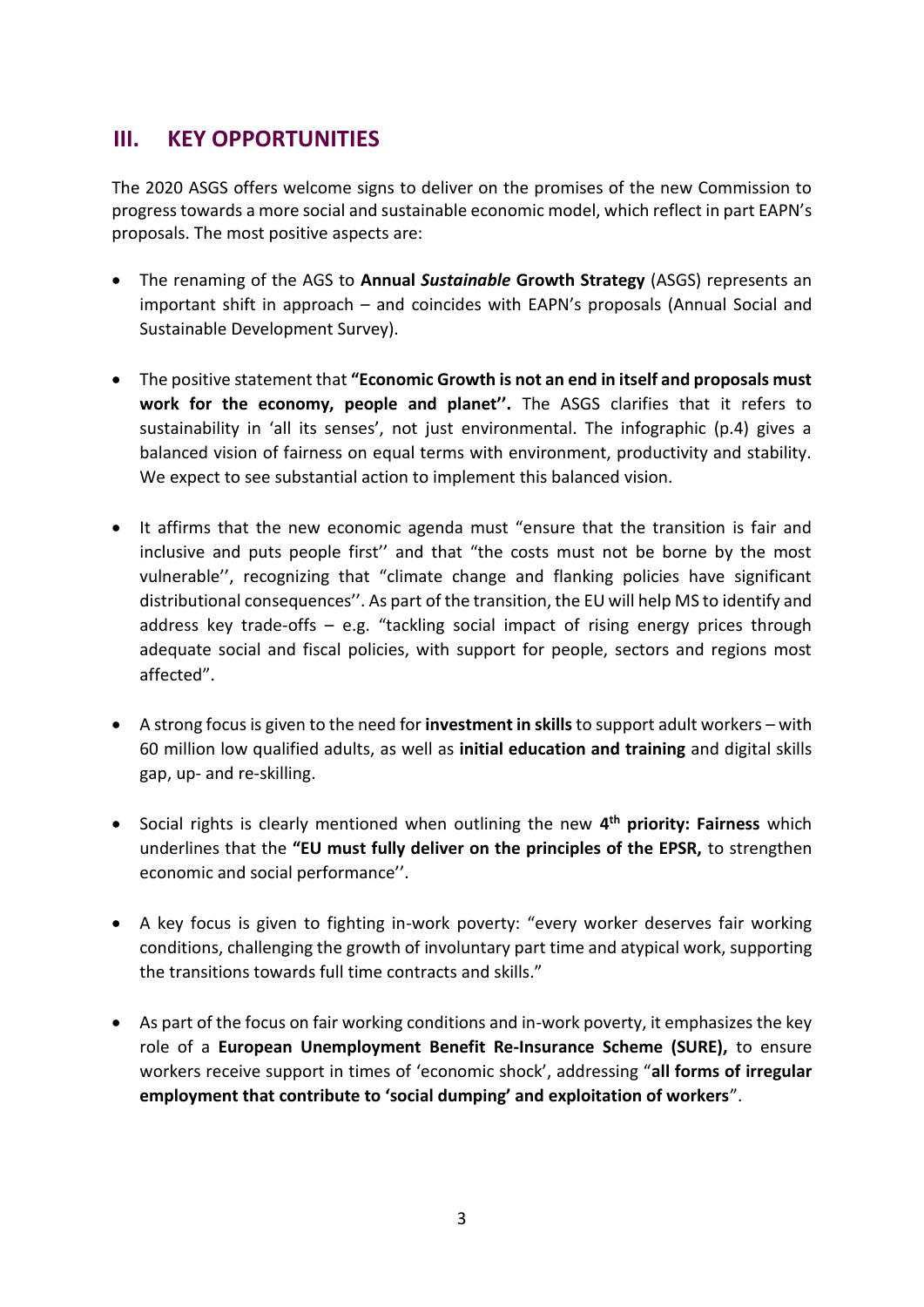- **Women** are singled out as a key disadvantaged group in the labour market, underlining the importance of promoting work-life balance, access to quality childcare, tackling tax and benefit disincentives, also to help tackle child poverty.
- Investment is encouraged **in "adequate and sustainable social protection systems, fighting exclusion", "social protection systems need to be adapted to protect all those in need, irrespective of work status",** underlining the need for social protection for all forms of employment, covering irregular and atypical work.
- A key priority is given to **"improving the inclusiveness and quality of Education and Training, reducing early school-leaving, quality and attractiveness of VET"**
- There is a welcome stronger reference to addressing **"inequalities borne by groups at risk of exclusion** including persons with a disability, Roma and migrants" aiming to support these groups **"to make full use of their potential to contribute to the economy, social protection system and society"**.
- **Growth in inequality in income and access to basic services is also emphasized, recognizing that "transition could increase this further…..the EU must remain an engine of cohesion".** The main focus however is on upgrading skills, and regional convergence on access to quality healthcare and education.
- The core issue of **Fair Tax** is clearly underlined **particularly tax evasion, avoidance and avoiding the race to the bottom: "undermining the ability to get taxes to meet the needs of the economy and people". It also confirms the role of tax to finance welfare states**: "National tax/benefit system should be optimised to strengthen incentives for the labour market, participation, increase fairness and ensure sustainability and adequacy of welfare systems".
- An important recognition is made of the key role for tax and levies on profit for financing public services, to **"ensure sufficient revenues for public investment in education, healthcare, welfare and guarantee fair burden-sharing".**
- **In terms of macroeconomic policy, the ASGS recognizes a worrying growth outlook, but avoids suggesting 'austerity', encouraging budgetary flexibility, particularly where there are budget surpluses** – recognizing the role of revenue as well as spending in balanced budgets.
- **The Semester is explicitly re-focussed on 'competitive sustainability' to help achieve 'the SDGs', using EU funds for 'sustainable investment'.** A new annex will monitor each MS's SDG performance using the EU SDG indicators. MS will take stock of progress in the NRP, building on existing monitoring tools i.e. the UN Annual Voluntary Reviews at global level. The CSRs will highlight progress towards specific SDGs.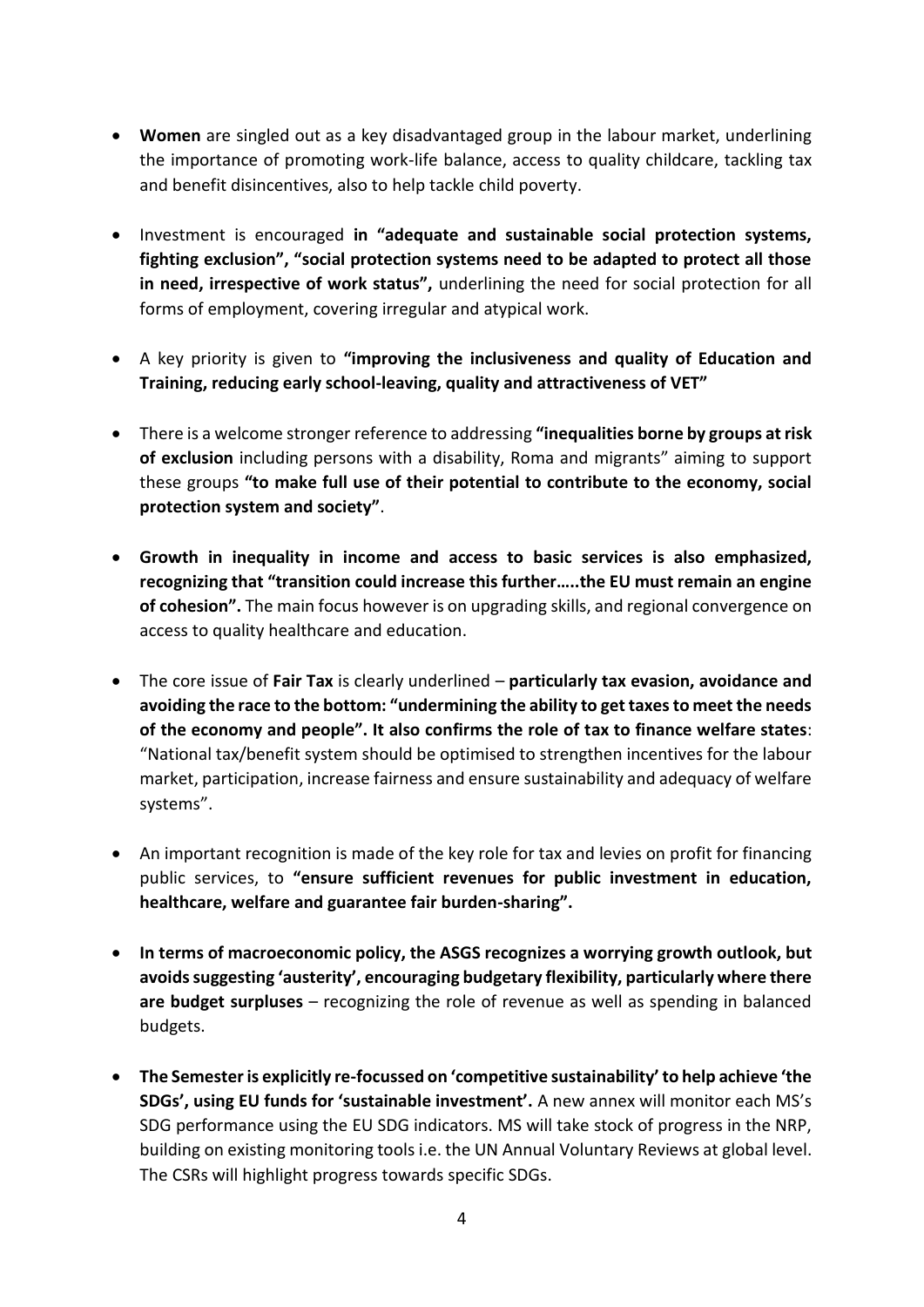• Finally, there is a strengthened focus on **democratic accountability as "economic governance and democratic accountability go hand in hand''.** This is particularly aimed at the **European Parliament** who should have a stronger voice in EU economic governance. ECFIN will engage with the EP before each key stage. This will help to "enhance ownership and reform". Reference is made to encourage MS to involve national parliaments, social partners and other relevant stakeholders.

### **IV. KEY CONCERNS**

Our main concern **is how far social rights, inclusion and social justice are in fact given an 'equal role'** in the new triangle (economic, environmental and social), as well as the overall coherence of the approach in the ASGS to achieve real impact on poverty and inequality reduction. There is dismay at the lack of explicit priority given to civil dialogue and participation, which are essential for effective policy development and implementation.

- How far are the dominant current macroeconomic priorities of stability, competitiveness and growth still in the driving seat? Will the shift to 'European Green Deal' prioritise equally social investment in social rights, quality jobs, social protection and public services? And ensure the poor benefit and don't pay for just transition?
- $\triangleright$  Is there sufficient clarity on the need to regulate and socially invest in welfare states and to use tax/benefit policies to reduce inequality by ensuring fairer distribution/redistribution policies?
- $\triangleright$  How will the Semester actively support the consultation/action plan to implement the European Pillar of Social Rights and to deliver an integrated rights-based strategy to ensure a concrete impact on poverty and inequality?
- $\triangleright$  What steps will be taken to ensure that people experiencing poverty, together with the Civil Society Organisations that support them, become equal players - crucial for achieving social rights? The ASGS and the European Semester have a key role to play in supporting this.
- There is a new paradigm, but the risk is that **the traditional growth model is just replaced by green growth, rather than a different fairer economic model of social and sustainable development, in line with Agenda 2030**. The European Green Deal can play an important role in contributing to a new social and sustainable strategy and the delivery on the SDGs **but cannot replace a coherent long-term social, inclusive and sustainable post 2020 strategy.**
- **The ASGS first 3 priorities are: environmental, new technologies, and completing the Economic and Monetary Union**. The social dimension is initially only mentioned in relation to ensuring that "transition is fair and inclusive and puts people first." **Just transition** tries to mitigate harm from transition but does not have a pro-active social aim to reduce inequality and poverty and deliver on the European Pillar of Social Rights.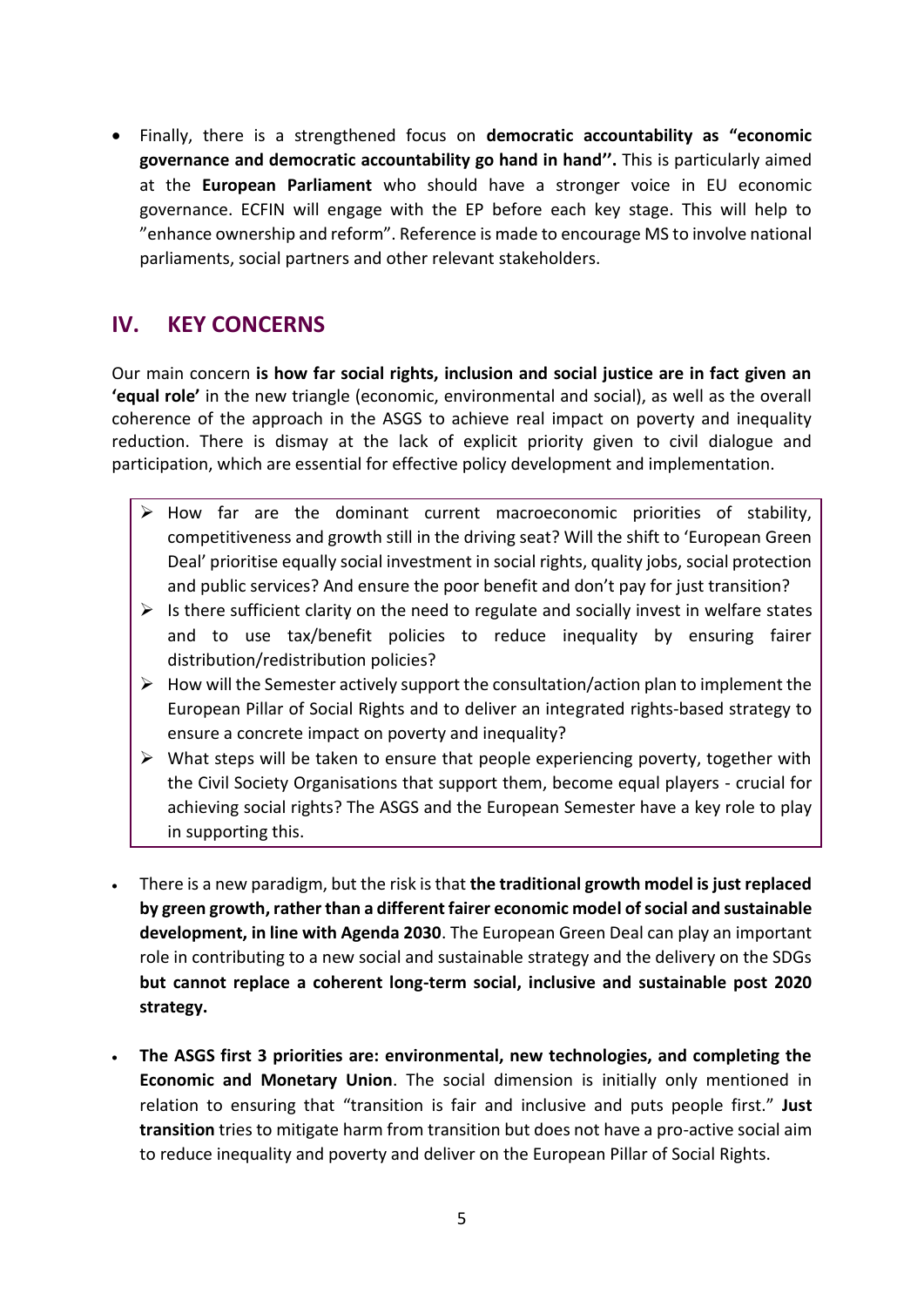- Although the infographic (p.4) appears to show a more balanced vision, putting fairness on equal terms with environment, productivity and stability, and highlighting implementing the EPSR and fighting poverty – this is not reflected in the text.
- **Worryingly, the ASGS loses any focus or mention of Europe 2020** and its social targets, particularly the poverty target – and this before the end of 2020! There is not a **single**  mention of poverty in the whole document<sup>5</sup>, even where poverty has reduced, despite it being also a key indicator in the EPSR social scoreboard and SDG 1. Neither is reference made to the need for an **integrated anti-poverty strategy, although the new Commissioner referred to this need in the EP hearings.** This raises fears that the 'adoption' of the SDGs as an overall frame, without ensuring continuity with Europe 2020 runs the risk of making poverty increasingly invisible. **The loss of an explicit poverty target** would be a major step backwards on the EU's principles and commitments on fairness, justice, inclusion, decency and social peace.
- **The first mention in the text of Social Rights and the European Pillar of Social Rights, is only made on page 8** in the Fairness pillar. However, there is no systematic mention or analysis of the 20 principles, nor indeed of the social scoreboard, nor how it will be mainstreamed through the ASGS and implemented. **A rights-based approach** to promoting inclusive and sustainable growth is also not evident. The referencing to the SDGs seems too often to replace the EPSR with the SDGs, primarily meaning the climate change and environmental goals.
- **Whilst a welcome focus is given to fair employment and ensuring decent wages to tackle in-work poverty**, more reference could be made to 'temporary and 'zero-hours' contracts', as highlighted in the JER. There is also a need to make sure that the **'make work pay' approach is not encouraging punitive conditionality which can result in increased poverty** in relation to income support schemes (both minimum income and unemployment benefit) as it is used to drive people into low paid, low quality jobs under threat of sanctions of reduced or cut benefits. These jobs do not provide sustainable living conditions over the life cycle and evidence shows they are not supporting mobility out of poverty and are a likely cause of stagnant productivity.
- **The social dimension of the EPSR is too often limited to employment, disregarding the 3 rd social protection and social inclusion pillar.** This overlooks key social rights related to access to social protection and public services, essential for the fight against poverty and inequality.

<sup>5</sup> Worryingly enough the term "poverty" is not included in the standard formulation "fighting against poverty and social exclusion" when claiming that "Promoting fairness requires investment in skills, adequate and sustainable social protection systems and fighting against exclusion" (p. 9). Also exclusion is referred to, not **social** exclusion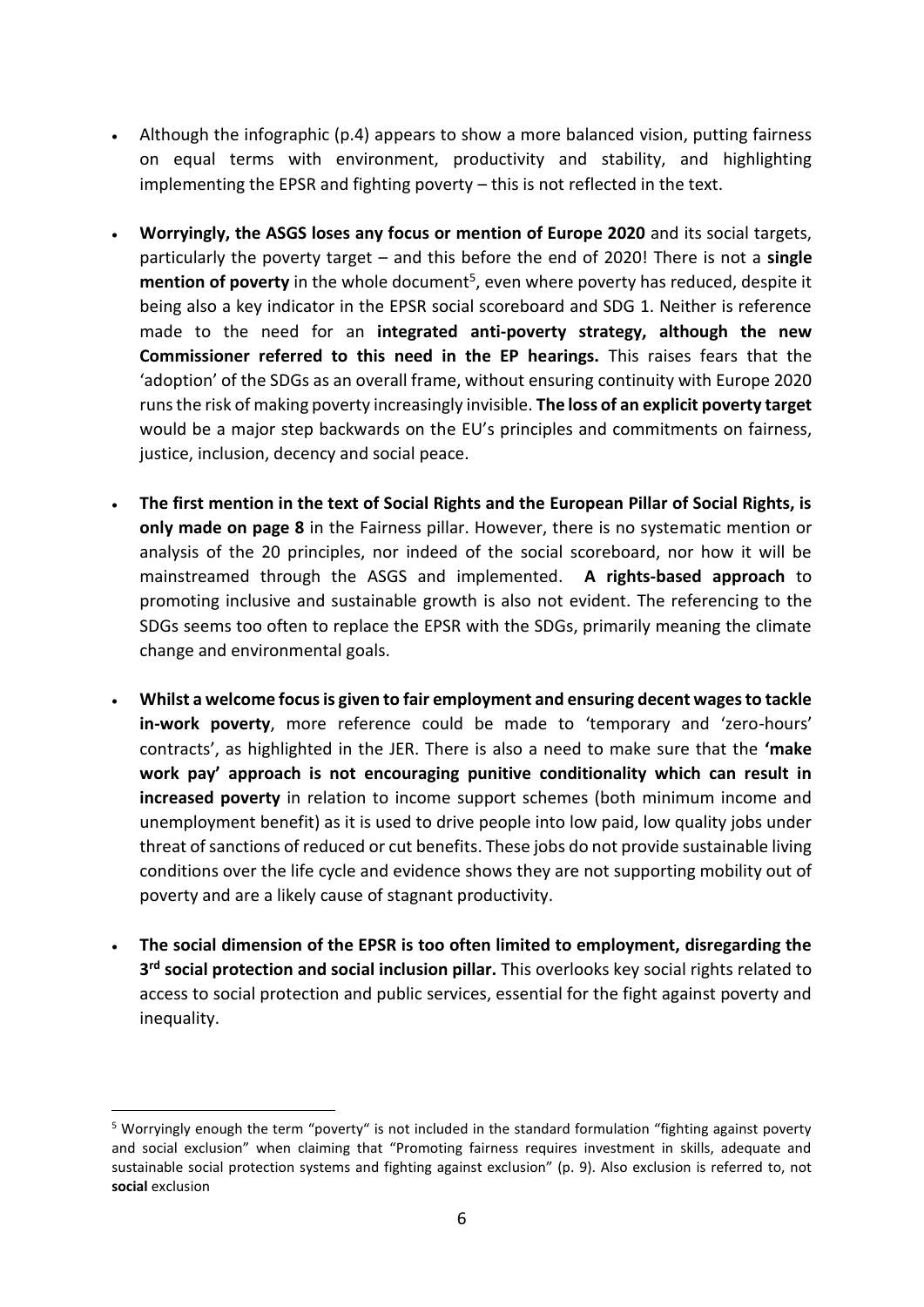- **No mention is made of minimum income in the ASGS,** only employment/contributionbased social protection**, despite being a key principle of the EPSR (14) and a major EU priority.** Concern is highlighted around access to social protection regardless of employment status (i.e. those who are in irregular jobs), but not the importance of income support for those who are not in work (unemployed adults, people with sickness/disability, older people, children).
- **Integrated Active Inclusion** is also not explicitly referenced as a key instrument to tackle poverty and reduce inequality, through comprehensive strategies that provide personalised support into quality jobs, and guarantee access to adequate minimum income and social protection and access to quality services.
- **Social protection is not sufficiently underlined as a social investment nor as a social right,** which would better reflect a new sustainability approach, but is still mainly referenced as a lever for labour market participation. **Sustainability of social protection and also health services** are also referenced more than **adequacy**, failing to underline the key role of **universal** social protection and health systems to **protect everybody against poverty and health risks associated with major transitions, thus increasing public support and the pace at which they can be made**. Support to 'targeting' is more concerned with reducing costs than enforcing social and health rights.
- **Decent and affordable housing is shockingly absent** in the ASGS. This is particularly surprising given that increasing the supply of decent, affordable housing, including through renovation, is a key part of reducing emissions through the European Green Deal, including increasing investment into and availability of social housing for those in need. Similarly increasing homelessness is not addressed, although it is one of the key messages of the Joint Employment Report and increasing alarmingly across Europe.
- **Education, Training and Lifelong Skills are given a strong focus** but the aim is too often limited to increasing productivity and employment, and not also seeing education as a key resource for personal and community development, particularly important for the empowerment of excluded groups. Less clarity is given to how to ensure comprehensive and affordable pathways for poor/excluded groups to access useful skills and therefore decent, sustainable employment. For example – the role of social economy could be more explored as offering opportunities to raise digital and other skills and labour market insertion including in social care/services, or circular economy initiatives.
- **Support for women's right to work is too often couched as instruments for growth.** The gender pay and pension gap is an issue of fundamental rights and gender equality. Increasing the 'employment rates' of women, regardless of the quality/pay of the jobs and/or working time (i.e. with a focus on part-time work) will alone also not ensure reductions of child poverty – the EC integrated, rights-based 3 pillar approach of the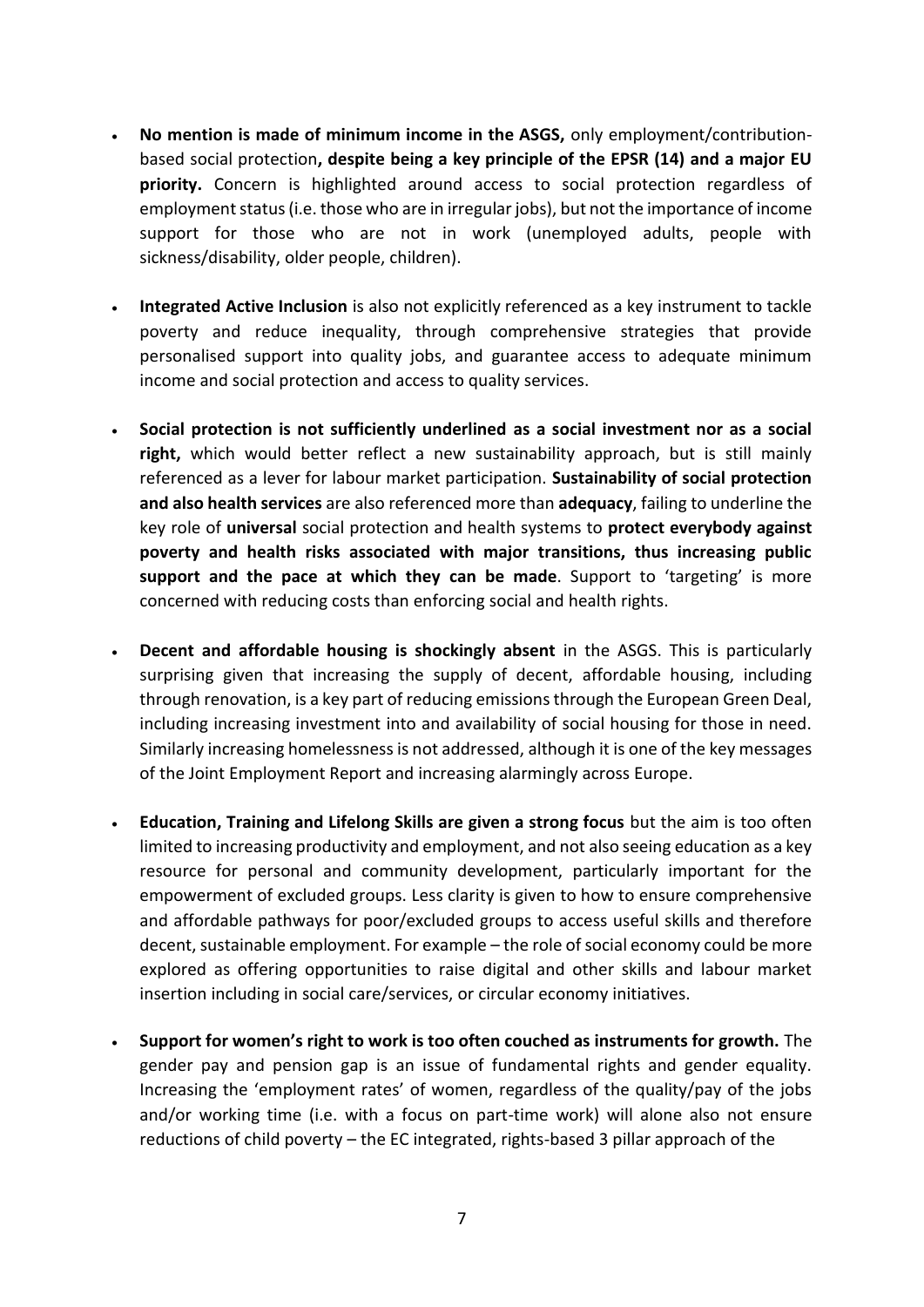- **Investing in Children Strategy** needs to be more strongly underlined together with the Child Guarantee outlined by the new Commission President in her political guidelines.
- **Although some groups facing inequalities and poverty are mentioned** (Roma, persons with disabilities, migrants) key groups are missing – single parents, large families, other ethnic minorities and homeless people, as well as pensioners in some countries (e.g. Latvia where they face a 44% poverty rate, 3 X the average). The groups are more considered in terms of making "full use of their potential to contribute to the economy, social protection systems and society", rather than in terms of their social rights.
- **Whilst welcoming the section on tax, emphasizing its role in financing welfare states, more could be said about the need for 'greater tax collection' and more progressive taxation** – shifting the burden to the rich and away from the poor. **There is also a lack of consistency on the role of tax/subsidies:** in the Environmental pillar, tax is seen as a key instrument to ensure climate and growth friendly policies, but without consideration of the potentially regressive distributional impact of environmental taxes and the key role of progressive income taxes in reducing inequalities.
- **Little analysis is made of the social impact of digital technologies**. These technologies are seen as key drivers for "a more productive and green economy", however, the social impact is not consistently considered: for example the e-exclusion barriers facing poorer and excluded groups, particularly in accessing increasingly digitalized public and other services – e.g. in health, education, social protection and all public services, as well as the impact of artificial intelligence on the number and quality of existing jobs and services.
- **The assumption is made that the liberalisation and privatisation of key public services is always beneficial for people** as well as markets and is a "pre-requisite for growth". It lists the Single Market achievements as "more choice for consumers and businesses, lower prices, and high standards of consumer safety and environmental protection". However, there are widely documented negative social impacts for utilities – e.g. sharply rising energy prices where services are privatised/liberalised and the decline in the coverage and quality of services, resulting in widespread fuel poverty (e.g. Gilets Jaune).
- **Although more macroeconomic flexibility is envisioned, within the overall stability message, the main priority continues to be on 'reducing' the expenditure side** with the priority for spending reviews to "foster long-term growth, in particular for education, employment and investment". However, social investment in social protection, public services and welfare states, is not sufficiently underlined as a key pre-requisite for inclusive and sustainable economic growth.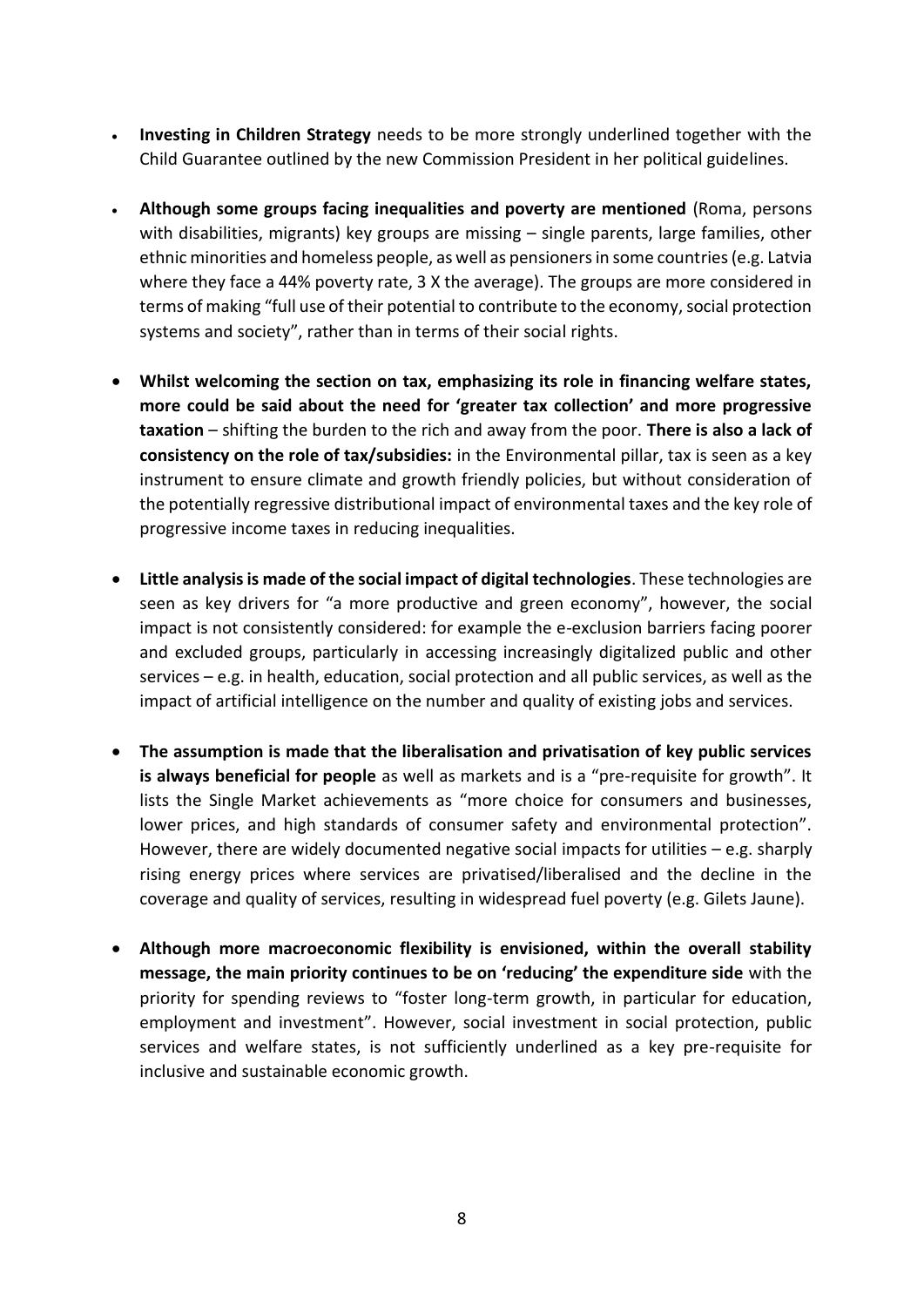- **More focus needs to be given to the key role of tax justice to reduce inequality and increase finances for strong welfare states** – particularly ending tax privileges for multinationals, supporting wealth, inheritance, higher corporation taxes and embedding the need for progressivity in the tax system.
- **The Reform Support Programme appears mainly as a tool for 'modernizing labour markets and welfare states', rather than 'implementing social rights'.** This gives priority to increasing productivity, restructuring employment markets and allowing more flexibility for growth, 'modernising' or 'cutting' costs of social protection systems; but ensuring greater investment in employment and social protection systems is essential to a just and speedy transition to a sustainable society and its economy.
- **In 'Refocusing the Semester' on competitive sustainability, the main focus on the SDGs appears to be ensuring macroeconomic growth rather than social rights** by means of monitoring progress and ensuring closer coordination of national efforts in the area of economic and employment policies, keeping its focus on issues that have economy-wide implications. A much clearer road map is needed to indicate how 'competitive growth policies' can contribute to achieving an 'end to poverty', reduce inequality, end to hunger etc.. (social SDGs). Social sustainability and European public consent to further integration could otherwise be put in question.
- **Reference is made to establishing CSRs on specific SDGs -** however it is not clear how this will be done if only a limited number of CSRs (i.e. 1-3) are established, raising the risk of a decreased number of Social Rights CSRs or a diluting of the impact. Equally, this raises the concern of the concrete social impact of EU funds which will be linked to the CSRs.
- There appears to be a **major step backwards on the importance of civil dialogue**. Since the adoption of the 2018 Employment Guidelines (guideline 7 and recital 11) providing a new legal base for the engagement of civil society as equal partners in the Semester, the AGS has explicitly highlighted CSO engagement. However, this year, Civil Society has disappeared into the final category of 'other stakeholders', with social partners alone mentioned explicitly. This seems a betrayal of the trust and of the active commitment and engagement invested by CSOs in the European Semester.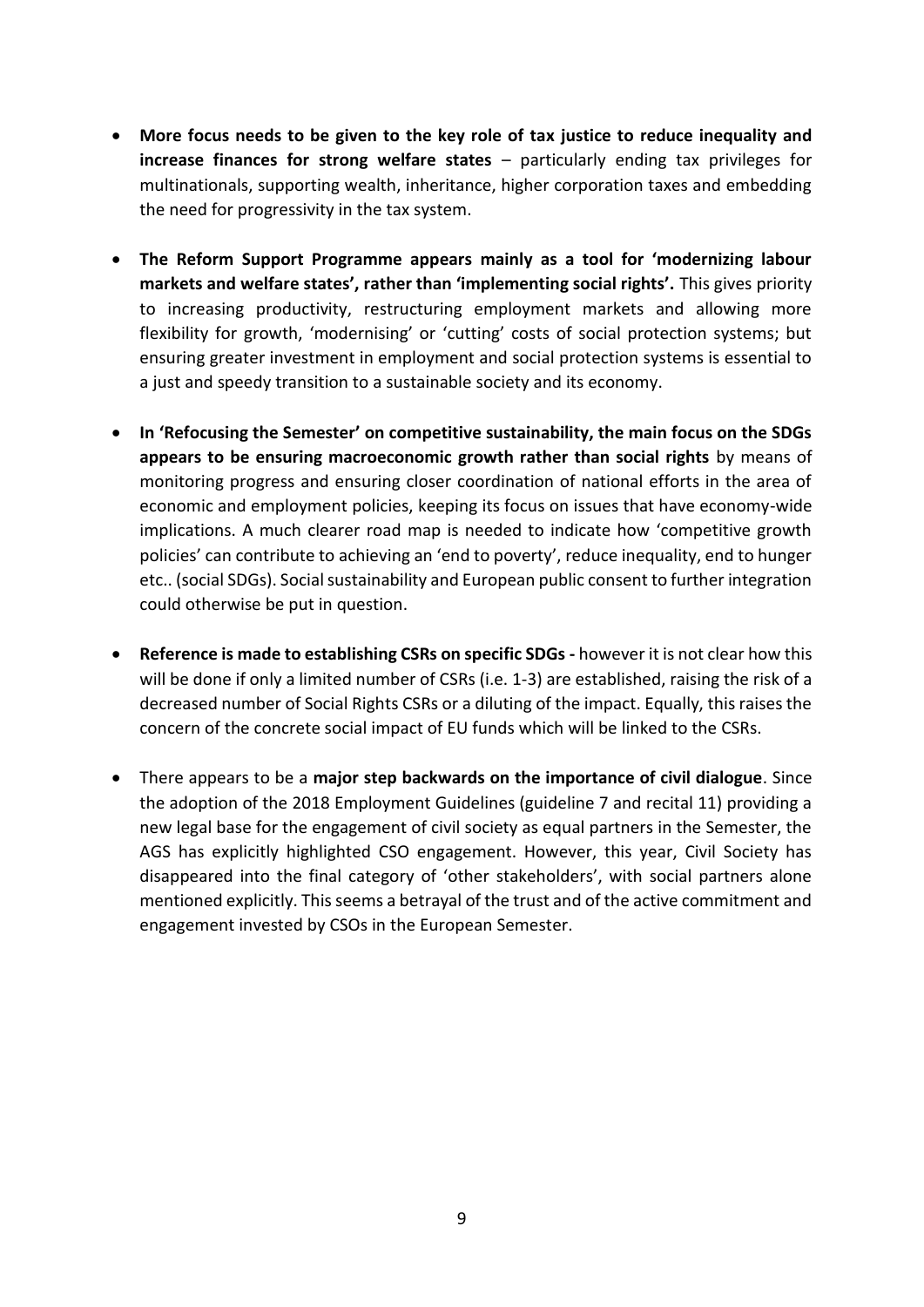### **V. 10 KEY MESSAGES: DETAILED RECOMMENDATIONS**

#### 1. We need a 10 year coherent, social and sustainable post 2020 strategy!

- $\triangleright$  Confirm a review of Europe 2020 and launch a consultation for a coherent post 2020 social and sustainable strategy, which incorporates the European Green Deal (EGD), the SDGs and EPSR implementation, building on Europe 2020, including a new ambitious poverty target.
- $\triangleright$  Rebalance macroeconomic policies to ensure delivery on social rights, as well as green growth and prevent negative impact.
- ➢ Increase fiscal flexibility to increase social investment in social rights and standards.
- $\triangleright$  Promote progressive tax/benefit policies that help redistribute income and wealth and reduce poverty and inequality, providing finances for adequate social protection and services. (This should include more progressive income and wealth taxes, increased corporation, inheritance and property taxes, increasing tax collection and effectively tackling evasion/avoidance.)

#### 2. Refocus on 'ending Poverty' with a new poverty target and EU integrated antipoverty strategy, based on active inclusion

- ➢ Reinstate the focus on delivery on the Europe 2020 poverty target, and support development of a new more ambitious target of 50% in line with the SDGs.
- ➢ Use a full 3-pillar integrated Active Inclusion approach to underpin a dynamic rightsbased strategy to fight poverty – based on personalized support into quality jobs, adequate minimum income and social protection and access to quality services for all, including social and all essential services (particularly affordable decent housing, health, energy etc).
- ➢ Visibly mainstream and implement the SDG principle of 'leave no-one behind' to ensure inclusion, tackling discrimination in all its forms, including racism.
- $\triangleright$  Invest in specific integrated strategies for key target groups based on agreed EU approaches e.g. Investing in Children and implementing the Child Guarantee, tackling homelessness and housing exclusion, through housing first approaches.
- $\triangleright$  Develop a better measure of extreme destitution and prioritize measures to tackle its specific challenges particularly for children and poor families, homeless people and migrants.

#### 3. Ensure the Green Deal is social – that the poor benefit and don't pay for 'just transition'

- ➢ Carry out transparent social/poverty impact ex-ante poverty/distributional impact assessment of all EGD/ transition policies, including tax/subsidies and benefits.
- ➢ Support 'just transition' ensuring funds benefit poorer people as well as poorer regions, for example investing in energy efficient social housing, ensuring higher costs are not passed on in rents or bills/investing in green quality jobs, accessible to excluded groups.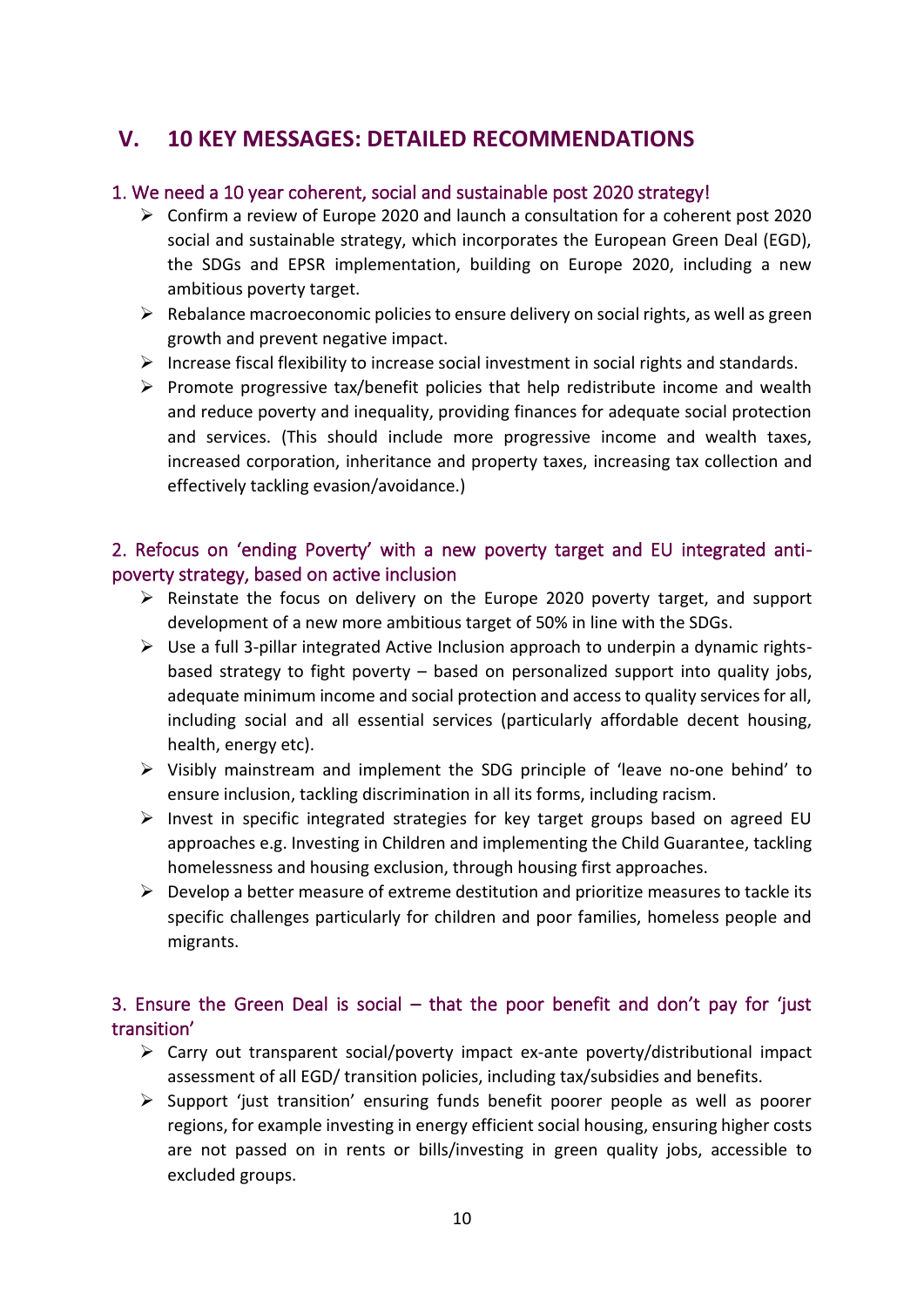$\triangleright$  A robust safety is essential to mitigate harms of climate change and transition to a carbon free economy.**<sup>6</sup>**

#### 4. Mainstream all social rights/principles throughout the ASGS and the European Semester supporting action plans for implementation in all areas

- ➢ Support the development of the proposed action plan/road map**<sup>7</sup>** through consultation, then specify with a timeline how all 20 principles of the Social Pillar, together with the SDGs will be implemented through all areas and monitored through the European Semester at all stages (Country Reports, CSRs/NRPs) involving civil society organisations and people facing poverty/exclusion as well as social partners.
- $\triangleright$  Embed a more systematic and comprehensive annual review of progress of the EPSR implementation at EU and national level, involving stakeholders including civil society organisations as equal partners. This includes revising Guidance for Member States requiring them to specifically report on progress/plans for implementation of the EPSR and SDGs.
- ➢ Increase the coherence of the Social Scoreboard, with additional indicators linked to all principles, and monitor transparently both headline and secondary indicators.
- ➢ Ensure that negative scores in the Social Scoreboard (e.g. declining impact of social transfers on poverty) and benchmarking (e.g. minimum income and minimum wages) trigger automatic policy analysis in the Country Reports and specific CSRs.
- ➢ Confirm the need to go beyond convergence around EU averages to reflect national ambition to deliver on rights and principles, delivering on ambitious national targets.

5. Give priority to social investment in strong welfare states: particularly the EU framework to ensure adequate minimum income as well as minimum/living wages, social protection and access to key public services as a social right (particularly health/care/social services and housing)

- ➢ Ensure coherence of macro-economic guidance/CSRs to support inclusive, as well as sustainable, growth through social investment: stopping austerity and requiring urgent investment in strong welfare states, including increased funding on adequate social protection/minimum income systems.
- $\triangleright$  Progress towards an EU framework directive to guarantee adequate minimum income for all to balance the EU framework proposed on adequate minimum wages.
- $\triangleright$  Give priority to CSRs that require progress on adequacy, coverage and take up of adequate minimum income and social protection throughout the life course for all, particularly where social transfers already fail to take people out of poverty (benchmarked by the 60% AROP threshold and national reference budgets where established).

<sup>6</sup> UN special rapporteur on extreme poverty human rights report on climate change and poverty (2019)

<sup>7</sup> European Commission Communication: A Strong Social Europe for Just Transitions (14.1.2020)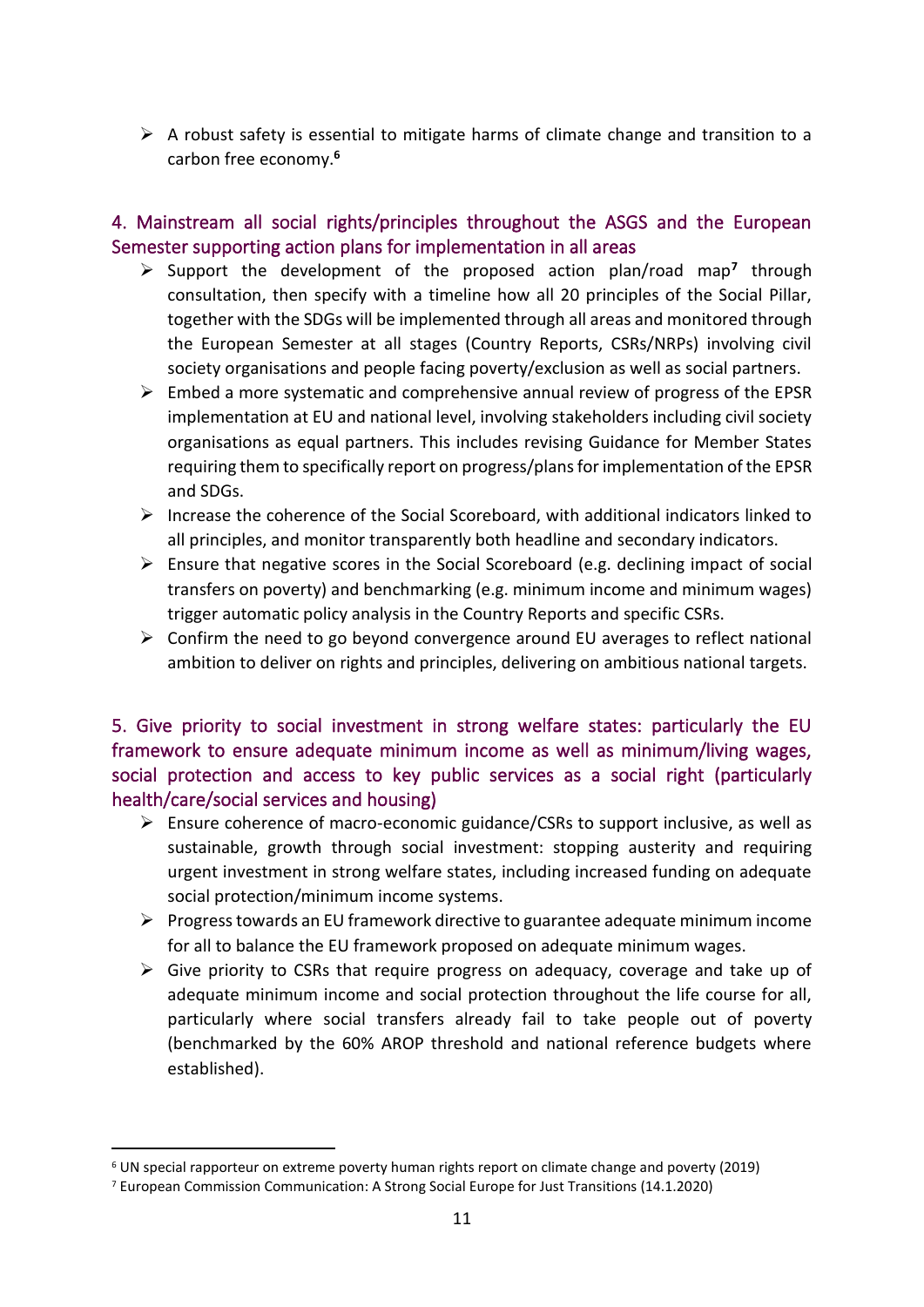$\triangleright$  Underline the need for investment in adequate housing (particularly social housing, and housing first strategies to tackle homelessness) and to support investment in affordable, quality public health, care and social services.

#### 6. Increase focus on person-centred, rights-based and integrated support to quality, sustainable jobs, for all ages and excluded groups, rejecting negative conditionality

- $\triangleright$  Invest in quality, sustainable jobs which guarantee employment and social protection rights, including for the self-employed.
- $\triangleright$  Ensure all countries have national minimum wages and increase levels to living wages that take people out of poverty and tackle growing in-work poverty, using the benchmark of 60% of the average wage.
- $\triangleright$  Defend the need for a positive hierarchy for adequate incomes: i.e. establishing living wages above adequate minimum income and providing positive accompaniment to access quality jobs.
- $\triangleright$  Prioritize person-centred, wrap-around support into quality jobs, including investing and supporting social services, as part of an integrated Active Inclusion approach based on a case management approach.
- $\triangleright$  Challenge the use of negative conditionality on benefits (through harsh activation/and sanctions where people refuse job/training offers, no matter the quality) which encourage take up of 'poor jobs' and increase in-work poverty, attacking social and fundamental human rights.
- ➢ Measure short and long-term outcomes of activation measures and promote indicators for quality and sustainable jobs as key for measuring the success of the employment target, to complement the employment rate.

#### 7. Promote a holistic approach to Education and Lifelong Learning as a social right

- ➢ Adopt a comprehensive rights-based vision of education and lifelong learning that goes beyond the needs of the labour market, also promoting personal and community development, encouraging empowerment and active citizenship.
- $\triangleright$  Reverse austerity cuts and invest in free, universal public education for all as a social right, attacking discrimination and segregation, ensuring no child/adult is left behind.
- $\triangleright$  Promote pro-active measures that work together with the people themselves to promote inclusion for all groups: women, ethnic minorities, people with disabilities, migrants and people facing poverty and social exclusion.
- $\triangleright$  Reinforce quality and inclusive lifelong learning beyond employment needs by supporting informal and non-formal learning supporting personal + community development.
- ➢ Ensure a focus on 'skills' for work, are adapted to real needs of people currently excluded from the labour market, including 2<sup>nd</sup> chance and adult education.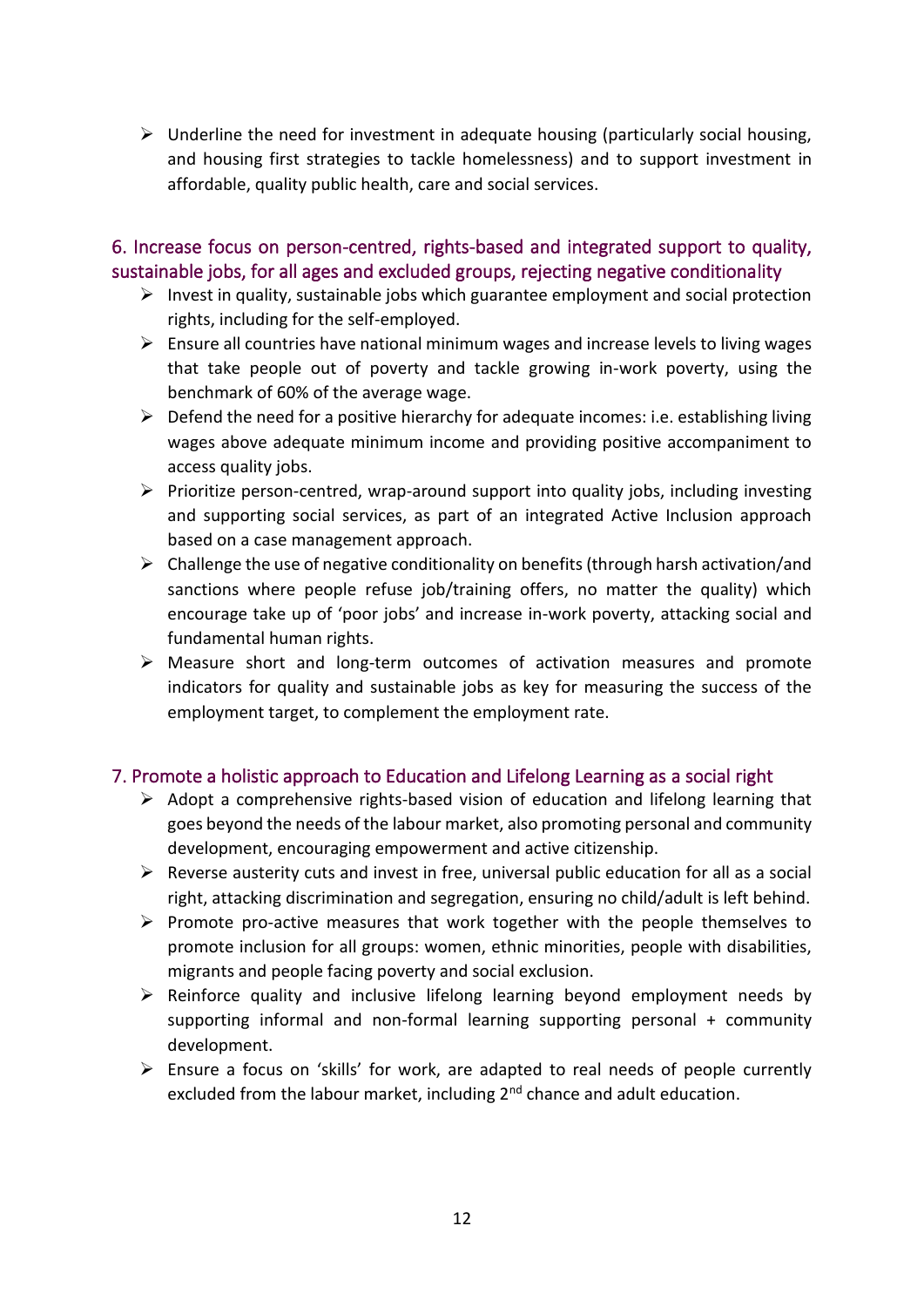8. Rebalance the Semester: ensure at least 1 Social Rights' CSR for each country, with dedicated section on EPSR and Social SDGs in Country Reports and National Reform Programmes, including poverty reduction and systematic support with EU funds

- ➢ Ensure at least 1 Country-Specific Recommendation (CSR) for each country, i.e. recommendations that guarantee concrete social rights rather than just reflecting the 'social' dimension.
- $\triangleright$  Within the Country Reports and National Reform Programme allocate an equal section to Social rights, poverty/inequality reduction as for macroeconomic and environmental priorities.
- $\triangleright$  Ensure consistency and coherence between the macroeconomic, environmental and social sections, giving priority to 'people and planet', including impact assessment.
- $\triangleright$  Transparently monitor the use of EU funds in Annex D to support delivery on the Social Rights CSRs, and the impact on poverty and inequality, including support to grassroots innovative NGO projects delivered together with people experiencing poverty.

#### 9. Clarify that EU Structural funds and Reform Support Programme (RSP)<sup>8</sup> must be used for 'social reform to guarantee social rights', not just for restructuring reforms reducing costs

- ➢ Embed social impact screening in the process of linking EU funding priorities to CSRs, ensuring that positive CSRs that promote social rights are actively supported, and preventing negative social impact from cost-cutting proposals to key services.
- ➢ Introduce new guidelines for the RSP to ensure equal investment in social reforms to implement social rights, particularly investment in adequate minimum income and social protection systems; affordable, quality health and long-term care; social housing and assistance for homeless people; early childhood education and care; personalized social services, supporting 'well-being' and 'circular economy' grassroots initiatives including through social economy.

#### 10. Confirm and invest in Civil Society Organisations and dialogue with people with direct experience of poverty as equal partners

- ➢ Clarify the key role of CSOs and make public the Commission's advice in the NRP Guidance Note requiring increased engagement with Civil Society Organisations, quoting Recital 11 of the new Integrated Guidelines.
- $\triangleright$  Give increased priority to dialogue with people who directly face poverty and social exclusion, at EU and national level.
- $\triangleright$  Develop compulsory Guidelines to support meaningful engagement with civil society organisations and people experiencing poverty in regular structured dialogue in the Semester at national as well as EU level, including with European Semester Officers.

<sup>8</sup> In the context of the Multiannual Financial Framework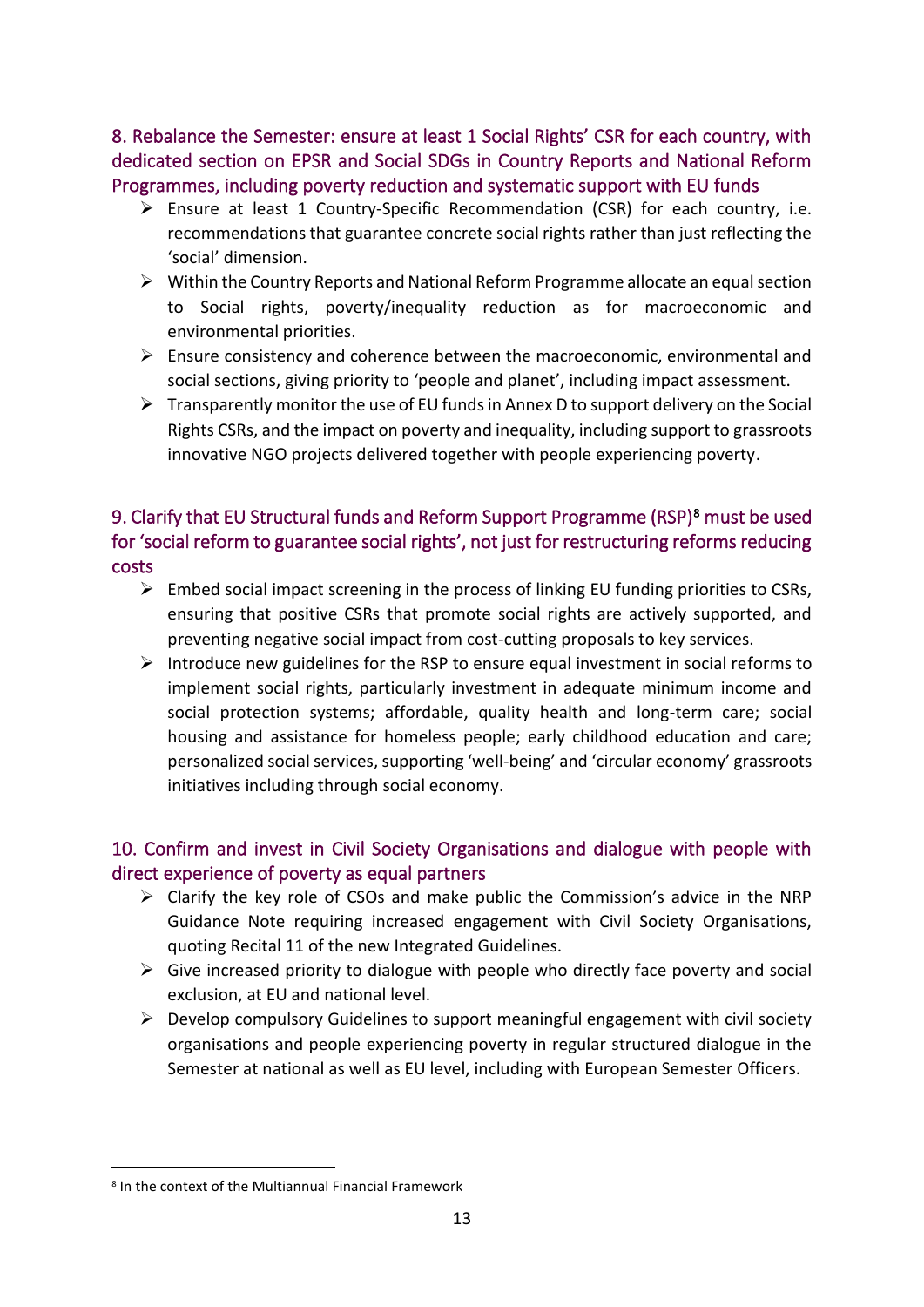- ➢ Provide equal resources on a par with social partners, to support NGOs and ensure effective engagement of people with direct experience of poverty/ exclusion, particularly at national level.
- ➢ Monitor the effectiveness of engagement including through participative stakeholder surveys and by developing quality indicators, monitored systematically through the country reports, JER and the AGS.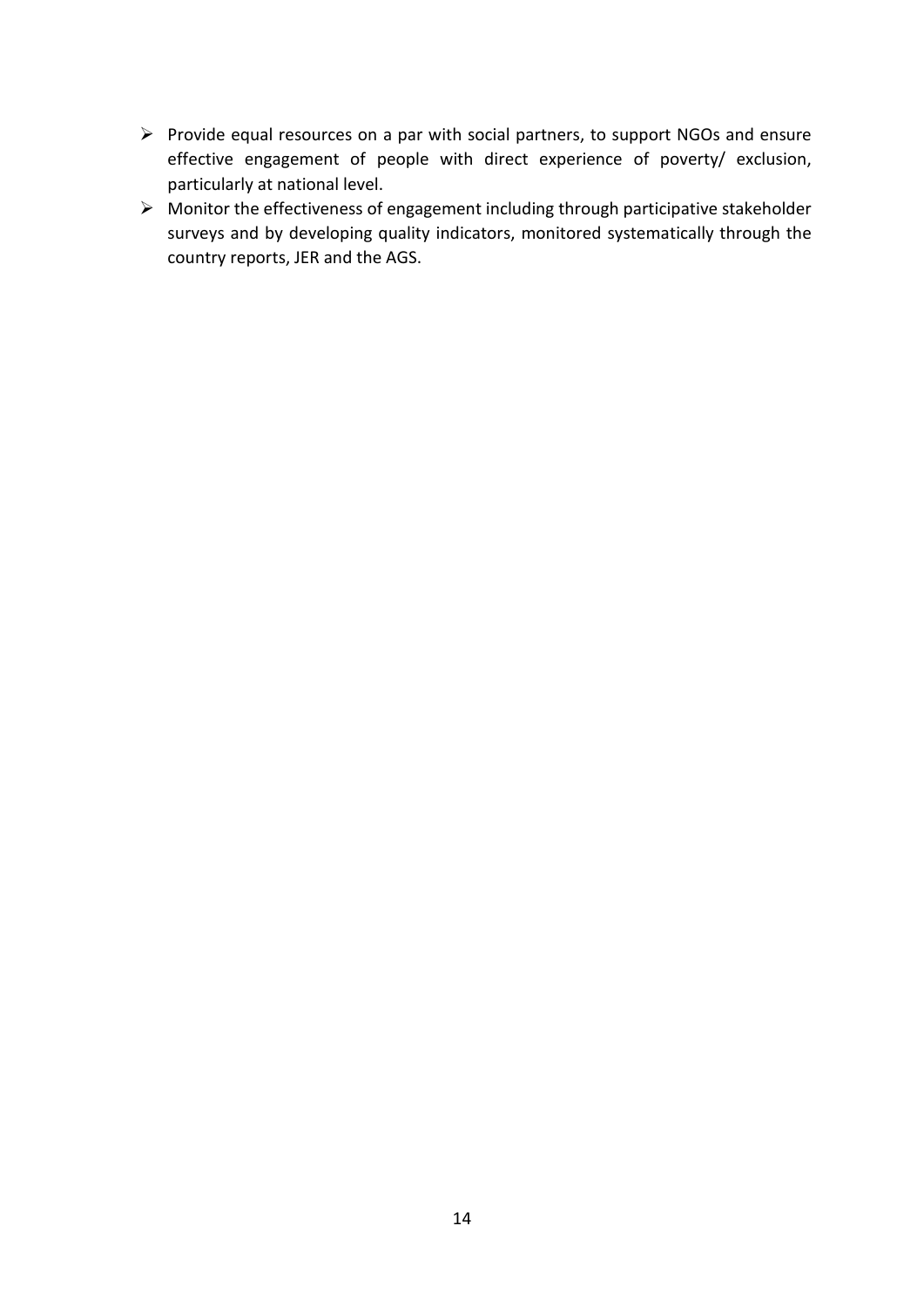## **EAPN Response: Draft Joint Employment Report 2020**

### **I. Introduction**

As in the last two years, there seems to be increased consistency between the main Annual Sustainable Growth Strategy and the findings of the Joint Employment Report. However, the latter continues to mainly constitute a stock-taking exercise, presenting country statistics and policy measures, without sufficiently complementing them with an in-depth qualitative analysis, or policy guidance. A systematic assessment of the 20 principles of the European Pillar of Social Rights would need more than just the reference to the Social Scoreboard indicators.

Below is EAPN's perspective on points seen as **opportunities** in this year's Joint Employment Report (JER), as well as the **concerns** which still mar the sustainable and inclusive development of Europe, and endanger the achievements of the poverty reduction and of other social targets of the Europe 2020 Strategy, and the implementation of the European Pillar of Social Rights. A summary of the main findings of the JER can be found in Annex 2 at the end of this document. Annex 1 contains an overview on the structure of the JER. More detailed information on the Social Scoreboard and EAPN's assessment thereof is included in Annex 3.

### **II. What Opportunities?**

- The 2020 Joint Employment Report contains two explicit mentions (in the 'Key Messages' and 'Overview of social trends and challenges') of the fact that **the number of people at risk of poverty or social exclusion across the EU remains very high** (110 million people or 21.9% of the total population in 2018), and that the **Europe 2020 poverty-reduction target is far-off**, by about 7 million estimated by the European Commission for 2020 (p. 5, 19). It equally acknowledges the particular high risk for groups such as **children** with an AROPE rate of 24.3% in 2018 (pp. 20, 122), **persons with a disability** with 29.3% *–* attaining 36.2% for those with a severe disability (p. 125), **migrants**, in particular non-EU born people with 37.3% (p. 122) and older women, with 1 out of 5 AROPE (p. 133), and that the **depth of poverty** remains high, on average 24.6%. (pp. 20, 124). The JER also recognises that "trends in the depth of poverty indicate that in some countries the economic growth is not benefitting all" (p. 20), in other words that **growth is not fundamentally inclusive; this must be addressed.**
- The **Social Scoreboard indicators remain fully incorporated in the analysis** and a regional dimension (on NUTS 2 regions level) is added for most of them.
- For more than half of the headline indicators of the Social Scoreboard, **convergence across Member States can be observed** (though to a different extent), whereas **increasing divergence and inequalities between the Member States** are worryingly reported for the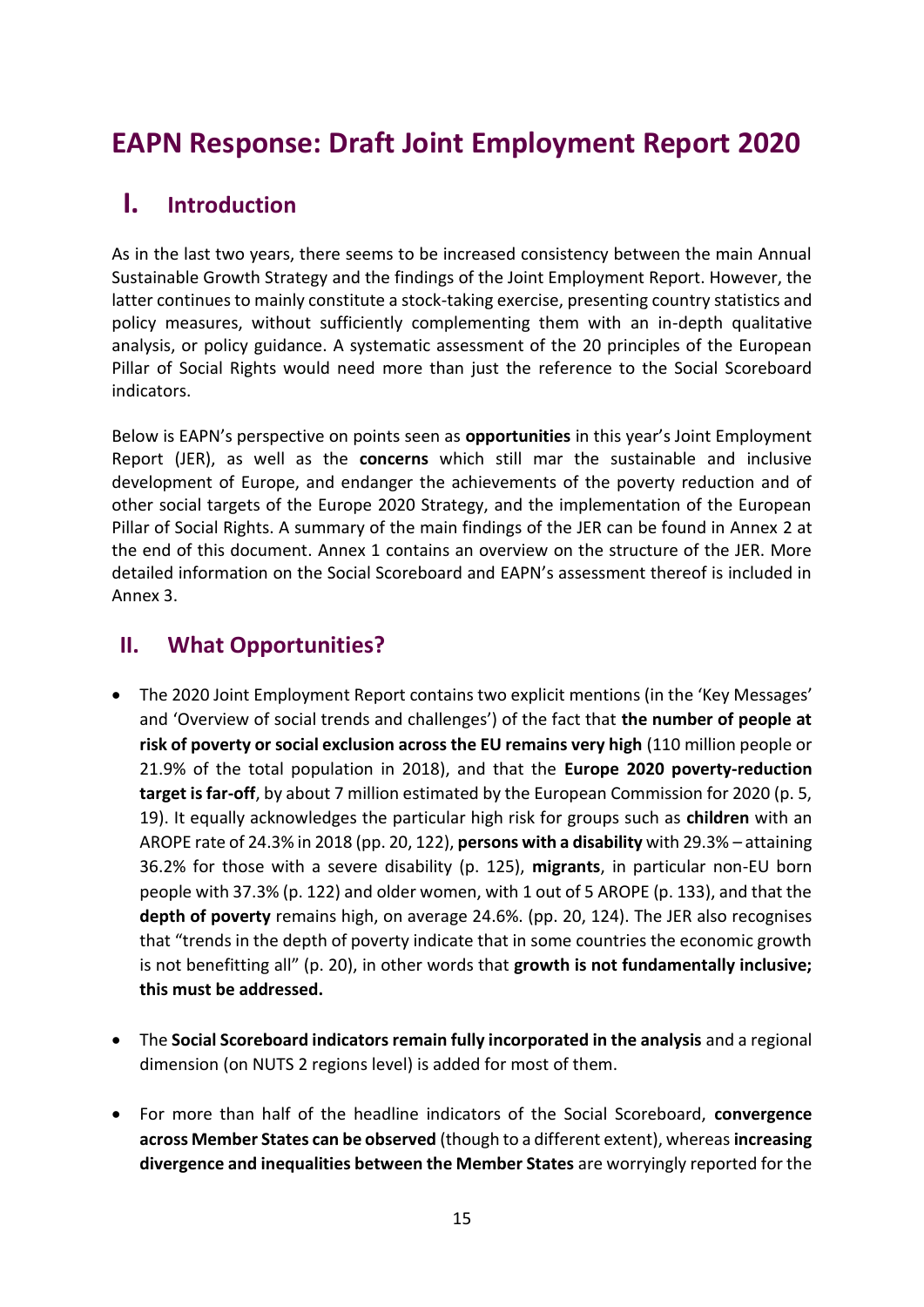inequality indicator: the income quintile share ratio, self-reported unmet needs for medical care and the share of population with basic overall digital skills (p. 24).

- The JER points to the **increased risk and the depth of poverty for persons living in (quasi) jobless households**. 2018 is the fifth year for which the at-risk of poverty rate for persons living in very low work intensity households (i.e. at less than 20% of their capacity) has increased and reached 62.1%. Low income from employment for this category of households has been identified as a trend to watch by the Social Protection Committee (SPC) in its 2019 Annual Report (p. 20). **Gaps in the adequacy and coverage of complementary social benefits** for those households are rightfully attributed to growing differences between the median income of people living in very low work intensity households and the at-risk-of-poverty threshold.
- It acknowledges that **social transfers (not considering pensions) are not performing sufficiently well in reducing poverty** as their impact on poverty reduction has declined in 2018 (p. 11), but this is not flagged up as a point to watch neither based on the Social Scoreboard nor by the SPC via the Social Protection Performance Monitor (see Annex 3).
- It highlights the positive impact of **adequate minimum wages**, be they statutory or collectively bargained, as they reduce wage inequalities, "may help reduce in-work poverty and (...) support aggregate demand by increasing the income of low-wage earning families, which have a higher propensity to consume." (p. 40). It recommends taking the **adequacy** (expressed as percentage of median or average wage) **and coverage by minimum income systems** into account in the relevant EU-wide reporting and monitoring tools, also. The report acknowledges that "the potential impact of the minimum wage on both employment and living conditions is higher when a large share of the workforce is covered." (p. 41) It is positive to note that nominal and real increases in the monthly minimum wages were operated in all countries except for LV (p. 46), however the issues of adequacy and coverage have to be tackled with high priority in a number of Member States.
- As last year, the 2020 JER highlights that key **role of minimum income schemes**, which should combine adequate levels of support with access to enabling goods and services as well as incentives to (re-)integrate those who can work into the labour market (p. 128). Informing the reader that between 2016 and 2017 the "adequacy of minimum income either remained stable or slightly eroded on average in comparison with the national poverty threshold in all Member States" (p. 128) – except in Greece (where it increased significantly), Malta, Belgium and Ireland" as the Report holds<sup>9</sup> – it calls for **improved**

<sup>9</sup> EAPN Ireland explains that when saying that the level of benefits of single-person households in Ireland in 2017 exceeded more than 100% of the national income poverty threshold level this then must include housing benefits. In Ireland in 2017 the minimum personal rate for social welfare supports was 80.4% of at-risk-of poverty threshold (source: http://www.welfare.ie/en/pdf/Social Inclusion Monitor 2017.pdf), an amount not adequate to cover the cost of living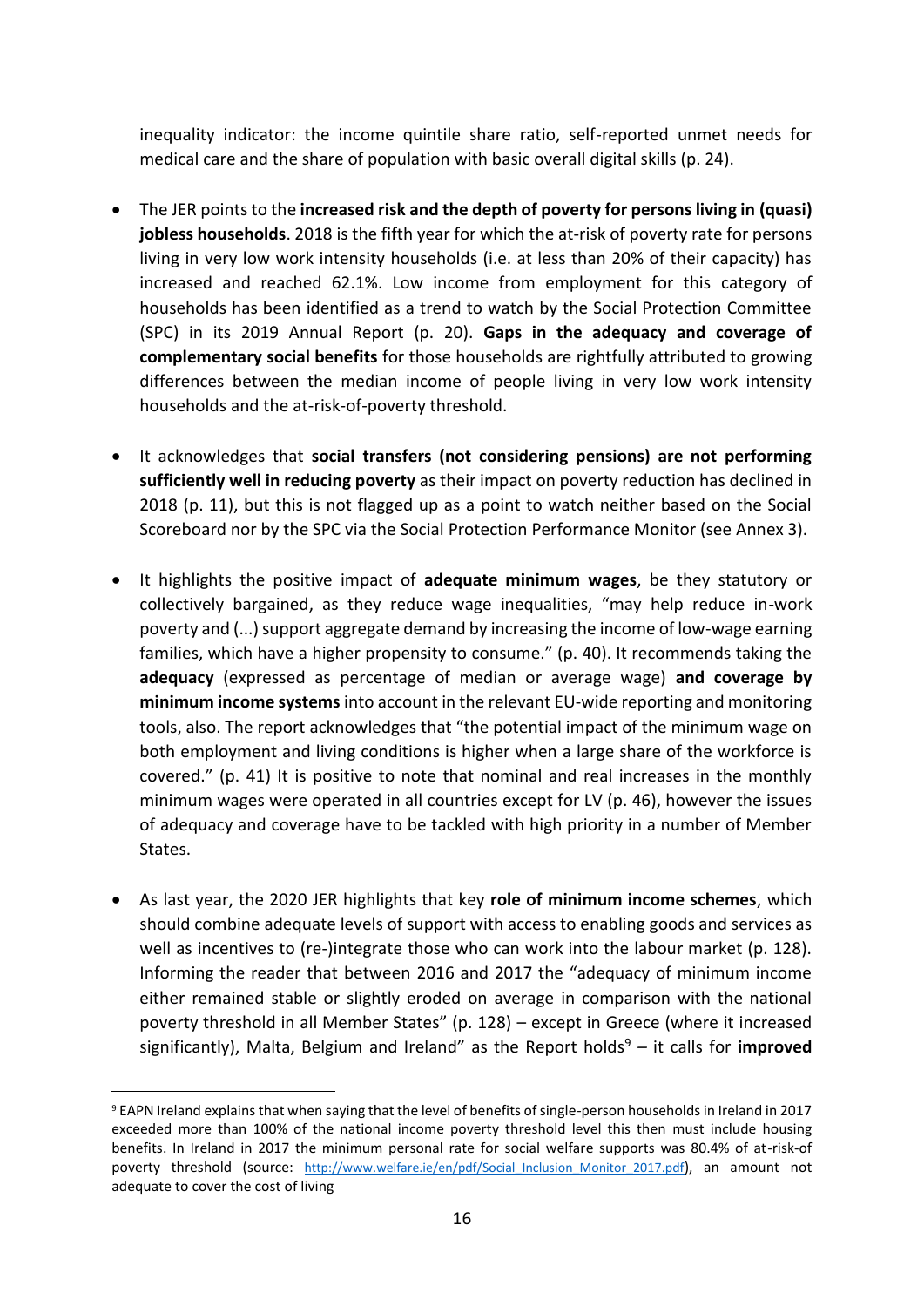**adequacy of these schemes**, as well as **adequacy and coverage of social protection overall**, including pensions (pp. 12, 128, 132-133) – a fundamental element in combating the depth of poverty, as well as in-work poverty and tackling income inequality (pp. 129, 140). The Report points to problems with the adequacy of minimum income benefits when considering the depth of income poverty among low work intensity households. (p. 129)

- Whereas in last year's JER **measures reducing income inequality** occupied just 7 lines of the text, in this year's report the new Italian minimum income scheme is sketched out, countries having undertaken efforts to improve the adequacy of minimum income schemes are mentioned and the renewed postponement to (most likely) 2021 of the entry into force of the Minimum Inclusion Income Law in Romania – already adopted in 2016 and on which the country had received a CSR – is critically reported on (p. 140).
- **Active Inclusion is explicitly mentioned only once** (p. 140), but the Report notes that a number of Member States conceptualise reforms by acknowledging "the effectiveness of integrated approaches, linking adequate income, active labour market measures, as well as delivery of social services" (p. 140)
- **Affordable, inclusive and high-quality education and training** are supported (pp. 7, 48, 59, 62, 75, 80), referring to the European Pillar of Social Rights which "acknowledges their right to lifelong learning, as a way to acquire the skills necessary to participate fully in society and successfully manage work transitions" (p. 80). The same holds true for efforts towards **better recognition of skills and qualifications**, including those acquired informally (p. 78) and/or by foreign born workers (pp. 74, 86-87), while it recognises the persistent issue of the **digital divide** – with about a quarter of Member States where less than 40% of the population have internet skills (pp. 59-60)  $-$ , including its impact on poverty and social exclusion for a significant share of the population (pp. 7, 59).
- The Report **states that early school leaver rates are around double for pupils born outside the EU** (20.7%; despite decreasing since 2008) **and of those born in another Member State than the current country of residence** (19.2%) compared to native-born pupils (p. 48) – which score slightly below the across-the-board EU average of 10.6% in 2018. The 2020 JER also flags up the long-term disadvantages of early school leavers not only in terms of labour market inclusion (as 53.8% were either unemployed or inactive in 2018), but also in view of their strongly increased risk of persistent poverty or social exclusion (p. 48). **Future risks for societal and economic inclusion and participation** are presented by referring to the fact that one fifth of European **pupils have very low achievements in reading, mathematics and science** (p. 49), again showing higher shares for those with lower socio-economic status or migrant background and the more than 25% of young adults who do not attain a qualification with direct labour market relevance and usability (p. 55).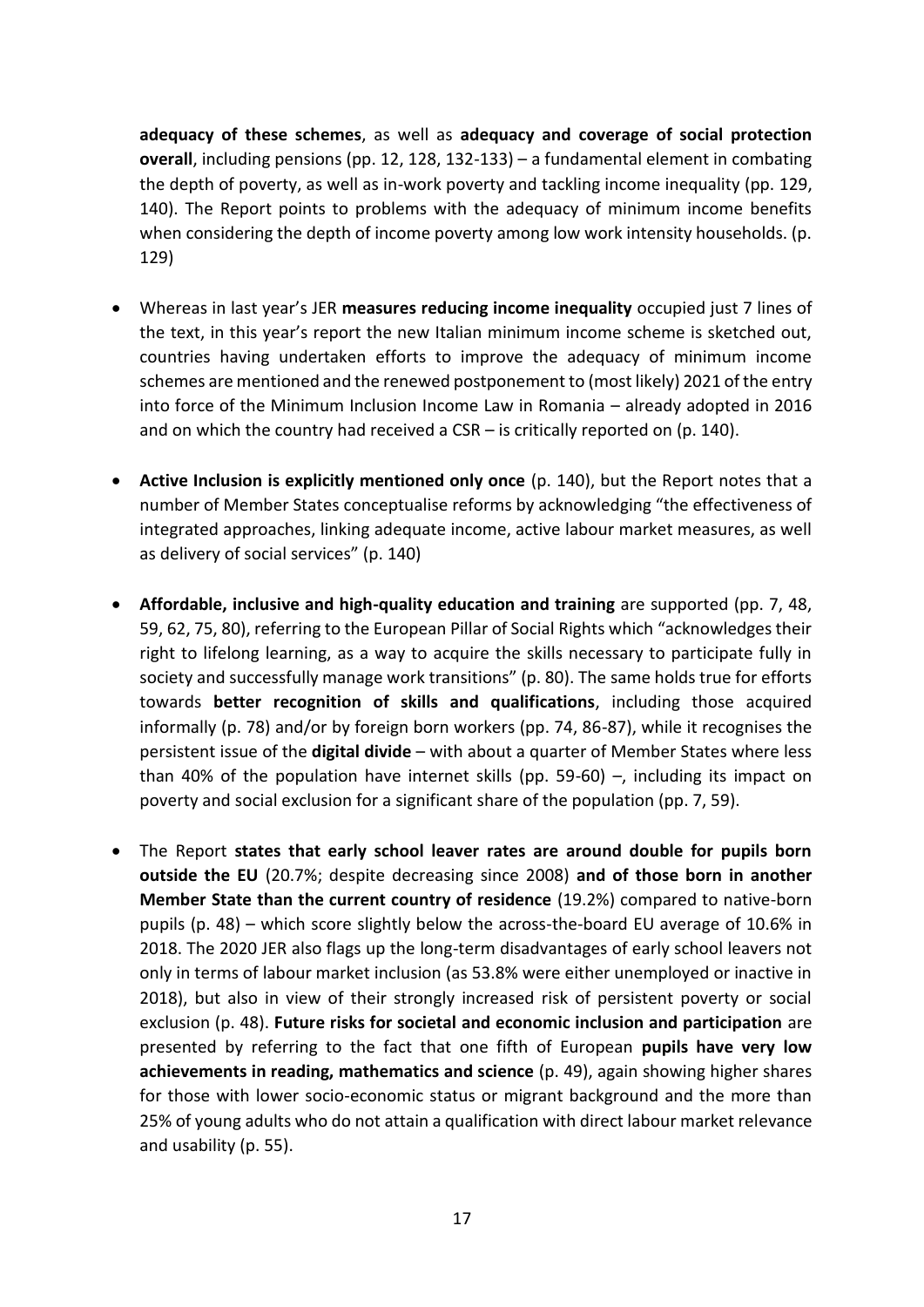- In this and other contexts **socio-economic background is recognised as strongly influencing educational outcomes** (pp. 7, 49, 59, 62) and "not sufficiently working as a force for social mobility" (p. 49), alongside gender and migrant status (p. 49). The **2020 JER advocates for a "major shift in the pedagogical approaches, education and training systems"** for them "to be able to become a genuine vehicle for social integration and will keep on reproducing exclusion" (p. 77), as "in many EU countries, schools tend to reproduce existing patterns of socio-economic (dis)advantage, rather than contribute to a more equitable distribution of learning opportunities and outcomes." (p. 77). A **clear link** is made **between low-qualified adults and a higher incidence of precarious employment and working conditions and persistent labour market exclusion** (pp. 54- 55), not least as they are also clearly underrepresented in labour-market related adult learning measures (pp. 59, 62). The specific difficult situation of **Roma pupils** is highlighted, linked to school and housing segregation, non-inclusive teaching, and severe poverty or housing segregation (p. 49)<sup>10</sup>. A **social gradient is also reported when it comes to access to early childhood education and care** (ECEC) as "children at risk of poverty or social exclusion show much lower participation rates than their peers from not disadvantaged families. In 2016, there was a difference of 11 percentage points for the group aged 3 or more, and almost 15 percentage points for children aged 0-2." (p. 73). The 2020 JER also flags up the positive effects in view of an improved social inclusion from early years on for children of immigrants when attending ECEC.
- It points out the still **disproportionate burden of housing cost affecting 1 out of 10 Europeans** living in households where more than 40% of their disposable income has to be spent on housing costs and too low or reduced public investments in public and/or social housing (p. 131), even though both the share and the absolute number of persons affected has declined. **Rising rents and scarcity of affordable housing** are also highlighted (p. 131), which compound poverty and social exclusion. The report stresses that **homelessness remains high and has increased** (or stayed stable as in HR, PL and PT) in all Member States except FI (p. 131) and that this social problem needs to be addressed with urgency and priority, also by means of integrated responses to homelessness and housing exclusion and by using "prevention services and enhanced cooperation both at policy and service delivery level" (p. 10). Some policy efforts to counter these trends are praised (pp. 141-142).
- It is recognised that **costs, long waiting time and/or a higher travelling distance remain important barriers for the accessibility of healthcare** (p. 137), while pointing to some positive **measures to reduce out-of-pocket payments** – in 2017 achieving the unacceptable high share of 30% or more in BG, CY, GR, LI and LV – and also thereby addressing **unmet health needs** are mentioned (p. 137). They amount to 2% on EU

<sup>10</sup> EAPN welcomes that the 2020 JER explicitly advocates for active desegregation measures to fight school and class segregation, which are to "be accompanied by additional financial and professional support to promote the integration of Roma children in mainstream schools" (p. 77) and claims that "it is important to avoid dedicating specific places for Roma who would have qualified for regular admittance." (p. 77)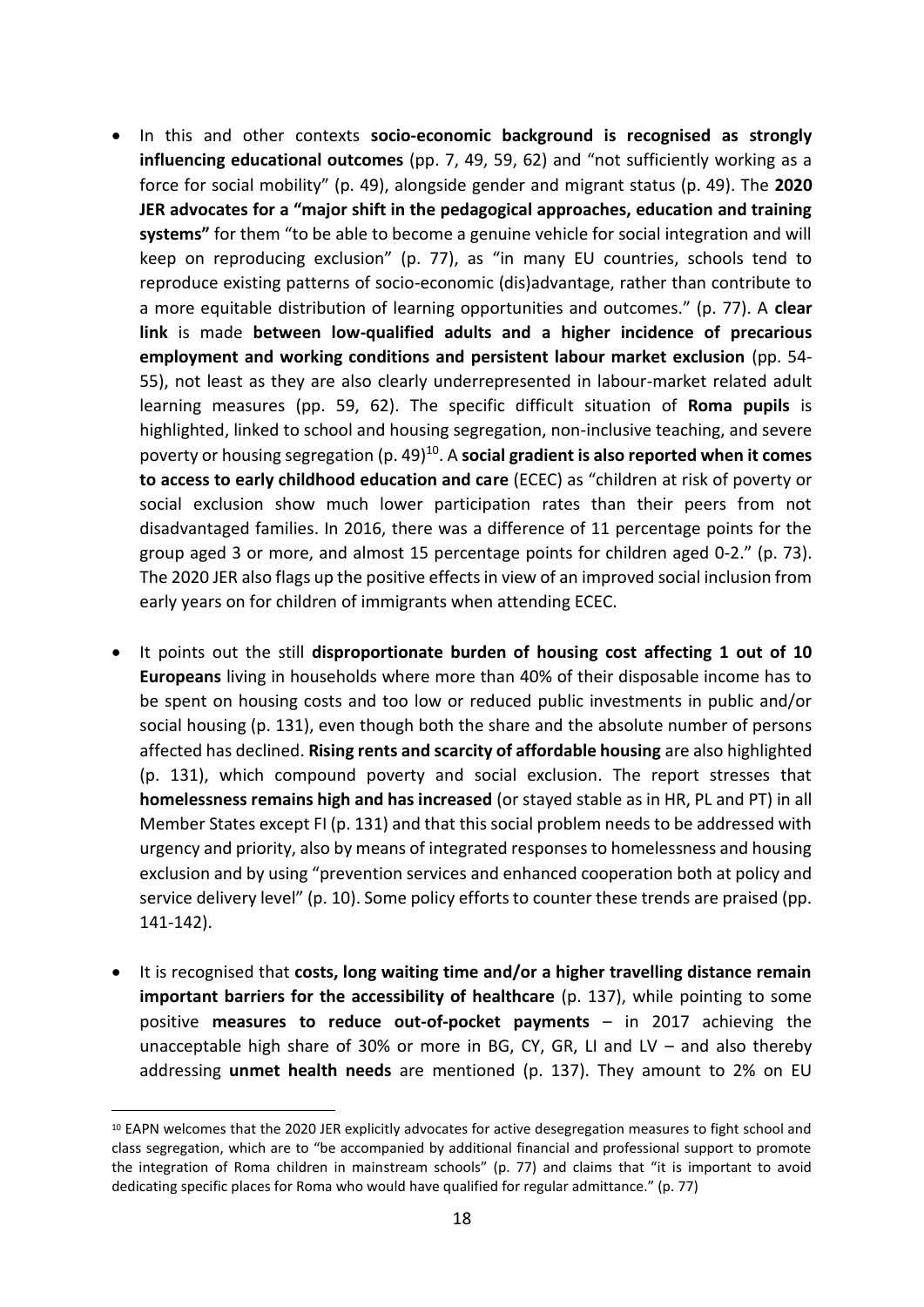average but achieve rates of more than or close to 5% in 2018 in EE, FI, GR, LV and RO and across all Member States show a higher incidence for unemployed persons than for those in the labour market.

- It highlights **deficits in relation to (access to) guidance and counselling on learning and vocational training opportunities** (and related labour market inclusion possibilities) for foreign-born workers (p. 62), indicating a field needing particular attention and action for Public Employment Services.
- As in the 2019 JER, it acknowledges **lower employment outcomes (measured in employment and activity rates) and existing barriers for people with disabilities** and stresses the importance of labour market integration in fighting social exclusion and improving quality of life. It also recognises the **importance of quality work as a primary social inclusion factor** for workers with a physical and mental disability, as people with disabilities are at a higher risk of in-work poverty (pp. 75, 125). The report mentions the need to support independent living for people with disabilities based on good quality and accessible care arrangements (p. 142).
- The report recognises that **people with a migrant background, particularly women, are at higher risk of both unemployment, and in-work poverty** (p. 73), which is also true for second generation migrants<sup>11</sup>, and that high skills don't automatically translate into better employment outcomes, resulting in an underuse of migrants' skills (p. 74).
- It mentions the **importance of tackling the gender employment, pay**<sup>12</sup> **and pension gap** (pp. 6, 68, 70-71, 84-85, 134-135) not least as this Social Scoreboard indicator does not show convergence, with several Member States with high or close to average gender employment gaps recording a deterioration in 2018. It flags up that particularly **migrant women** have a harder time in accessing the labour market (p. 73), while **women overall are largely more likely to be in part-time jobs,** 22.1% of which is involuntary (p. 69), as well as being over-represented in lower paid jobs and under-employment (p. 71). The Report **supports better work-life balance** for women with caring responsibilities (pp. 71- 73), and advocates for a better sharing of such responsibilities between women and men (pp. 6, 69-70, 83-85) – highlighting the negative employment impact of parenthood for women in a number of countries, most strongly pronounced in CZ, HU and SK. **Better access to affordable and high quality childcare and long-term care** (pp. 6, 71-73) and

<sup>&</sup>lt;sup>11</sup> The 2020 JER states that "over the last decade the greatest deterioration for children with a migrant background was observed in countries that suffered most from the economic downturn, such as Greece and Italy, as well as in France and the Netherlands. By contrast, Sweden, Czechia and Belgium have seen significant increases in the employment rates for young persons (15-34) with a migrant background" (p. 74-75).

 $12$  This is largely due to the fact that women have a much broader share of care obligations and "tend to be overrepresented among the minimum wage earners as well as in lower paid sectors and occupations in general." (p. 71) and the gender pay gap "remains even if netting out factors such as differences in experience, level of education and type of contract." (p. 71)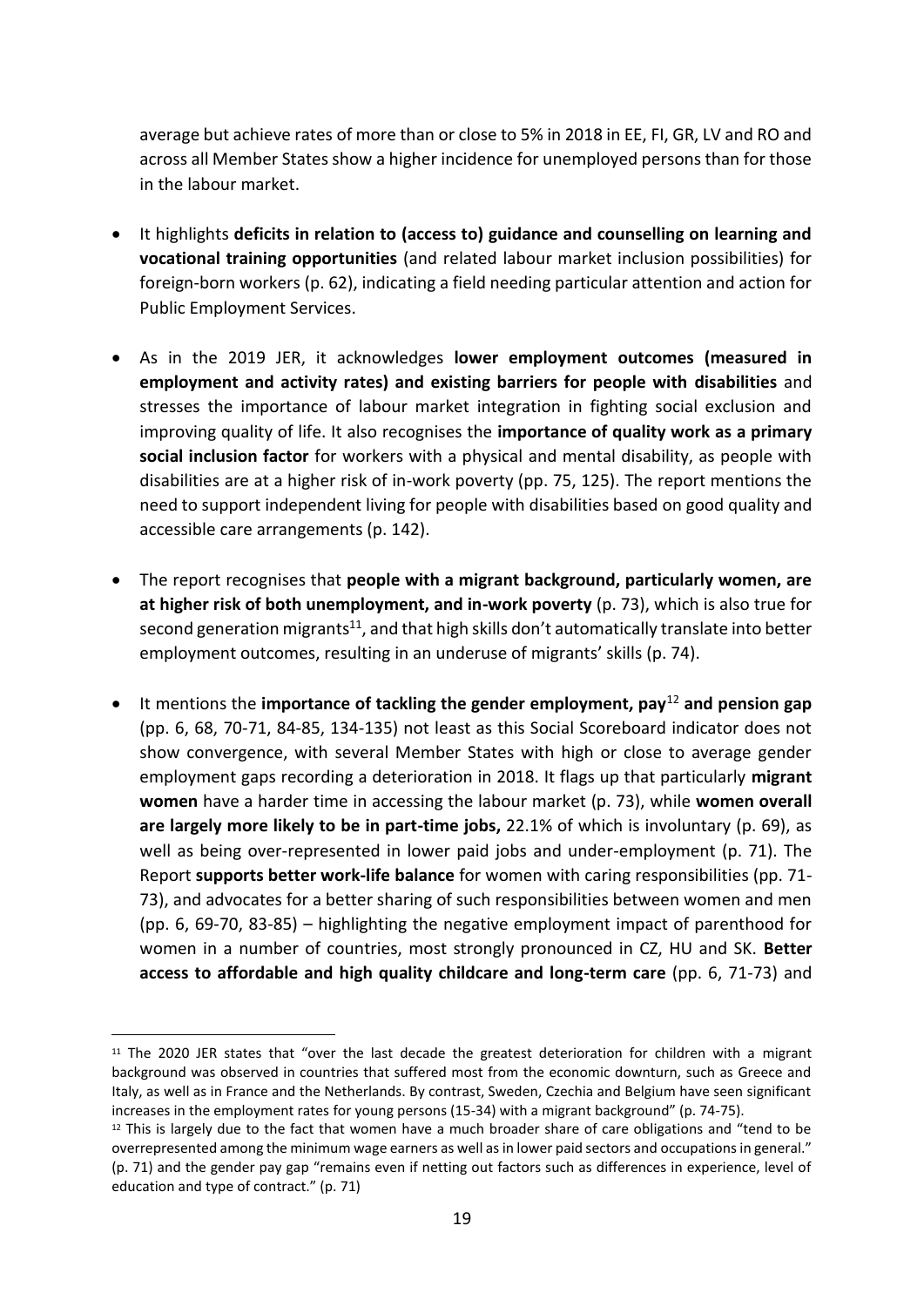working conditions and working time arrangements for informal carers (pp. 13, 141, 144) are also mentioned.

- It stresses the **provision of unemployment benefits of reasonable duration and accessible to all workers** as a key element of active labour market policies (p. 106) and flags up reforms in a number of Member States since 2008 improving access and coverage<sup>13</sup>.
- Explicit mentioned is made of financial incentives in place to **promote labour market integration of specific more vulnerable groups** such as young workers or apprentices or young or long-term unemployed (pp. 43-44); the provision of **individualised services**, including for the long-term unemployed (pp. 117, 121, 124) and the design of **individual action plans and personalised counselling** (pp. 110, 117), as well as **increasing the capacity and efficiency of Public Employment Services** (pp. 9, 105, 116, 117), though it falls short of an integrated Active Inclusion approach. For the second time the Report looks at the additional indicator of **strictness of job-search requirements for jobseekers** (p. 107). Whereas the JER in the introductory section to chapter 3.3. on employment guideline 7 refers to "benefits associated to reducing the strictness of employment protection" (p. 89) and later on holds that the analysis of the strictness of job-search requirement indicators as presented in the JER 2019 remains valid overall, the policy reforms highlighted don't include a single case with more tightened conditionalities for job searchers but rather illustrate the benefits of personalised support services for (longterm) unemployed and of better integrated services as introduced in a number of Member States (pp. 116-118), e.g. increased numbers of employment counsellors directly working with jobseekers or caseworkers in Public Employment Services (PES) such as in ES, GR or LT. Some Member States have also taken up proposals from the 2016 Council Recommendation on the integration of the long-term unemployed into the labour market<sup>14</sup>. The JER also reports on the modification of incentives to further stimulate the hiring and employment of long-term unemployed (as in BE, ES, PT and RO).
- It recognises that **wage growth remains moderate overall** even though for the first time since 2008 the pay per employee in 2018 increased in all Member States (p. 35). Acknowledgment is given to the **persistence of in-work poverty**, which remains "historically high" (p. 39) and well above pre-crisis levels (at 9,6% in 2016, 9.4% in 2017 and 9.5% in 2018 compared to 8.6% in 2008 and 8.3% in 2010) and states that the "inwork poverty risk is strongly associated with the type of contract" (p. 40), with a clearly higher incidence for employees with a temporary contract (16.2% in 2018) (p. 7) compared to those with a permanent contract (6.1%). The JER also highlights the **key role**

<sup>&</sup>lt;sup>13</sup> "Eligibility conditions were eased, mainly by reducing the minimum years of experience or contribution periods necessary to be entitled to unemployment benefits. In addition, coverage of unemployment was extended to previously excluded groups such as self-employed, freelancers, non-regular workers and temporary agent workers." (p. 107)

<sup>14</sup> [Council Recommendation of 15 February 2016](https://eur-lex.europa.eu/legal-content/EN/TXT/?uri=CELEX%3A32016H0220%2801%29)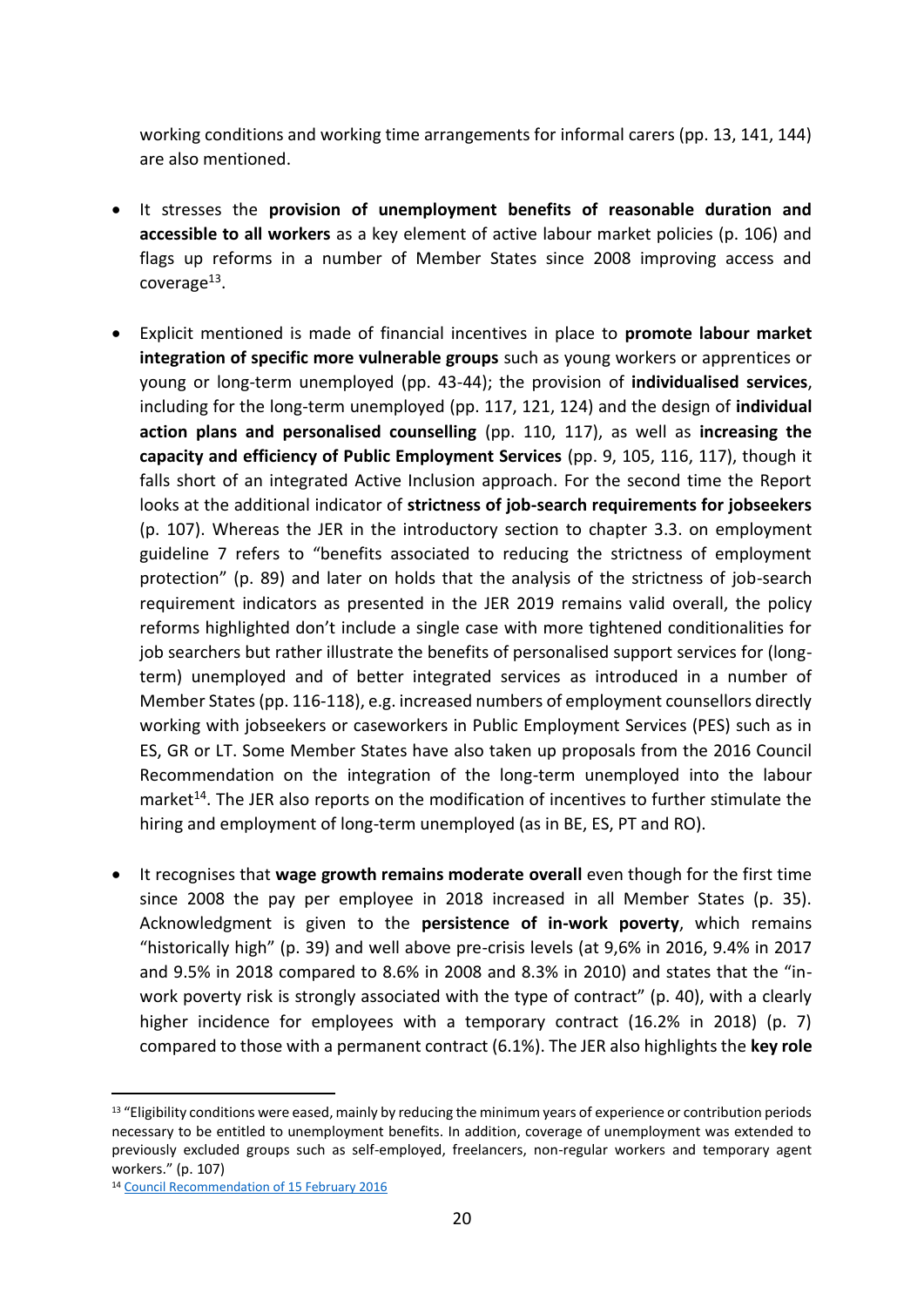**of wage growth, especially at the bottom of the wage scale, in sustaining demand, reducing income inequalities and in-work poverty** (p. 39-40).

- It stipulates that **labour market segmentation remains stable throughout the EU**<sup>15</sup> , hovering around 14% on EU average in the last decade, with temporary contracts rarely leading to stable employment – on average across the EU, only 14.2% make the transition (pp. 90-91), while over half, 53% (and above 70% in 10 Member States) is involuntary (pp. 93-94), i.e. on a fixed-term contract because they cannot find a permanent job. A **vicious combination of two forms of precarious employment** can be observed – illustrated by Member States like BG, CY, GR, IT and ES – which "combine high shares of involuntary part-time and temporary employment, which creates challenges in terms of continuity of employment and job quality." (p. 94) The Report highlights that in a number of Member States **past "employment expansion was coupled with a sustained increase in the share of fixed-term contracts"** (p. 90) and that a "high share of temporary employees coupled with low transition rates from temporary to permanent jobs may be a sign of ill-designed employment protection legislation and impede the achievement of good labour market outcomes." (p. 90) It lists the **negative impacts of a high prevalence of temporary contracts**, having strong implications for job quality and job security as those workers with "worse-off working conditions (many of them under temporary contracts) have limited options for upward mobility in their labour market careers, but are often more affected by a deterioration in their working conditions and transitions into unemployment" (p. 92). It also underlines that **"many workers on temporary contracts in Europe often struggle to gain access and accumulate entitlements" in social protection** (p. 92). The 2020 JER praises efforts by Member States to curb and regulate the use of such contractual arrangements (pp. 113-114). The Report insofar recognises that **temporary workers experience lower job quality and are much more likely to be at risk of poverty** and that people in non-standard or self-employment are disadvantaged when accessing and accruing pension rights, with substantially higher poverty risks. It finally identifies the trap of **bogus self-employment** (pp. 95-96) as one key factor for increased labour market segregation and **warns against the development of "atypical contractual arrangements (such as zero hours contracts, mini-jobs, etc.) and the rise in platform economy"** (p. 96). This will increase – if no appropriate regulations are taken – the share of young cohorts among the total number of self-employed workers against the backdrop of social security systems not adequately covering them.
- While youth employment is improving and youth unemployment shrinking to 15.2% in 2018 (0.7 p.p. lower that the pre-crises level of 2008, but still exposing a strong dispersion with rates above 30% in ES, GR and IT), the 2020 JER again points out "that the employment recovery does not always lead to quality job creation for young people" (p. 64), as **young people aged 15 to 24 are more often employed under non-standard and**

<sup>15</sup> The JER recalls that labour market segregation, when entrenched, implies "higher inequalities, lower social cohesion and lower rates of economic growth, as it is associated with weaker aggregate demand, lower productivity, human capital development and social mobility." (p. 89)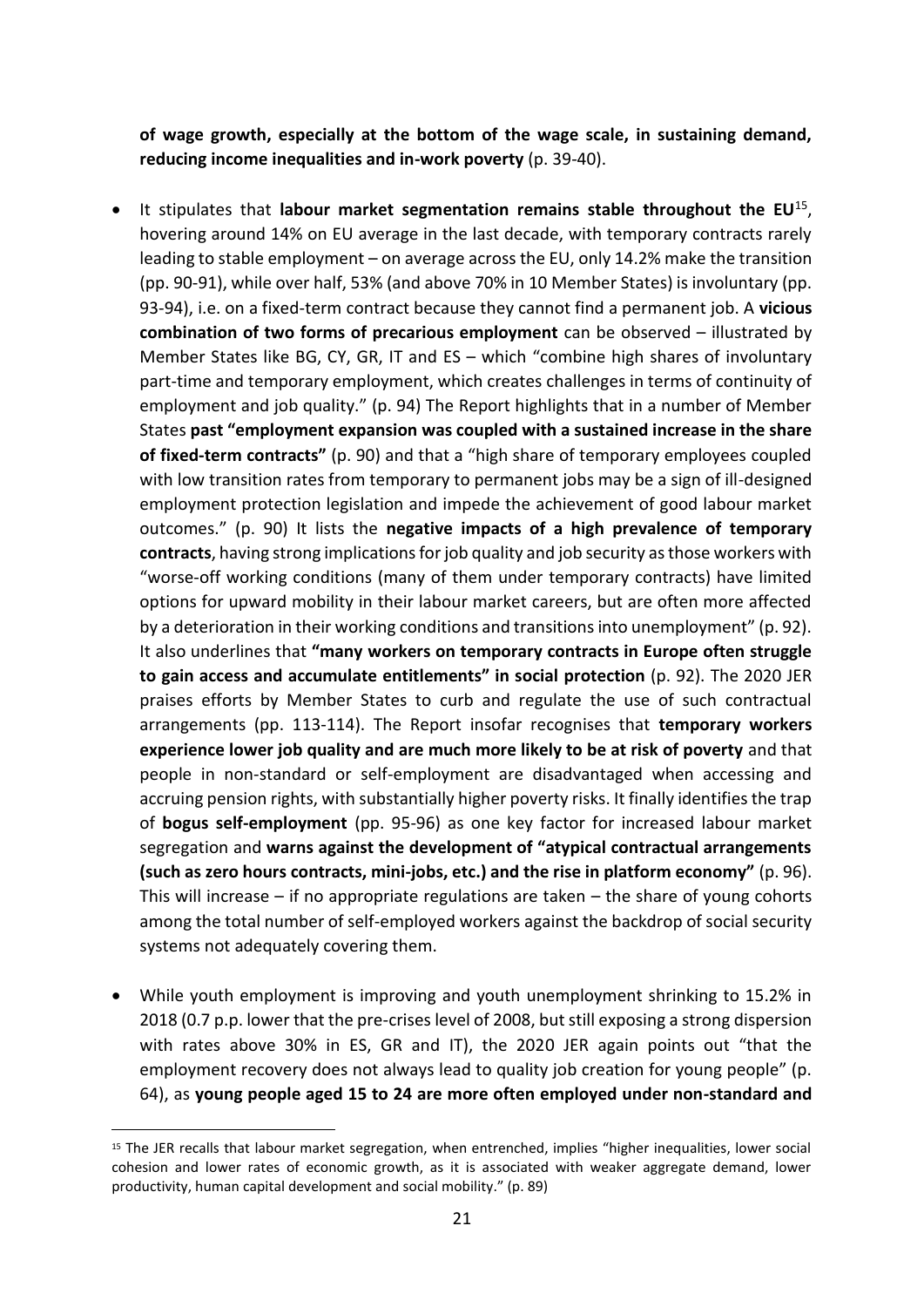**precarious types of contracts**, including temporary jobs (achieving proportions of more than 1 in 3 in ES, HR, IT and PT in 2018, p. 65), involuntary part-time work (p. 93), and lower wage jobs. For EAPN it is important that ESF+ money to foster social inclusion is not exclusively spent on programmes merely supporting employment measures.

- It includes positive and strong language around the **multiple negative impacts of undeclared work, for the workers, the economy, public finances and social fairness** (p. 102), highlighting initiatives that penalise employers and better inform workers of their rights (p. 115).
- The platform economy is given considerable space in the 2020 JER and compared to the earlier JERs **more attention is paid to the negative and damaging social impacts of new forms of work and the gig economy**, of digitalisation, robotisation and automatisation.
- Even though no link is made to EU thematic integrated strategies, such as the Investing In Children Recommendation, the 2020 JER highlights the positive impacts of participation in ECEC as "the foundation for successful lifelong learning, personal development and higher employability later on in live" (p. 82) by referring to the Council Recommendation of 22 May 2019 on High Quality Early Childhood Education and Care Systems which calls for accessible, affordable and inclusive ECEC.
- It supports **social dialogue as a key element of the European social market economy**, (without mentioning civil dialogue and/or the role of civil society organisations in this context) including by strengthening its capacity, by an extended coverage of the workforce by collective wage agreements; by the involvement of social partners in view of the regulation of the changing world of work e.g. due to digitalisation and the increased incidence of platform work as well as the management of the transition to a climateneutral economy (p. 110) and by their more comprehensive involvement in the European Semester (p. 112), while stating that **stronger collective bargaining tends to be associated with lower earnings inequality** (p. 39).

#### **III. Key Concerns**

• **A key message of the 2020 Joint Employment Report is that the number of persons at risk of poverty or social exclusion continues its steady decline, but that poverty remains high,** with 110 million Europeans at risk, with the Europe 2020 Strategy target (20 million people less at the risk of poverty or social exclusion compared to 2008) remaining completely out of reach, by about 7 million if estimations by the European Commission for 2020 will play out (p. 19). However, there is a **clear tendency to focus on positive developments while downplaying remaining challenges**. While the richest 20% of the population still own over 5 times more wealth than the poorer 20%, this ratio has even slightly increased again for 2018 compared to 2017.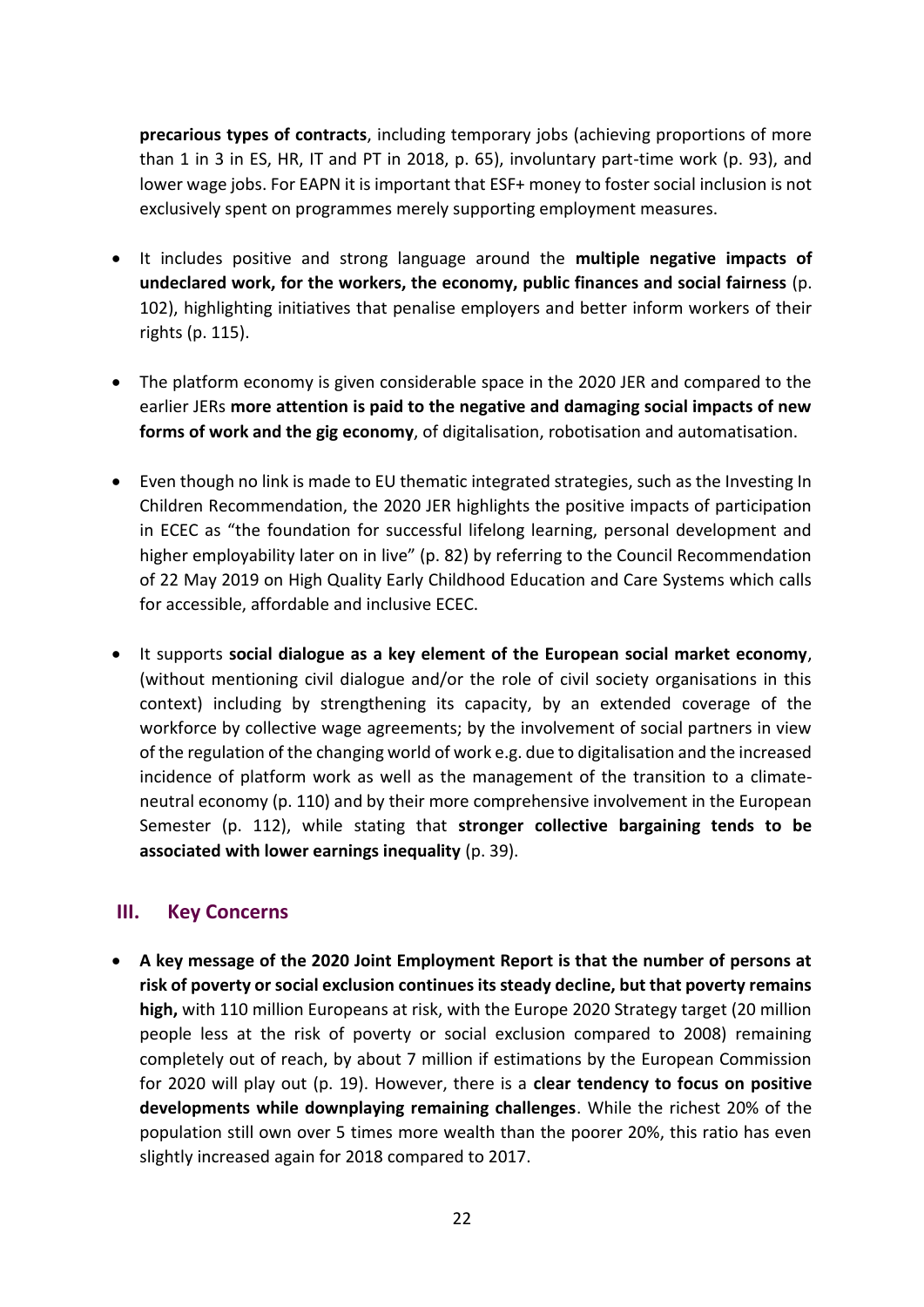- **As last year, the Europe 2020 poverty reduction target is only mentioned in the chapters "Key Messages" and "Overview of Employment and Social Trends",** while no reference is made to it in the actual Chapter 3.4, nor a review or proposals made of policies towards reaching it. For EAPN it is a concern in relation to the overall Europe 2020 Strategy that smart, sustainable and inclusive growth is not given enough attention, particularly as 2020 will be the last year of this strategy and up to now no review of it has been proposed. Shifting the measurement from concrete progress on common targets to mere convergence towards EU averages (not even upward convergence across Member States) is lowering ambition towards complacency with average rates and the minimum common denominator. So far it is also not clear how the mainstreaming of the Sustainable Development Goals (SDGs) will be included in the process.
- **Insufficient analysis, focus and priority is given to the main negative results of the Scoreboard, nor are policy proposals** triggered to address shortfalls. The secondary indicators in the Social Scoreboard also lack visibility in the JER. The Social Scoreboard headline indicators only measure a country's performance in comparison to the EU average, rather than setting ambitious goals where social problems or barriers to effective labour market integration exist, while on basically all headline indicators big gaps between countries persist. As in previous years, **most challenges are flagged in the third broad domain "public support/social protection and inclusion"**, with an average of 9.8 countries (of which 3.5 in "critical situations") for the four indicators (see p. 23 for the list). **"Children aged less than 3 years in formal childcare" stands out with most flags**, for a total of 13 Member States (of which 5 in the bottom category "critical situations").
- **The main analysis framework continues to be the Social Scoreboard and there is insufficient systematic analysis of all the 20 principles of the European Pillar of Social Rights** – including principles 12 'social protection'<sup>16</sup> and 14 'minimum income'<sup>17</sup> – with the Social Scoreboard indicators not sufficiently clearly linked to them. Important indicators to measure and monitor progress and to direct effective policy action which are either included as secondary indicators in the Social Scoreboard or appear in the broader dashboard of the Social Protection Performance Monitor (for more info on both categories see Annex 3 below) – such as child poverty, depth of poverty, in-work poverty – are either still missing or underused in the JER analysis.
- EAPN reiterates that **a roadmap for follow up on the benchmarking exercises currently in place** (p. 28) **is also needed**, including on minimum income (see Annex 3 for more

<sup>&</sup>lt;sup>16</sup> Principle 12 reads: "Regardless of the type and duration of their employment relationship, workers, and, under comparable conditions, the self-employed, have the right to adequate social protection."

<sup>17</sup> Principle 14 reads: "Everyone lacking sufficient resources has the right to adequate minimum income benefits ensuring a life in dignity at all stages of life, and effective access to enabling goods and services. For those who can work, minimum income benefits should be combined with incentives to (re)integrate into the labour market."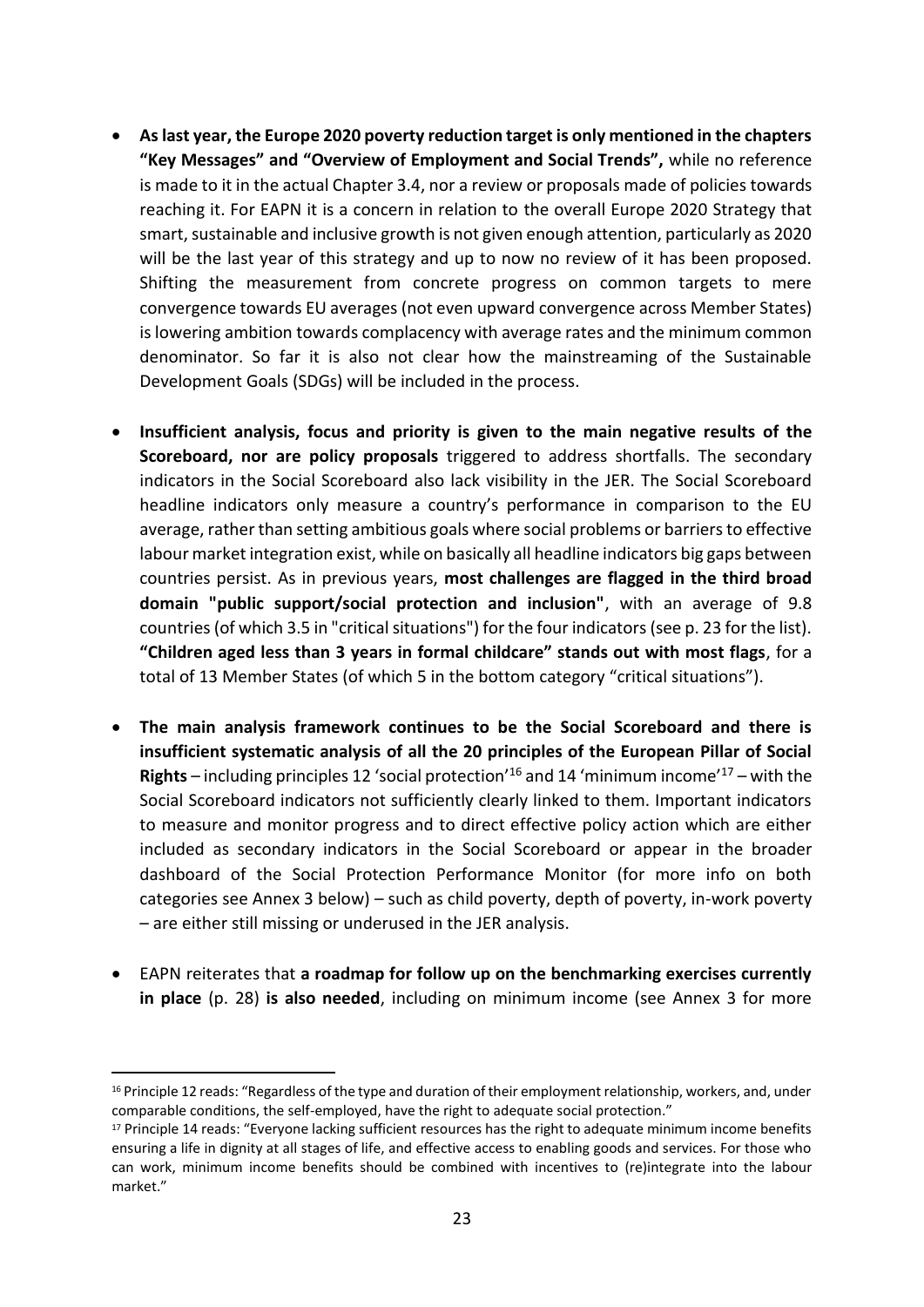detail) to set out how the mutual learning on these crucial areas will lead to concrete changes that will ensure upward social convergence on key social rights.

- The Report **lacks coherence and mainstreaming of social rights**, and does not provide an integrated approach to tackling interconnected issues. Appropriate links are not sufficiently drawn between the analysis of employment, education and training, social protection and minimum income coverage and adequacy, access to other public services and the risk of poverty and social exclusion. Chapter 3.4 dedicated to Employment Guideline 8 "Promoting equal opportunities for all, fostering social inclusion and combatting poverty" is again relatively thin (24 pages) compared to 91 on labour market and skills (19 pages on enhancing labour demand, 42 pages on labour supply and skills, and 30 pages on labour market).
- As in 2019, the 2020 JER does **not include any recognition of the impact of austerity and cuts in public spending**, and no coherent, mainstreamed rhetoric that would support strong public investment to counter it, although in some instances (e.g. in the field of education and training, including for the improvement of digital skills) investment needs are identified and called for. For EAPN, sustainable social investment is needed in this regard, not only in employment and training, but also in social protection and services. Although social protection expenditure rose in real terms in 23 Member States, as a percentage of GDP it only rose in 9, fell in 17 and was stable in 2 (p. 126), while the range of expenditure is vast: between 32.1% of GDP in FR, 31.3% in FI and 29.8% in DK, to less than 15% in LT, LV, and RO. A key question for EAPN is why rising social protection spending is not more effectively deployed to cut poverty, and whether there are gaps in protection against new risks and protection of those most vulnerable to risk, that must be addressed.
- The **decreasing ability of social transfers to reduce poverty in 16 Member States (p. 126)–** highlighting weakened adequacy and being a direct driver of poverty, even though some countries have registered improvements – for EAPN **should have been one of the main policy areas tackled**, whereas the Report is rather casual and brief about this problem, despite effectiveness of coverage further declining in 2018 since last years' JER. Little is also made of the fact that only 1/3 of short-term unemployed are covered by unemployment benefits (pp.11, 107).
- **Minimum income** (which is last resort social assistance) **is generally portrayed as a lever to get people back to work**. But it is and should be an individual social right (p. 14) and an essential social floor in a decent society, and the same holds for social protection in the context of labour market activation tools. Only in IE and NL is the net income of minimum income beneficiaries above the national poverty threshold (p.11).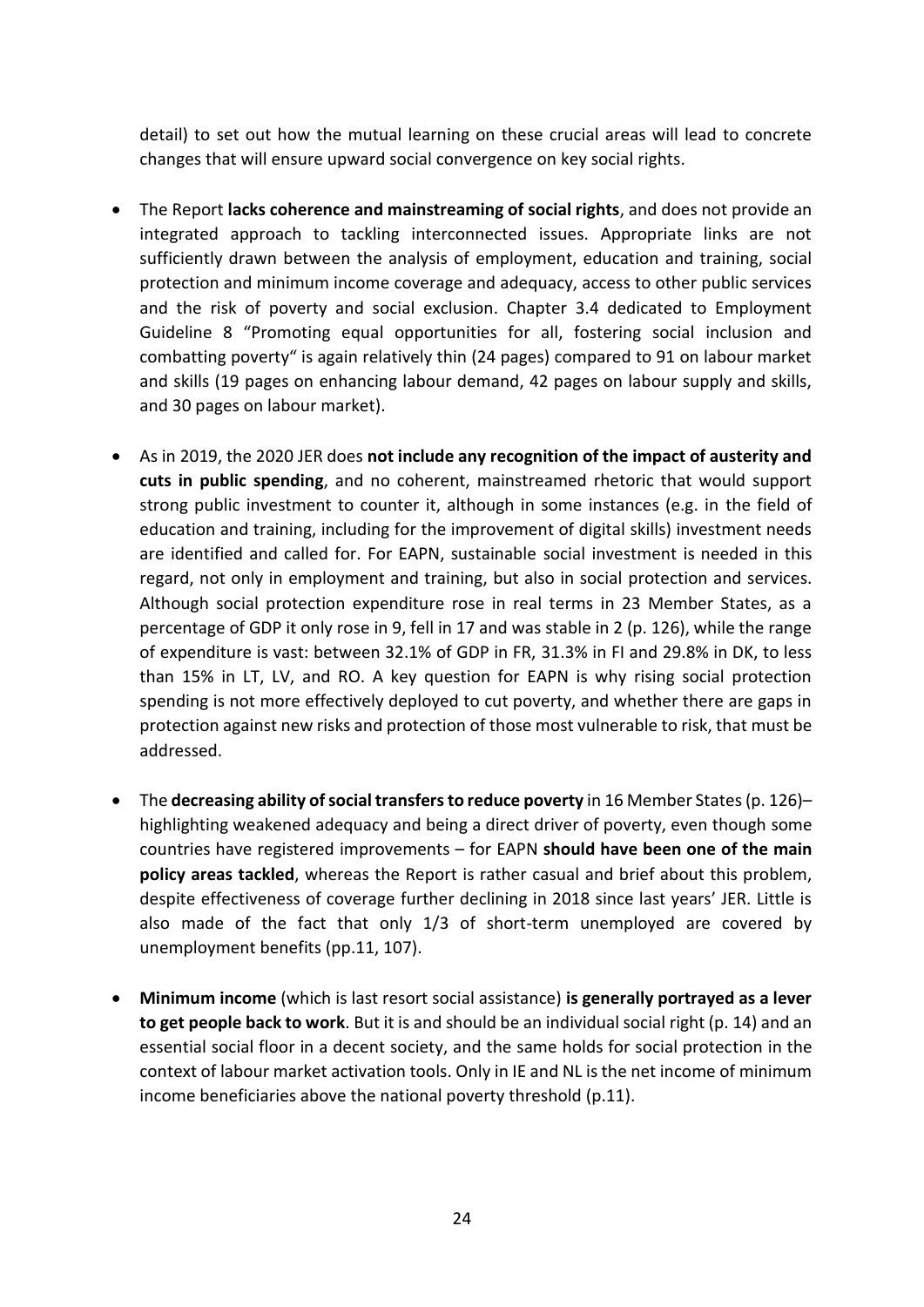- While **socio-economic background as a key factor for educational attainment** is mentioned and recognised (e.g. p. 77), it is again predominantly seen as an obstacle to "human capital improvement". But it should be recognised that it is not only a personal benefit, but contributes to high levels of social and economic development and can be deployed to support marginalised and excluded communities and to ensure all communities can benefit from the opportunities of major economic and environmental transitions. Consistently high rates of **child poverty** are **flagged up as problem and concern**, but the **Report falls short of elaborating on measures addressing poverty in families** and providing wrap-around support for parents. There is **no reference to the European Commission's integrated Investing in Children strategy**, developed on 3 pillars: access to resources, services, including early learning and participation. The analysis of **high early school leaving rates and school segregation of Roma pupils** predominantly looks at supporting schools and students or their families only to a minor extent. Similarly to the 2019 JER report, despite lamenting **low participation of the lower skilled and older people in adult learning,** as well as low levels of basic and digital skills, an analysis of the root causes and solutions is missing, with **no proposed policies to tackle structural causes and support better outcomes** for these groups. One measure mentioned is public financial support to employers to provide more training opportunities to their employees (p. 64).
- **As noted, education is seen predominantly in terms of labour market relevance** and the impact of low skills or lack of access to employment prospects (e.g. p. 48 in relation to early school leaving) – but there is no inclusive vision about personal or community development. As in last year's JER, there is a focus on improving the quality and the relevance of the training offered to jobseekers, but no proposal for an accompanying analysis regarding how many have actually accessed quality, sustainable employment as a result.
- Whereas **gender discrimination is referred to**<sup>18</sup>, other forms or grounds of discrimination are left unmentioned. The **focus concerning migrants is chiefly on their integration in the labour market**, rather than on the broader social and societal inclusion of migrants (including undocumented migrants<sup>19</sup>). Regarding **older workers**, measures to support longer working lives are limited to financial incentives and subsidies to employers, rather than investing in adapting workplaces, supporting measures for healthy and safe working careers and positive transitions to retirement and combating ageism or ensuring adequacy of pensions which is the primary concern for people working in "poor jobs". The Report, however, alludes to an emerging disadvantage for part-time workers when it comes to continued vocational training and education – in turn actually affecting proportionally more women and lower qualified workers – by stating that "the gap

 $18 -$  in chapter 3.2 in the context of anti-discrimination measures to promote female work participation with new legislation and programmes put in place in France and Portugal.

 $19$  – for whom, nevertheless, the newly introduced coverage by the Spanish National Health Care System is mentioned (p.  $142$ ) –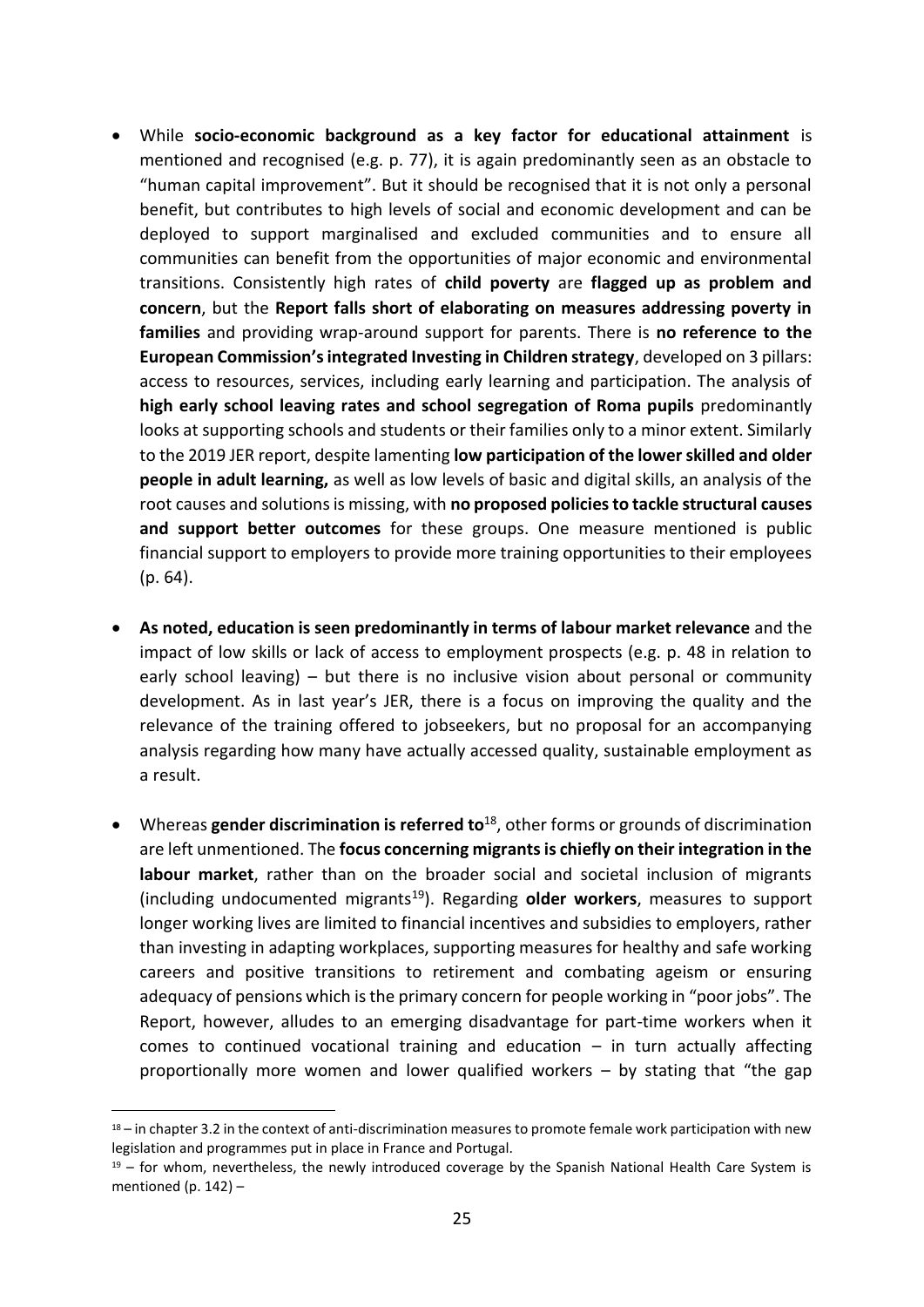between part-timers and full-timers has significantly widened between 2005 and 2015 as concerns training paid by the employer." (p. 69)

- **The sustainability of social protection systems in case of reductions in social security contributions for employers is not discussed** (it is to be noted that in some countries less income from social contribution is also due to the increase of non-standard and/or low wage jobs), in contradiction with Guideline 5, which explicitly mentions "protecting revenue for adequate social protection". Equally, for EAPN **reforms in employment rights and protection** can be very damaging to personal and family life when they make dismissals easier and more difficult to appeal and reduce notice periods, without appropriate income support, realistic spending on reintegration and strong equalities policies.
- Although the indicator on *Children aged less than 3 years in formal childcare* is part of the "Public support /social protection and inclusion" Social Scoreboard section, the Report – as last year – reviews it mainly from an access to the labour market perspective (i.e. reducing the employment gap of mothers and improving the possibilities to reconcile work and care obligations), with **little considerations regarding the rights and wellbeing of the child and/or the quality and content of the ECEC**.
- As in the 2019 JER there is a **lack of attention or systematic mainstreaming paid to quality jobs** as a concept (even though the term is mentioned), and the increases in employment rates are not accompanied by information regarding what kind of jobs in terms of wages/conditions/sustainability. The only such information present is in the Key Messages, where it is actually recognised that the growth in employment only relates to the numbers of employed people, not of hours worked. While Guideline 5 explicitly refers to "the creation of quality jobs" and encourages "forms of work which create quality job opportunities", **an analysis of quality and sustainability does not accompany the section dedicated to job creation** policies.
- Despite positive rhetoric about the positive role of wages in combating poverty and social exclusion (e.g. pp. 39-40), the Report suggests that **increasing wages could lead to reduced employment opportunities and hinders cost competitiveness** (p. 36), while EAPN has concerns that the Social Scoreboard indicator on wages (single worker without children earning an average wage) fails to capture most social and economic realities and obscures pockets of in-work poverty.
- The 2020 JER mentions **activation strategies** pursued by Member States in recent years to improve the cost-effectiveness of unemployment benefit systems. It highlights and supports that in several countries replacement rates were reduced and eligibility conditions tightened through stronger job-search and work availability requirements (p. 107), underlining **increased conditionality.** On a positive note it seems to have shifted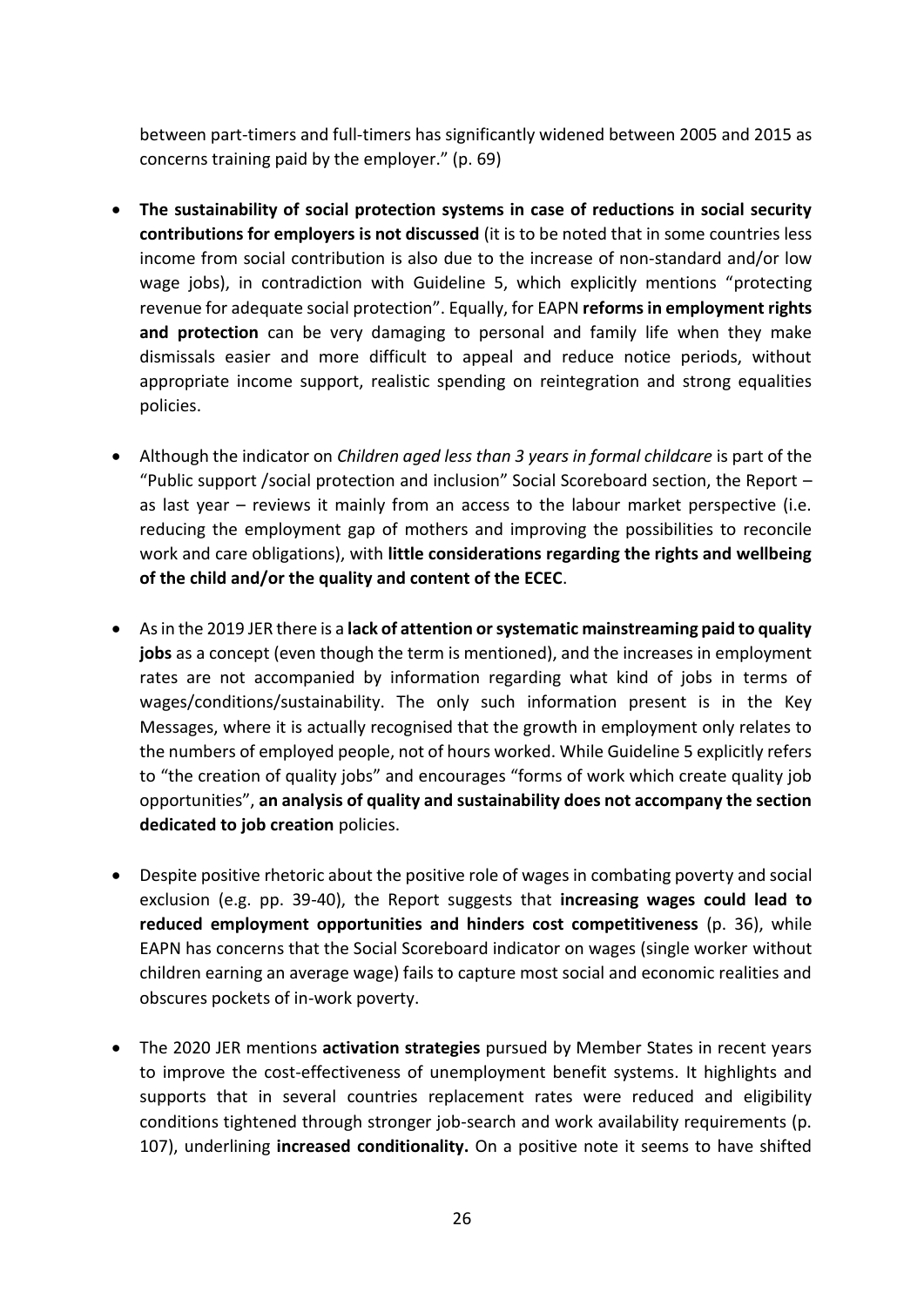away from a rather explicit endorsement of negative activation through sanctions and an appraisal of tightening conditionalities for job seekers.

- **As in the 2019 JER, a qualitative examination of the impact of measures implemented in the context of the Youth Guarantee** is lacking and little consideration is given to the quality and sustainability of the employment and education measures proposed, or to income support measures. **Inactivity rates of young people and the situation of NEETs** is catalogued (with BG, GR, IT and RO classified as "critical situations" in the Social Scoreboard (p. 65) and again indicating the more than a third higher incidence of NEETs for non-EU born young people aged 18 to 24 and higher rates for native born with a migrant background (p. 66)), but very little explored, and with almost no solutions proposed and very few good practices shown, highlighting a **lack of comprehensive support and outreach initiatives, rooted in Active Inclusion**.
- The JER 2020 mentions the growing need for and challenges in relation to access to affordable long-term care services, but lacks any data or analysis as to the particular problems for low-income households to access quality long-term care and the need for public investment and funding for long-term care as an integral part of social protection schemes.
- While the role of social partners and/or social dialogue is detailed over several pages in both the "Key indicators" and "Policy response" sections in Chapter 3.3, **only one paragraph is dedicated to civil society**, and that only in the context of Guideline 7 (pp. 89, 112-113) i.e. not overall. It does not highlight the new legal base which puts civil society on an equal basis with social partners. For EAPN, unequal and poor civil society engagement is due to a lack of mechanisms for structured engagement, featuring clear guidelines for meaningful contributions and adequate institutional and financial support to back this involvement. The 2020 JER hints to a more detailed analysis to be initiated by the Commission Services into the reasons for differences in the degree of involvement of civil society organisations in the European Semester. (p. 113)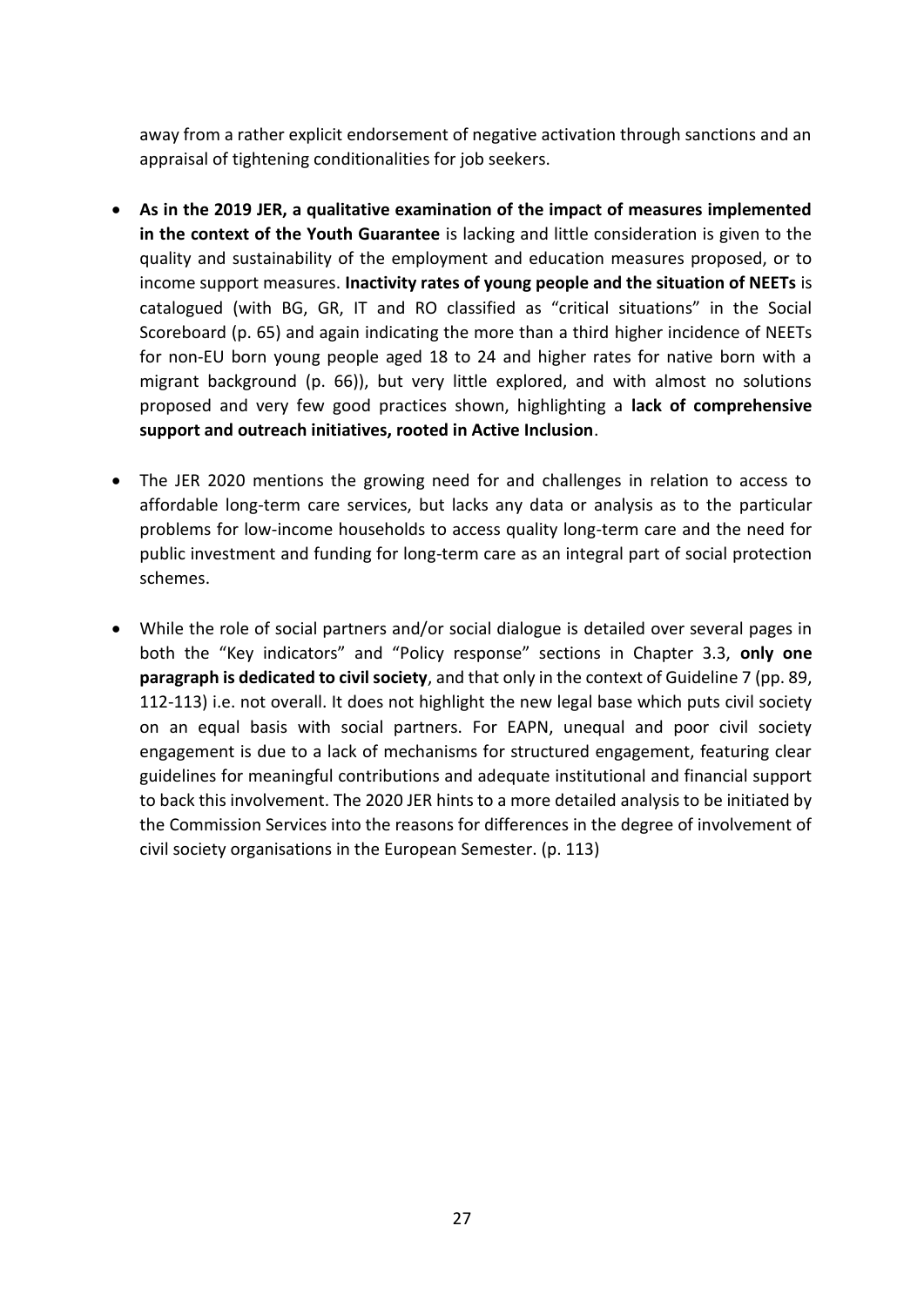# **Annex 1 Structure of the Draft Joint Employment Report 2020**

The Proposal for a Joint Employment Report (JER) from the Commission and the Council accompanies the Annual Sustainable Growth Strategy 2020, published on 17 December 2019 – COM(2019)653 final – by the European Commission as part of the Autumn Package which launches the European Semester cycle. It aims at providing an overview of key employment and social developments, as well as of reforms of related policies and programmes taken by Member States. It draws on the Guidelines 5 to  $8^{20}$  for the Employment Policies of Member States, revised in July 2018 in order to align them to and adequately reflect the 20 principles of the European Pillar of Social Rights (adopted in November 2017). They include a **new Recital 11 which the first time acknowledges the key role of civil society in implementing the Employment Guidelines**<sup>21</sup>. The JER has a total of 143 pages and an annex with 6 parts. The structure of the Joint Employment Report 2020 is fully aligned with the one of the last two years, following the headings introduced in 2017 to **take full account of the European Pillar of Social Rights and its Social Scoreboard**.

- As in the two previous editions, the 2020 JER begins with an overview of the *Key Messages* of the findings.
- Chapter 1 gives an *Overview of Labour Markets and Social Trends and Challenges in the European Union*, split up into the same two subheadings as for the JER 2018 and 2019, "labour market trends" and "social trends".
- Chapter 2 is entitled *Snapshots from the Social Scoreboard*. It explains the objectives and indicators of the **Social Scoreboard** used by the Commission Services as the main statistical tool to monitor the performance and attainment levels of EU Member States in a number of employment and social domains and presents as empirical evidence summary information on the 14 **headline indicators**.
- Chapter 3 *Employment and Social Reforms – Member States Performance and Action* constitutes the bulk of the JER, dedicating **significant subchapters to each of the 4 Employment Guidelines 5 to 8**, each monitored through subsections on *Key Indicators* and *Policy Responses*. It provides detailed cross-country description of key indicators

<sup>20</sup> As further elaborated on in Chapter 3 of the JER these four employment guidelines are "5. Boosting demand for labour", "6. Enhancing labour supply and improving access to employment, skills and competences", "7. Enhancing the functioning of labour markets and the effectiveness of social dialogue", and "8. Promoting equal opportunities for all, fostering social inclusion and combating poverty".

<sup>&</sup>lt;sup>21</sup> Recital 11 of the Council Decision 2018/1215 of 16 July 2018 on guidelines for the employment policies of the Member [States](https://eur-lex.europa.eu/legal-content/en/TXT/?uri=CELEX:32018D1215): "*The Integrated Guidelines should form the basis for country-specific recommendations that the Council may address to the Member States. Member States should make full use of the European Social Fund and other Union funds to foster employment, social inclusion, lifelong learning and education and to improve public administration. While the Integrated Guidelines are addressed to Member States and the Union, they should be implemented in partnership with all national, regional and local authorities, closely involving parliaments, as well as social partners and representatives of civil society."*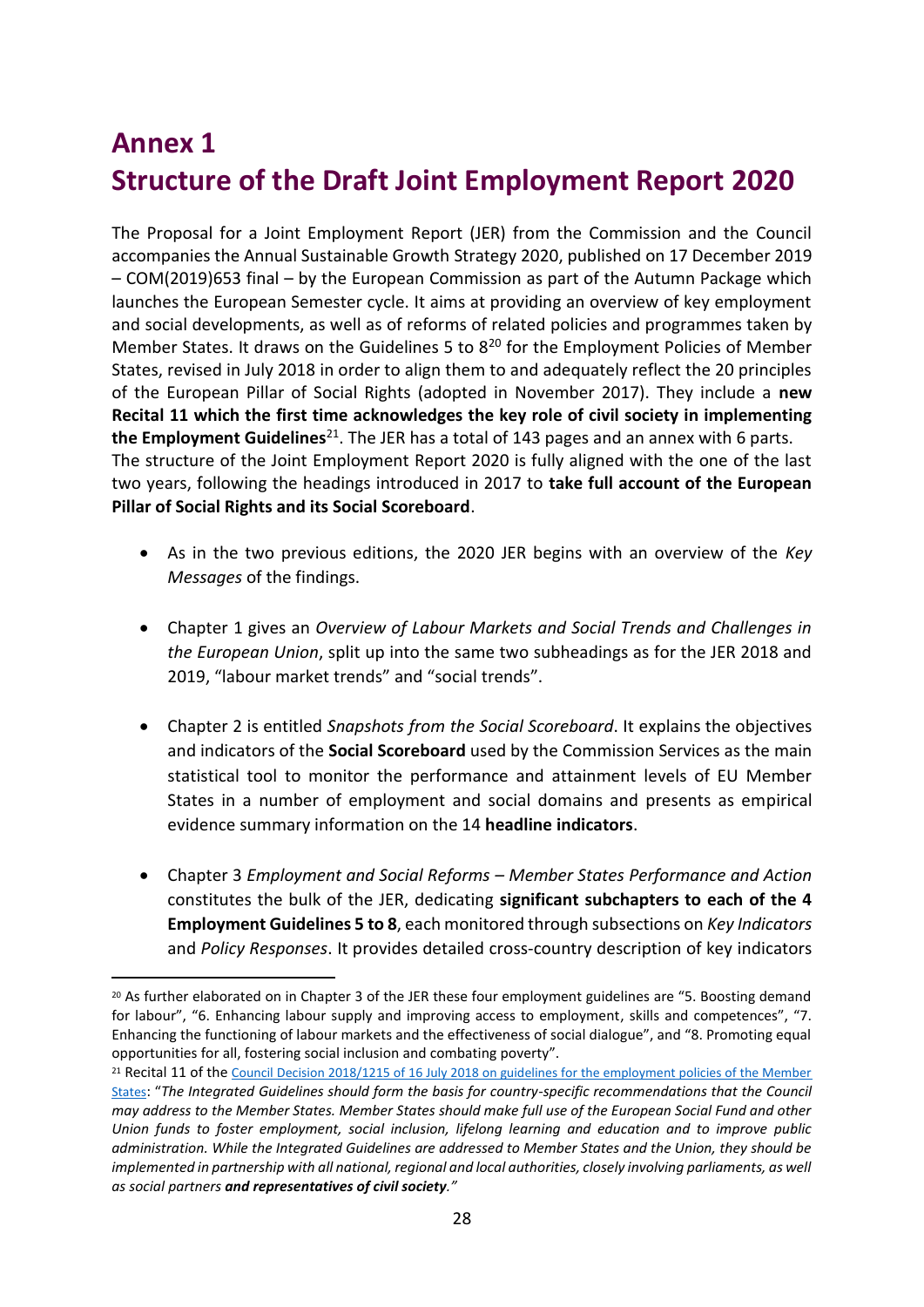for labour market and social developments (including those from the social scoreboard) and of policies implemented by Member States, mainly since June 2018, to address the Employment Guidelines.

- For the first time the Report contains a **regional dimension** for the Social Scoreboard (cf. Annex 3) in order to better understand where different regions in a country stand and how they develop and to help monitor "convergence within countries, assess the impact of regional policies and shape regional policy-making." (p. 24)
- The **Annex** consists of six sections. The first two present tables with the Social Scoreboard Headline Indicators (in most cases for 2018, but partially also for 2017 and 2016, i.e. the last years for which relevant data are available), their levels, year to year changes and the distance of a given Member State to the EU average. Annex 3 includes graphs with a regional breakdown for 10 Social Scoreboard headline indicators. Annexes 4 to 6 contain the Methodological Note and very useful summary overviews of the employment and social 'trends to watch', according to the Employment Performance Monitor (EPM) and the Social Protection Performance Monitor (SPPM). The two graphs illustrate the number of countries showing an improvement or a deterioration on the headline and other indicators compared to the last year for which data are available across Europe – as a rule 2018 for the indicators based on the Labour Force Survey (LFS) and 2016 for the indicators based on the European Union Statistics on Income and Living Conditions (EU-SILC).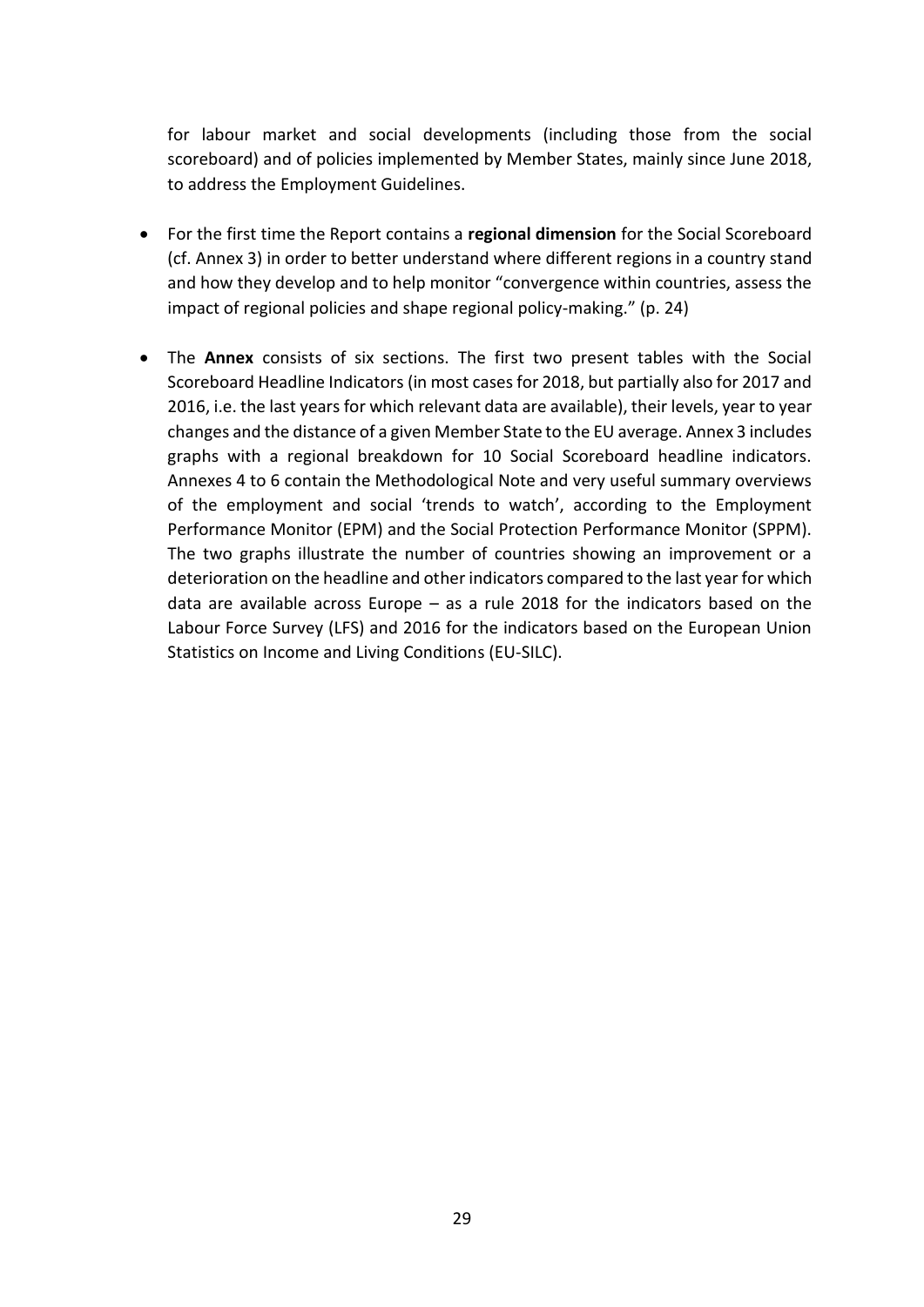# **Annex 2 Main findings of the Joint Employment Report 2020**

The following bullet points are taken from the Draft Joint Employment Report 2020 to provide a summary of important new trends and findings from the new data highlighted in the JER. Please see the previous section for EAPN's analysis and positioning regarding these findings.

- Compared to the data included in the Social Scoreboard recorded for October **2018 labour market and social trends in the EU, 9 out of the 14 headline indicators improved on average across the EU whereas the 5 remaining headline indicators** (early leavers from education or training, gender employment gap, impact of social transfers on poverty reduction, income quintile share ratio and self-reported unmet needs for medical care) either remained stable or recorded a slight negative development. All these 5 indicators are key indicators that directly impact on poverty levels and the depth of poverty. Persisting challenges to specific principles are identified for a large number of Member States.
- It is reported that **employment continues to increase to reach an all-time high in the third quarter of 2019**, with 241.5 million people in employment in the EU and older (aged 55 to 64) and high-skilled workers as the main drivers.
- The **share of people at risk of poverty or social exclusion has decreased** (AROPE) for a 6th consecutive year in 2019 and fell to below 2008 levels (around 2 percentage points less), **though it remains unacceptably high at 110 million people**, or 21.9% of the total population (2018), making the Europe 2020 poverty reduction target of 20 million compared to 2008 out of reach. It is also noted that "current slowdown in economic activity suggests that the actual decline may be less prominent." (p. 19) As in last year, the reduction of AROPE is attributed to a **"sharp fall in the number of people suffering from severe material deprivation"** (p. 19) – achieving the lowest level with 5.9% in recent history, but still affecting nearly 30 million people – and of low work intensity households (for the second time since 2009). The report informs that the fall in this indicator is driven by progress in Member States for which severe material deprivation is highest and insofar "the overall improvement points to continued upwards social convergence." (p. 19) While the overall AROPE figure has decreased for six years running, the **at-risk of poverty rate** (AROP indicator) remains broadly stable at 17.1% in 2018 (compared to 17.3% in 2015, having slightly increased from 16.9% in 2017), corresponding to a population of 86 million or to an increase of 1 million people. The JER highlights that **"notably children and people with disabilities, face a substantially higher risk of poverty or social exclusion."** (p. 5)
- "Rates of severe material deprivation (SMD) continue to converge downwards, driven by steady improvements in countries where deprivation is high." (p. 124) **"Material and**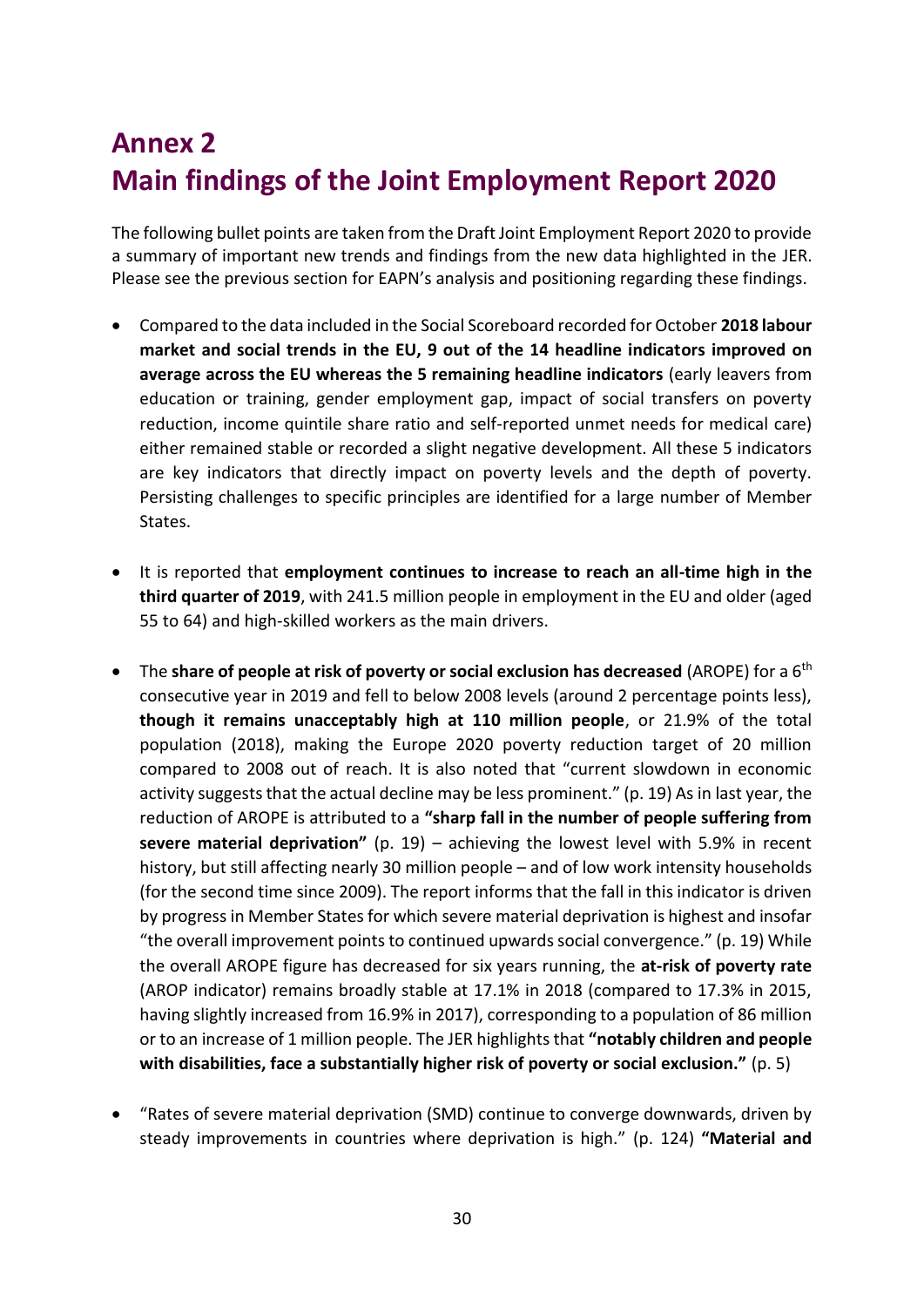**social deprivation**, which captures a wider range of deprivation dimensions, **shows continuing improvement as well"** (p. 124).

- It is noted that **"trends in the depth of poverty indicate that in some countries the economic growth is not benefitting all"** (p. 20) and remains a challenge (p. 124). Given that the **relative median income poverty gap** (measuring how far away those at risk of poverty are from the poverty line) has increased by a half point to 24.6% in 2018 "the poorest people are not always reached by positive impacts of the economic growth." (p. 20)
- **Persistent gaps in adequacy of social benefits were identified in the 2019 JER as a trend to watch by the Social Protection Committee**. Groups most at risk still are said to be children (continued slight decline from 26.4% in 2016 to 24.5% in 2017 and 24.3% in 2018), people with disabilities (31.2% in 2016), and migrants. 1 in 5 older women (over 65) is in poverty (p. 132). This year's report also highlights that "in all Member States, children whose parents are low-skilled face a significantly higher risk of poverty or social exclusion, pointing to persisting inequalities of opportunities." (p. 20)
- Contrary to 2017, **income inequality increased again** slightly in 2018 and remains high: the richest 20% had a disposable income 5.2 times higher than the poorest 20% (from 5.1 in 2017). The design of minimum wage setting and tax and benefits systems, and improving access to education, vocational training and the labour market, better access to affordable and quality health and social, promoting gender equality and addressing regional disparities are identified as key factors in combatting this trend. (p. 5).
- **The gross disposable income of households (GDHI) has risen at a steady pace and for a fifth year in a row for 2018,** and contrary to last year, in line with improvements in the overall real gross domestic product (GDP). Given lower GDHI rates compared to the GDP growth rates in the last years, questions about redistribution and the inclusiveness of growth, stay on the agenda. As in last year's report improving the **adequacy of social benefits, including minimum income schemes, is credited as an important factor, while the measured impact of social transfers (excluding pensions) continues to decline**.
- In a number of Member States **coverage and adequacy of social protection systems is said to have been expanded** whereas persisting difficulties are highlighted notably for the self-employed and non-standard workers. The report rightfully states that "while minimum income schemes are currently in place in all Member States, their adequacy still varies considerably." (p. 11) and presents the improvement of minimum income schemes and combining adequate levels of income support with access to enabling goods and services and the labour market, underpinned by an **Active Inclusion** approach, as the strategy to pursue by Member States (p. 140).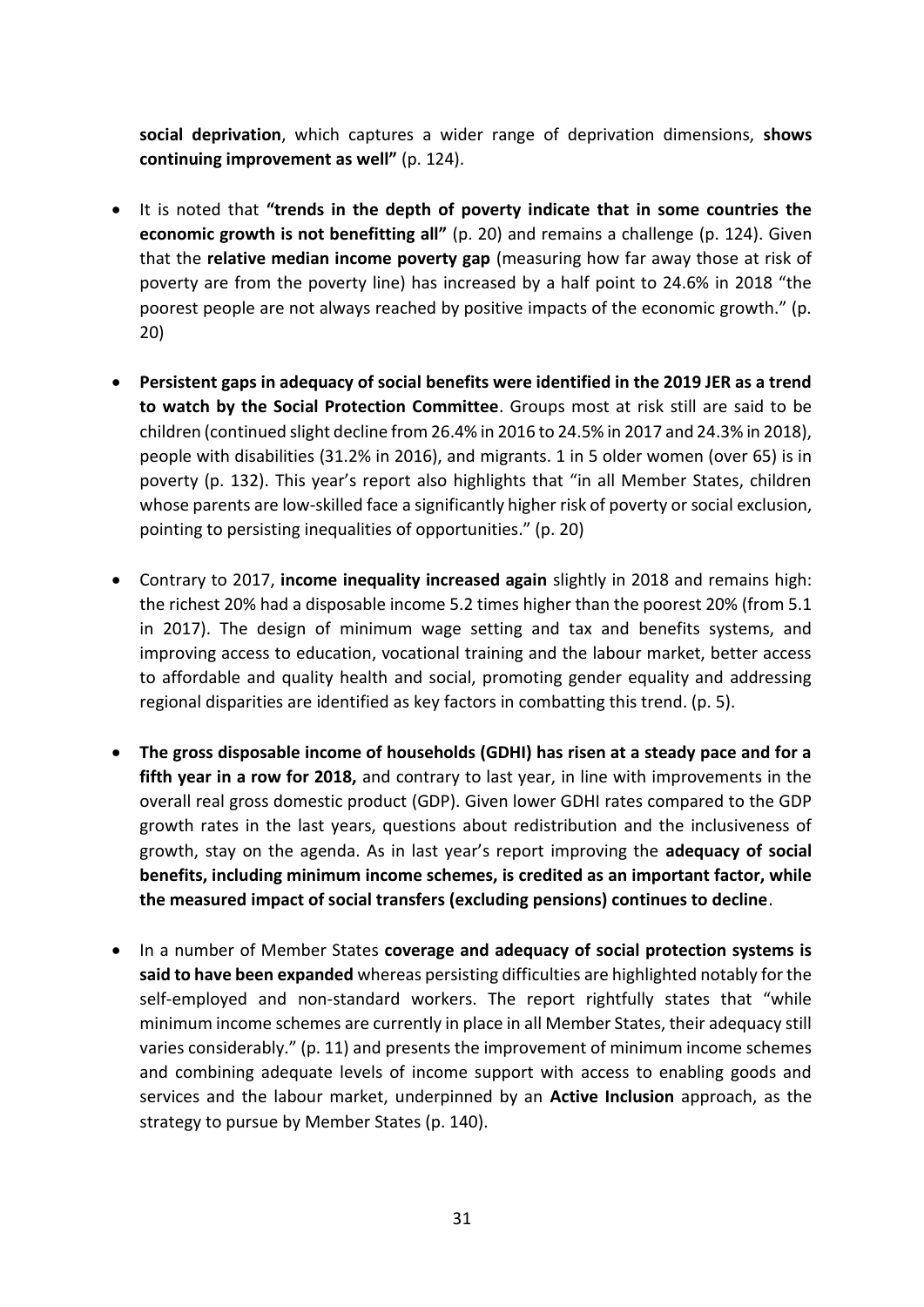- **Compared to 2018 the Employment rate (for people aged 20 to 64) further increased by 0.8% and stands at 73.9%** (second quarter of 2019), representing a record level for the EU though some countries still lag behind. While this brings this headline indicator within reach of the 75% employment target of Europe 2020 the report refers to a "current slowdown in economic activity, together with the tightening of labour markets in some Member States" (p. 13) as a risk for the full attainment of one of the headline targets of the Europe 2020 Strategy. The largest increase is registered for older workers (55+), women and high-skilled workers, as in the previous years.
- **The Unemployment rate reached a record low with 6.3%** (third quarter of 2019), corresponding in absolute numbers to about 1 million less than one year before. In spite of this positive development a "significant degree of heterogeneity" (p.14) between Member States is noted, with some countries also still far from their pre-crisis minimum rates. It, however, remains significantly high in some Member States (attaining more than 8% in 2018 in CY, ES, FR, GR, HR, IT), and it reflects more people in work, but not an increase of the volume of total hours worked at the same pace between the second quarters of 2013 and 2019, so no full-time employment). **Long-term unemployment** (i.e. with duration of 12 months and more) went down to 2.5% of the active population (corresponding to about 40% of those unemployed and having reached the pre-crisis minimum of the third quarter 2008 across the whole EU) and **youth unemployment** (of those aged 15 to 24) also decreased to 14.4%, but remains a concern in a number of Member States. However, "in about half of the Member States the long-term employment rate remains higher than in 2008" (p. 102) The report points to persistent (though slightly receding) high **labour shortages**.
- **High disparities remain between groups** the low-skilled, young people, migrants and people with disabilities still face difficulties in accessing employment, while access to the labour market of older workers (aged 55 to 64), women and the high-skilled has improved. The NEET<sup>22</sup> rate has stabilised at 10.6% in 2017 and 2018, close to the Europe 2020 Strategy target of 10%, but "there is room for further reduction" (p. 16), as the report notes. Women still face considerable gender pay gaps and in particular important pension gaps as well as an inadequate work-life balance.
- Even though most of the additional jobs created in 2018 are permanent and full-time, **high labour market segmentation remains an issue**, as the incidence of atypical forms of employment remains stable and the share of temporary employees sizeable, which calls for measures to improve quality of work and employment and to combat **in-work poverty**. The share of employed people living in a household whose income is below 60% of the median remains high at a stable 9.5% (and increasing by 0.1 p.p. from 2017). The JER informs that "people working part-time and with temporary contracts are more exposed to such risk." (p. 20) Compared to the highest share measured in 2014 (29.6%) the share

<sup>&</sup>lt;sup>22</sup> Young people aged 18 to 24 neither in employment, education, or training (NEET).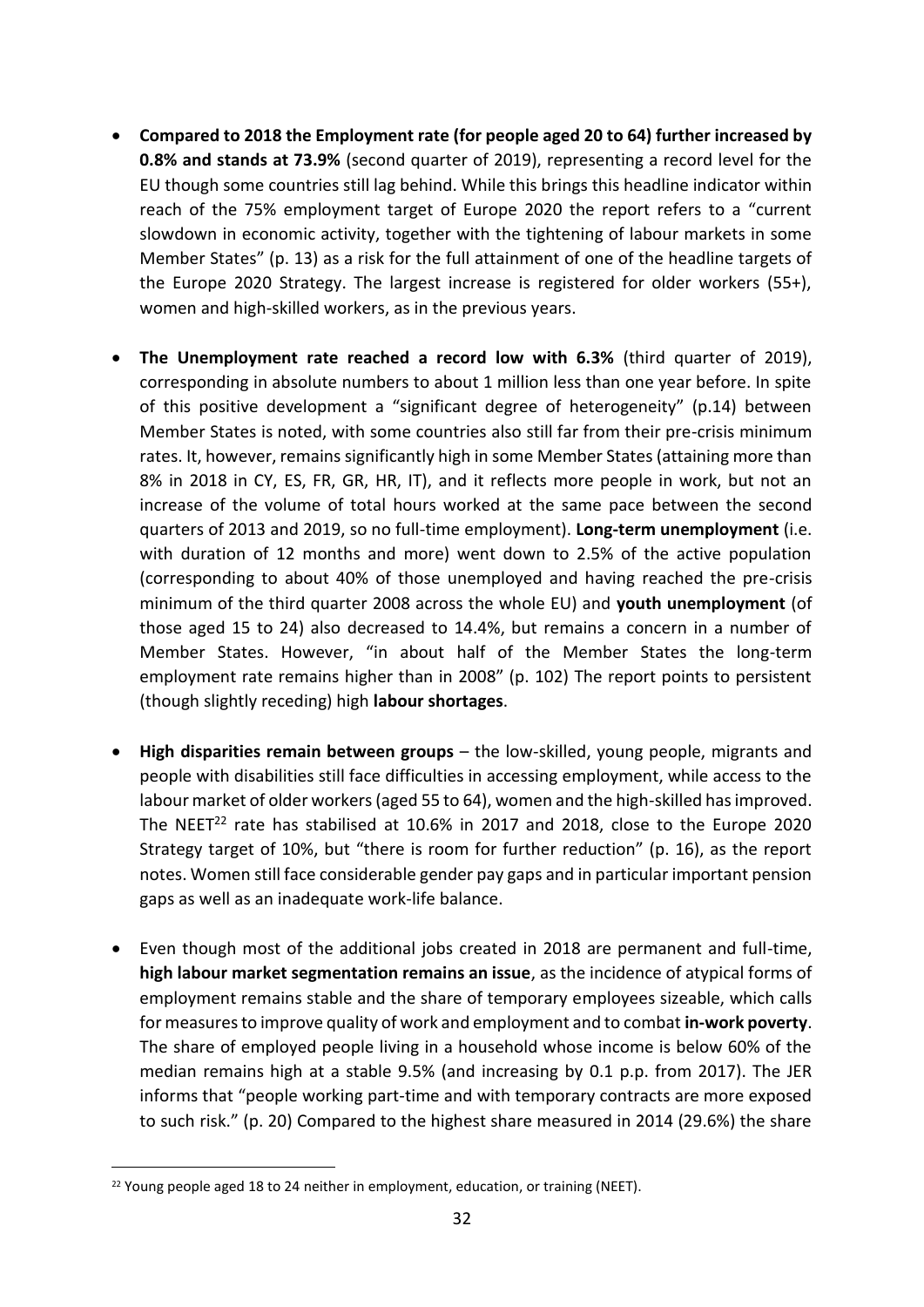of involuntary part-time work, however, has decreased to about a quarter in 2018 (24.6%). In 2018 about 1.4% of the workforce provided labour services via platforms, with significantly varying working conditions as noted by the JER (p.9). This justifies policies to adequately regulate the area of **platform workers**.

- **Wage growth remains in the EU below productivity growth on average** (whereas it has been faster and above productivity growth in most Central and Eastern European countries). The report recalls that "balanced and sustainable wage growth should be responsive to labour market conditions and medium-term productivity developments (...)" (p. 7). Statutory minimum wages were increased in almost all Member States in 2019 (p. 42), which can help curb in-work poverty.
- The 2020 JER highlights that **adequate, accessible unemployment benefits of reasonable duration are key**. The coverage of atypical workers by these schemes remains an issue. Reinforcing Public Employment Services and reaching out to those furthest away from the labour market by also providing individualised services, guidance and active support remains an objective.
- The JER states that **housing costs are excessively high for a large (though declining) share of households**, with one European in ten being overburdened by housing costs. In a number of Member States a significant share of households in those countries suffer from **poor housing conditions**. **Homelessness** as the most extreme form of housing exclusion increased over the last decade in most Member States. Across the EU 1.7% of the population report **unmet needs for medical care** (p 12, 137), mostly due to too high costs, too long waiting times or travelling distance.
- **The EU is on track for reaching the Europe 2020 educational targets**. Whereas early school leaving rates having stagnated over the last two years at 10.6% (short of the 10% target set by the Europe 2020 Strategy), the **tertiary education attainment headline target of 40% was reached in 2018** two years ahead of schedule for the EU as a whole with a rate of 40.7%). However, 10 Member States had not yet achieved this target in 2018 and still need to continue their efforts and persons born outside the EU show lower rates (about 5 p.p.), despite partly considerable improvements in a number of countries with particular low tertiary attainment rates in 2008. The 2020 JER notes that **socioeconomic background remains a deterrent, basic non-digital and digital skills levels are still low for certain groups**, and significant investment is needed in quality education (p. 52) whereas we can observe stagnation in education expenditure in many Member States (p. 53).
- In some Member States, in particular in Eastern and Southern Europe, **significant gaps remain in terms of digital skills**, with over 40% of adults not having them, which hinders access to the labour market, services, and social inclusion. Improvements of the relevance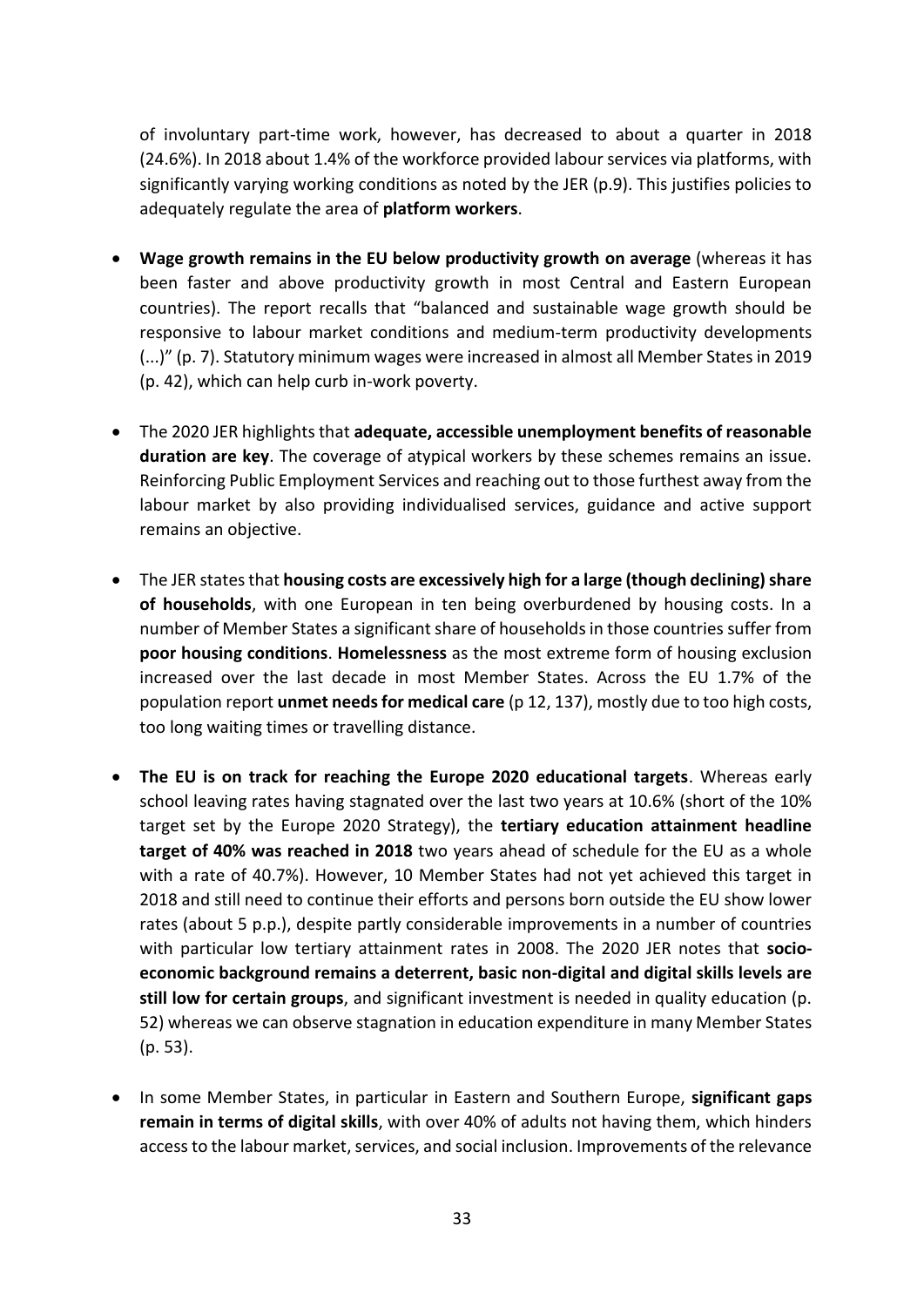and recognition of (formal and informal) qualifications, including supporting disadvantaged groups to access education and training, are recommended.

- Areas still requiring attention according to the Report are: **demographic change** and the necessity for pension, health and long-term care systems to adapt to rising life expectancy, including by ensuring pension adequacy and poverty prevention; providing better access to **affordable and quality health and long-term care**, including reducing costs and waiting times, and support for family and informal carers; **improving access to housing and curbing housing-related expenditure.**
- **Engagement with societal stakeholders is seen as a key element** of the European Social Market economy, with the **important role of civil society in the design and implementation of reforms to support legislative and government action in the context of EU economic governance explicitly mentioned** – particularly in relation to employment guideline 7 (pp. 89, 112-113) –, though not on the same level and with the same detail as for social partners.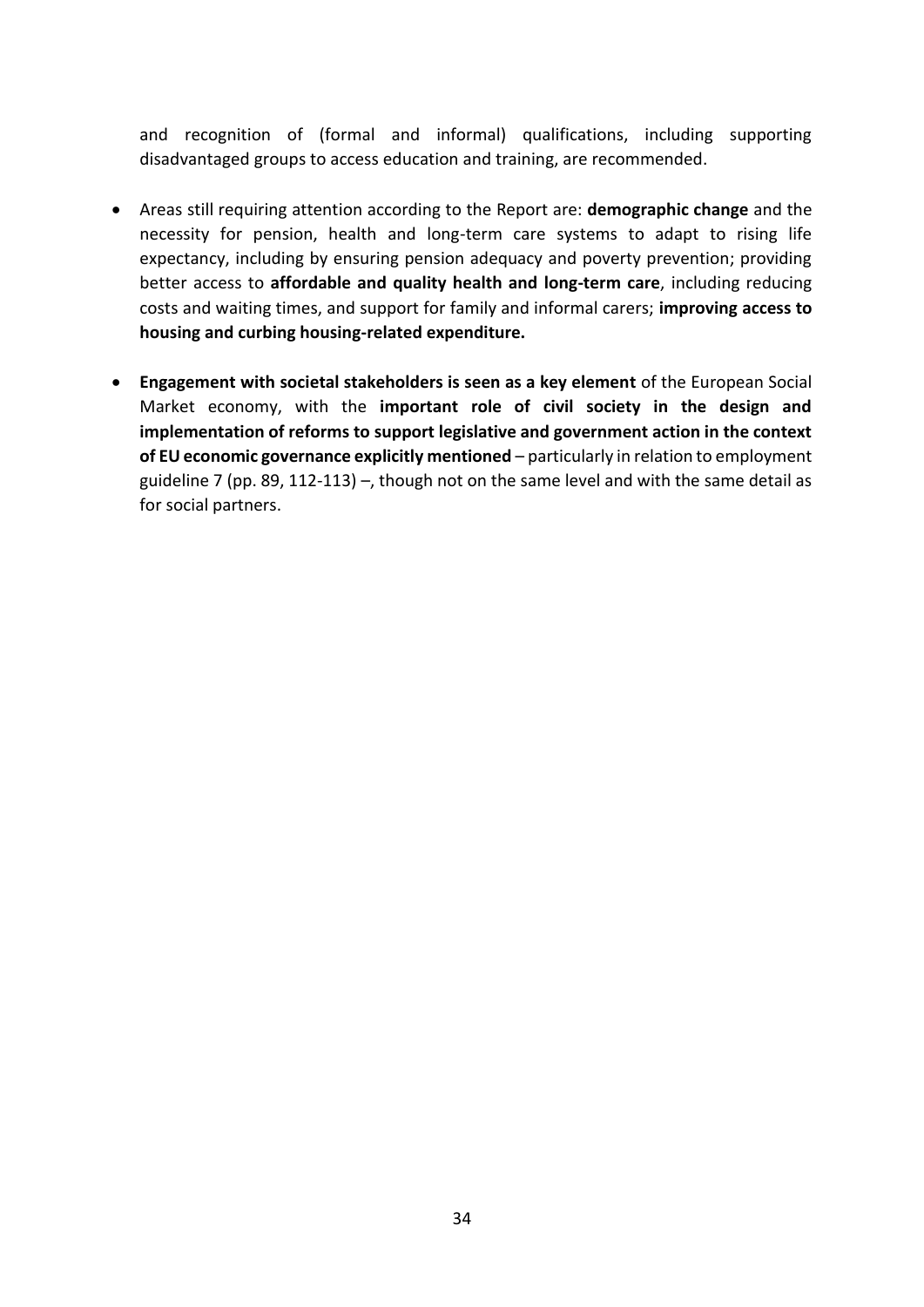# **Annex 3 Social Scoreboard of the European Pillar of Social Rights**

The EPSR, adopted on 17 November 2017, includes a Social Scoreboard to monitor performance and track trends in the Member States around 14 headline indicators and by using 21 secondary indicators to assess employment and social trends at large<sup>23</sup>. The monitoring process looks at levels and yearly changes on the headline indicators, as compared to EU averages, and classifies Member States in one of seven categories: *best performers, better than average, good but to monitor, on average / neutral, weak but improving, to watch, and critical situations*. The statistical results are to be interpreted in conjunction with qualitative analysis provided in Chapter 3 of the Joint Employment Report, as well as the Country Reports, to be released in spring 2020, which will provide an in-depth analysis and additional socio-economic background to qualify country-specific challenges in the context of the European Semester. This will underpin the Country-Specific Recommendations.

Under three headings, listed below**, the 14 headline indicators of the Social Scoreboard** are:

- Equal opportunities and access to the labour market
	- o Share of early leavers from education and training, age 18-24
	- o Gender gap in employment rate, age 20-64
	- o Income inequality measured as quintile share ratio S80/S20
	- o At-risk-of-poverty or social exclusion rate (AROPE)
	- o Young people neither in employment nor in education or training (NEET rate), age 15-24
- Dynamic labour markets and fair working conditions
	- o Employment rate, age 20-64
	- o Unemployment rate, age 15-74
	- o Long-term unemployment rate, age 15-74
	- o Gross disposable income of households in real terms, per capita
	- o Net earnings of a full-time single worker without children earning an average wage
- Public support / Social protection and inclusion
	- o Impact of social transfers (other than pensions) on poverty reduction
	- o Children aged less than 3 years in formal childcare
	- o Self-reported unmet need for medical care
	- o Share of population with basic overall digital skills or above.

<sup>&</sup>lt;sup>23</sup> The headline and secondary indicators are contained in the Commission Staff Working Document 8637/17 ADD 1 issued on 2 May 2017 (<https://www.eumonitor.eu/9353000/1/j9vvik7m1c3gyxp/vkdw8kg1tyxq>). The data for both the headline and secondary indicators can be retrieved from the website of Eurostat, <https://ec.europa.eu/eurostat/web/european-pillar-of-social-rights/indicators/social-scoreboard-indicators>.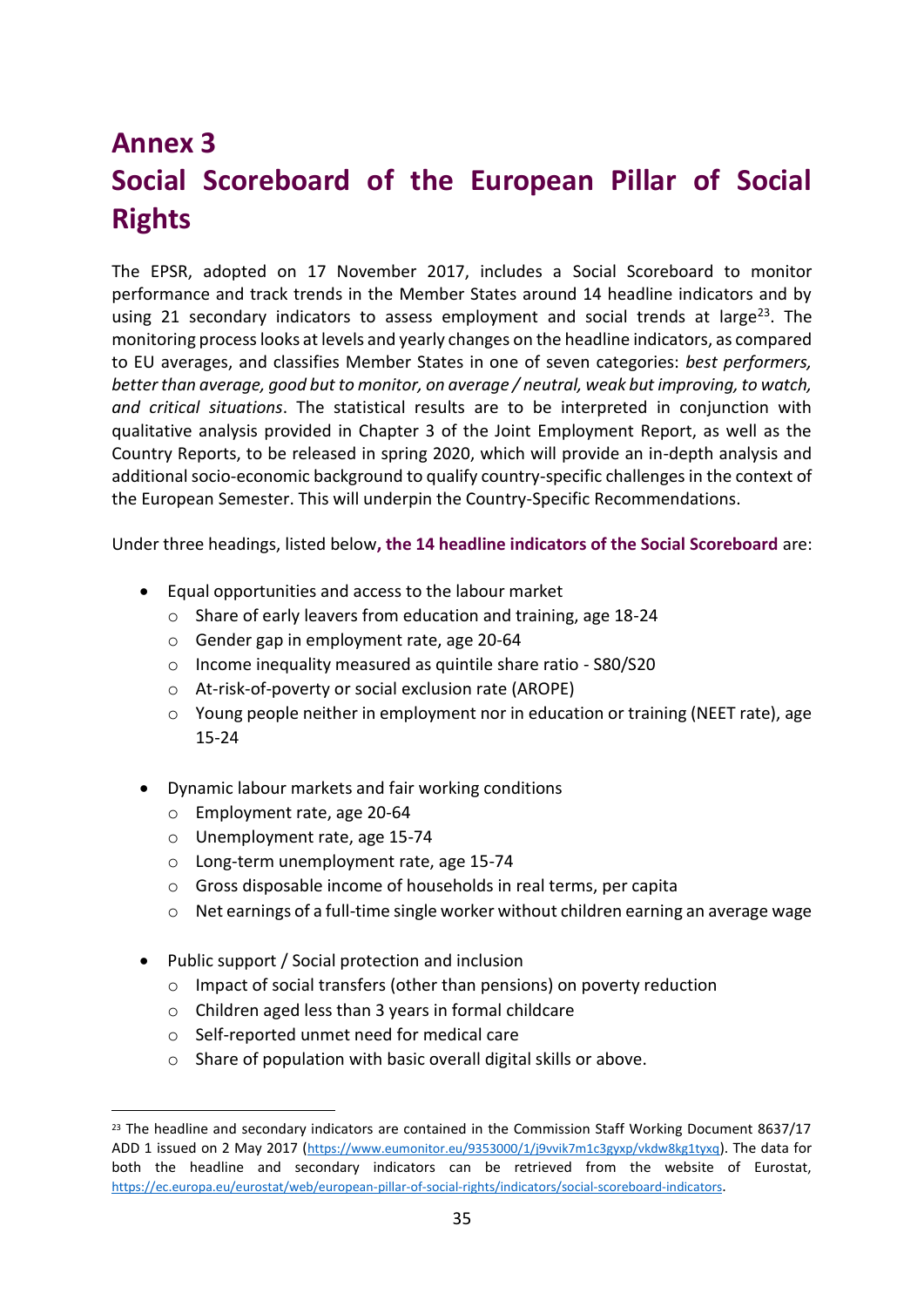#### **Some Concerns**

While the Scoreboard is a useful addition to the toolbox used for monitoring the social situation on the ground, some areas of concern remain. For example, there are no clear procedures to trigger policy recommendations (including Country Specific Recommendations) on negatively performing indicators, which makes one wonder about the usefulness of such a tool, if it does not prompt a revisiting of policies. Also, the Scoreboard measures convergence, not even upward convergence  $-$  ie, how close or far the performance of a Member State is compared to the EU average. If the EU overall performs poorly on a certain indicator, this is not captured, rather the Scoreboard will indicate that the de facto best performers fare worse on convergence to the EU average. It is also not clear how the indicators relate to, and capture, the diversity of the 20 policy areas of the principles of the European Pillar of Social Rights. For example, while there is an indicator dealing with childcare, there isn't one on child poverty, which is referred to in the EPSR principle. Equally, it is worrying that the combined at-risk-of-poverty-and-social-exclusion indicator is placed under the heading dealing with access to the labour market. EAPN members also feel that most indicators are rather context-oriented, but don't quite capture what each Government is doing to achieve the agreed objectives of all the principles/rights of the Social Pillar, so they should be complemented with specific indicators, such as number of childcare facilities, healthcare facilities, homeless shelters created during a given year, number of social housing units built, indicators on social investment and social spending in general etc. In EAPN's position paper responding to the European Pillar of Social Rights (se[e here\)](https://www.eapn.eu/wp-content/uploads/2017/09/EAPN-2017-EAPN-Response-European-Pillar-Social-Rights-1314.pdf), we make a strong case for complementing the existing Scoreboard with more in-depth indicators on extreme poverty (i.e. persistence and/or intensity of poverty and homelessness), in-work poverty, benchmarking of minimum income, adequacy of social protection and unemployment benefits, as well as child poverty, and the full integration of the EIGE gender equality index). Coherence with existing mechanisms, such as the Employment Performance Monitor (EPM) $^{24}$ and the Social Protection Performance Monitor (SPPM)<sup>25</sup> needs to be clarified and ensured. Therefore, for EAPN it is important that the benchmarking exercises include the secondary indicators of the Social Scoreboard, the indicators of the Employment Performance Monitor and the dashboard of key social indicators of the Social Protection Performance Monitor.

The main findings based on the Social Scoreboard, as included in the Report in Chapter 2 "Snapshots from the Social Scoreboard", are reprised below. It is important to stress again that these don't measure progress towards common, ambitious targets, but merely indicate how far a Member State is from the EU average. In other words, the indicators measure convergence towards averages, not upward convergence towards established goals.

For the changes with regard to the 14 headline indicators see under Annex 2 and on p. 24 of the 2020 JER.

<sup>&</sup>lt;sup>24</sup> More information on the EPM can be accessed from the webpage of the Employment Committee (EMCO), <https://ec.europa.eu/social/main.jsp?catId=115>

<sup>&</sup>lt;sup>25</sup> More information on the SPPM can be accessed from the webpage of the Social Protection Committee (SPC), <https://ec.europa.eu/social/main.jsp?catId=758&langId=en>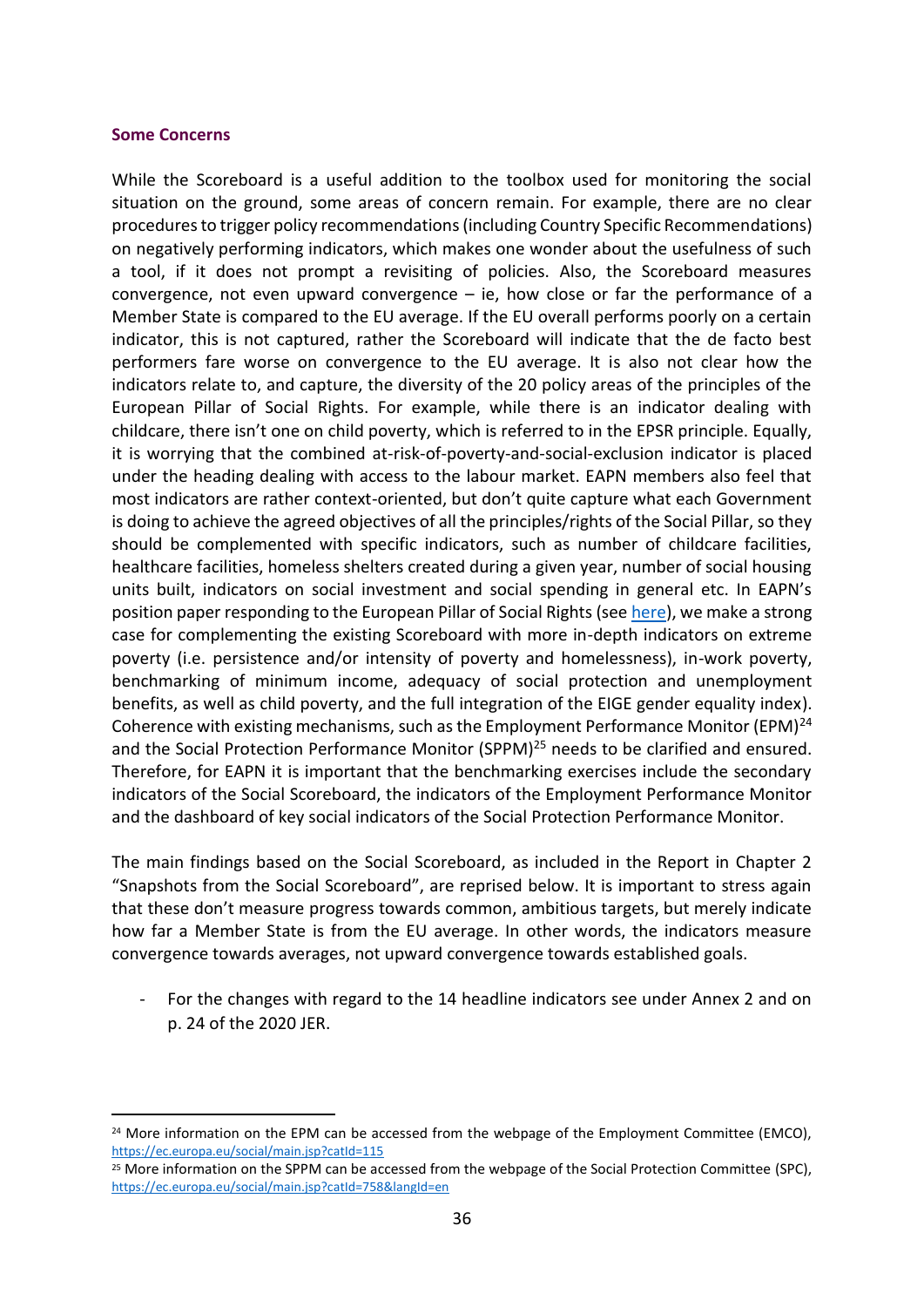- The situation and the severity of challenges vary widely amongst Member States. There are **40** *critical* **situations** (10.3% of the assessment, compared to 10.6% last year), **with half of the Member States (14) being flagged at least once**. The aggregated number of *critical* situations, *to watch*, and *weak but improving* is 121 situations (31% of the assessment) compared to 117 last year, with all Member States flagged at least once (except for NL). ES, GR, IT and RO fare as *critical, to watch*, or *weak but improving* on ten or more indicators.
- For the broad dimensions covered by the scoreboard, **most challenges are flagged up under public support / social protection and inclusion** (average of 9.8 cases, of which 3.5 *critical)*, **the most salient issue being "Children aged less than 3 years in formal childcare"** (13 cases, of which 5 in the bottom category). The second highest number of challenges is found for the dimension "equal opportunities and access to the labour market" (average 9.6 cases, of which 3 *critical*), **the most salient issues being: early leavers from education and training, the gender employment gap and the at risk of poverty or social exclusion rate (AROPE)** (10 cases each). The least number of challenges based on the 14 headline indicators of the Social Scoreboard" is reported for the dimension "dynamic labour markets and fair working conditions" (average 6.8 cases, of which 2 *critical*), the most salient issue being, as last year, **net earnings of a full time single worker without children earning an average wage** (14 cases).
- Regarding **public support / social protection and inclusion**, the most significant improvements were in the areas of childcare availability and digital skills, while the situation worsened in terms of impact of social transfers on poverty reduction and the self-reported unmet needs for medical care. On the ability of social transfers to reduce the risk of poverty, ES, IT, LI, LV and RO are considered *critical,* while HU and IE are *best performers*. For childcare participation, CZ, PL, RO and SK are *critical*, while BE, ES and LU are *best performers*. EE and LV face a *critical situation* in terms of self-reported unmet need for medical care (no *best performers*identified through the methodology, though 9 countries are *better than average*). On digital skills BG, HR and RO are labelled "*critical situation*" while FI, LU, NL and SE *perform best*.
- Regarding **equal opportunities and access to the labour market**, the most significant improvements were, on average, in terms of AROPE and NEET rates, with a stable rate as early school leaving and a slight increase for the gender employment gap and the income inequality indicator.
- Regarding **dynamic labour markets and fair working conditions**, as in last year, all indicators (employment rates, unemployment rates, disposable household income, net earnings of a full-time single worker) registered improvement.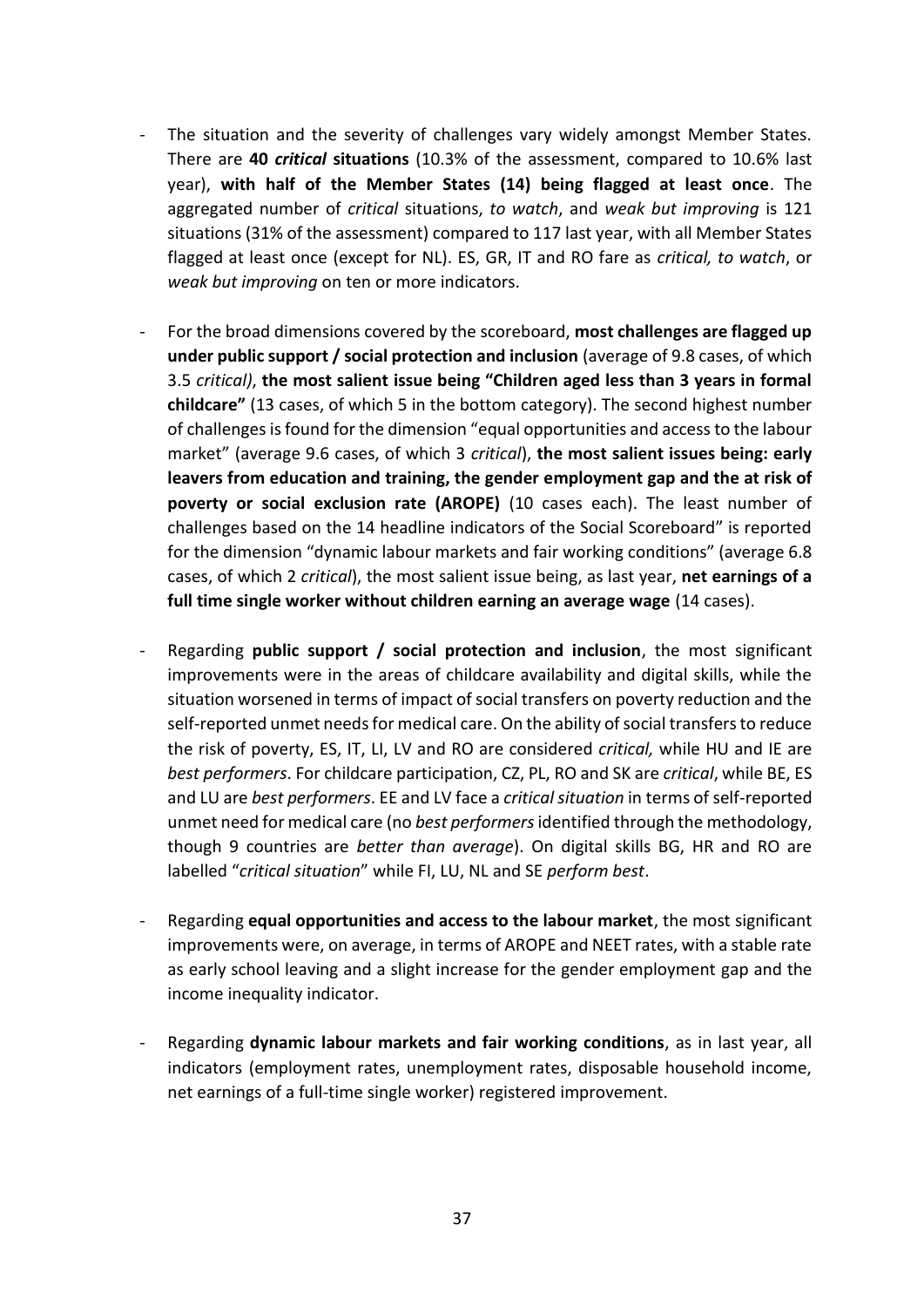#### **Benchmarking**

Benchmarking was identified by the Communication establishing a European Pillar of Social Rights (26 April 2017) as a key vehicle to support the implementation of the Pillar through the European Semester. The Social Protection Committee and the Employment Committee have agreed on a common methodology, consisting of: a) identifying key challenges and setting high-level outcome indicators; b) identifying performance indicators; c) identifying policy levers, accompanied by general principles on policy guidance and, when available, by specific indicators. However, for the time being, reference values for policy levers are not set, and the aim continues to be comparing performance across Member States.

In the 2019 European Semester the benchmarking framework on *Minimum Income Schemes* – covering elements such as adequacy, coverage, and activation, including interaction with in-kind services (healthcare, education, and housing) – was fully integrated, upon recommendation of the Social Protection Committee. The benchmarking exercise on Minimum Income was very welcomed by the European Minimum Income Network [\(EMIN\)](https://emin-eu.net/), as it has ensured greater visibility for the topic, and has served to highlight trends in this area. The general assessment is that of an improvement in the adequacy of Minimum Income in several countries, but it must be recognised that these improvements are often on the basis of intolerably low starting points. Some 20 countries still have minimum incomes which are below 60% of the at-risk-of-poverty threshold. As well as the two measures used (at risk of poverty threshold and income of low wage earner) EMIN has demonstrated the need to develop well-constructed reference budgets, to measure the robustness of these indicators and the minimum income levels.

Another benchmarking exercise, first conducted in the framework the 2018 European Semester, is the one on *Unemployment Benefits and Active Labour Market Policies*, looking at eligibility and adequacy, and was included in the previous edition of the Joint Employment Report and the Country Reports, while elements such as availability-to-work conditions attached to receiving unemployment benefits were included in the European Semester 2019 upon a recommendation of the Employment Committee. This could, however, be a very worrying development, opening the door to negative, punitive activation policies on the ground.

The European Semester 2019 did also include, as agreed with the Employment Committee, the results of benchmarking on *Adult Skills and Learning*, while future such exercises, for example on pension adequacy, are being contemplated.

The 2020 JER finally informs that "Work is currently ongoing on additional benchmarking frameworks for possible use in future Semester cycles, notably within EMCO on minimum wages and on mapping collective bargaining, and within SPC on pension adequacy and on childcare and support to children". (p. 28)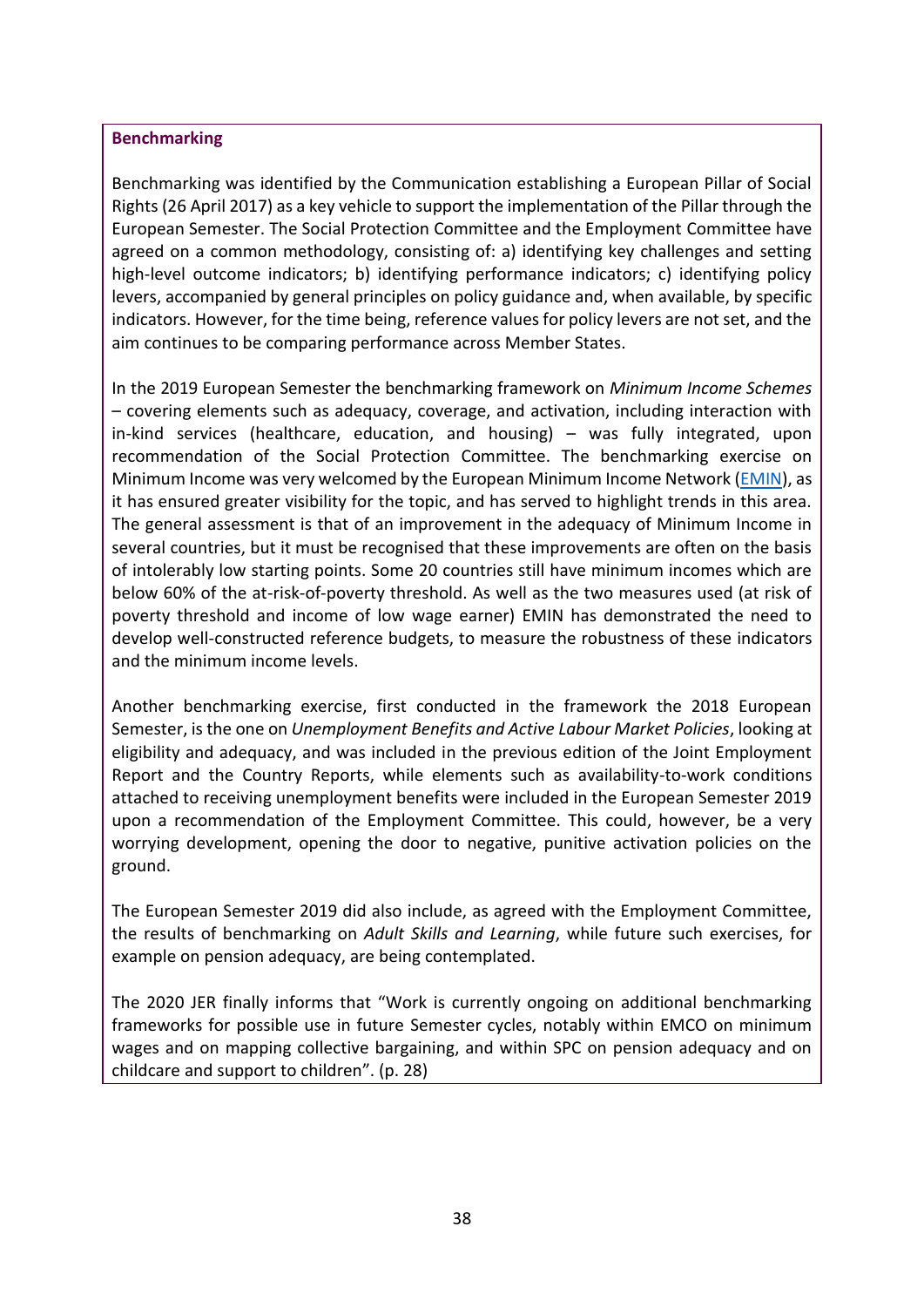# **Annex 4 Status of the document**

This EAPN assessment is issued on behalf of the EU Inclusion Strategies Group (EUISG) which has delegated powers within EAPN to develop EAPN Policy Position papers and reports. The response was drafted by Sian Jones and Mathias Maucher (EAPN Policy Team) based on EAPN's letter to Juncker with proposals for the AGS 2020 in October 2019. These proposals were drawn from members' assessment of the 2019 European Semester and a discussion in the EU Inclusion Group meeting in Helsinki in September 2019. The draft was circulated to the entire membership on 8 January 2020 with 2 weeks for inputs. Inputs were received from EAPN AT, DE, IE, FI, LV, NL, UK and FEANTSA. All inputs were incorporated in the final text which was finalized on 24 January 2020.

#### **Diversity of opinion within civil society**

Whilst EAPN members have a range of views on certain topics, all members are united in working to bring about a Social Europe, free of poverty and social exclusion with access to economic, social and cultural rights for all. Members are united by our vision and our values, which can be found here.